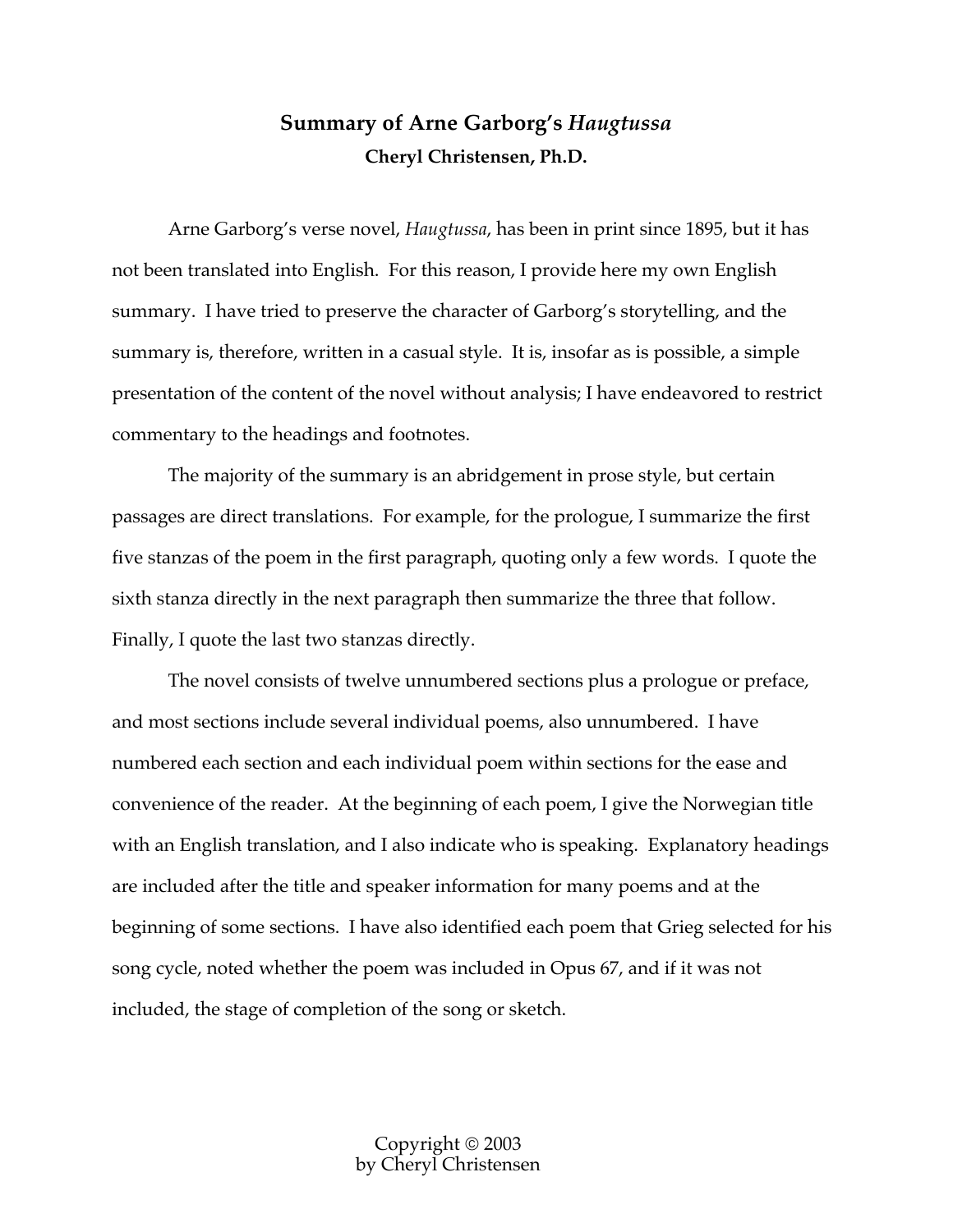### **Prologue**

First line: Til deg, du heid og bleike myr [To you, heath and pale marsh] Speaker: Unnamed—generally understood to be Garborg himself.<sup>1</sup>

This single poem serves as a preface to the rest of the verse novel. The poem's ultimate message is optimistic; in spite of the horrors experienced by the speaker and by the spirit that he addresses, there is, finally, the promise of spring. In other words, good will triumph over evil in the end.

Edvard Grieg began a song using the text from this poem but did not complete it. The poem itself has no title, but Grieg, appropriately, gave it the simple title of "Prologue."

The poem begins with the speaker addressing the moor where birds fly and heather grows, saying "To you… I give my song." In the next four verses, the speaker turns to a darker side of nature as he declares: "I know you," addressing a different mischievous or sinister aspect of nature—the gray troll dwelling, the shadowy night, ghosts, the roar of the sea and frightening magic chants. He says he also knows of the painful struggle against the tyranny of the trolls, and he laments the loss of life.

In the sixth verse, the poet declares: "I know you – I know you / who *did not* win! – I saw your struggle, I know your path / in the shadow-land." The speaker continues to address the "poor spirit" who has lost the battle in the next verse, saying he has experienced the awful struggle for many years. The poor spirit hovers around him and sits with him; it is as if, within the speaker himself, this poor spirit still struggles in its bonds. The speaker knows well what it is like to battle against the power of the trolls like a boat caught in the rapids.

 <sup>1</sup> Olav Midttun and Åsfrid Svensen, "Tillegg" [Supplement] to *Haugtussa* by Arne Garborg, ed. Olav Midttun,18th ed. [school edition] (Oslo: Aschehoug, 1974), 170. Midttun and Svensen write: "Here an *I,* whom we must believe is the poet himself, is speaking to a *you* that is first a landscape, then a person who has succumbed to life's struggle. We can certainly understand the poem as a dedication, partly to Jæren [Garborg's home community], partly to Arne Garborg's father [who committed suicide]… The poem lies outside the story of Veslemøy and is more personal in tone than the rest of the work." [Her talar eit *eg* som vi må tru er diktaren sjølv, til eit *du* som snart er eit landskap, snart eit menneske som har gått under i livsstriden. Vi kan vel oppfatte diktet som ei tileigning dels til Jæren, dels til Arne Garborgs far… Dikta står utafor forteljinga om Veslemøy og er meir personleg i tonen enn resten av verket.]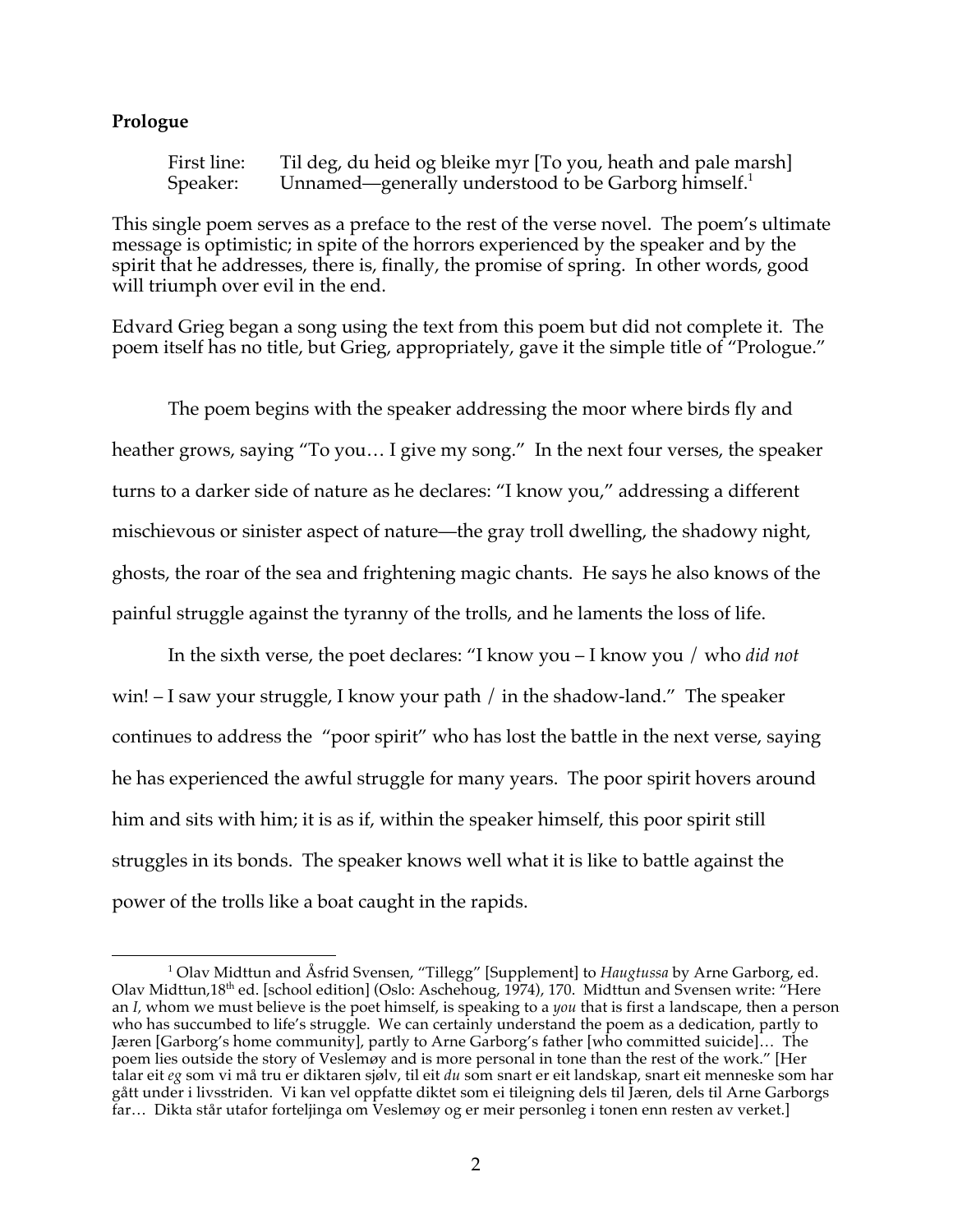The tone changes in the last two verses: "But the lark ascends from the forgotten grave / with the song of the victorious; / and the wind rushes in from the sea / so refreshing and good. // And though we know tears and angst / and sore want / still we must believe the lark's song / that promises spring."

#### **[I] Section title: Heime [At Home]**

[1.] Title: Veslemøy ved rokken [Veslemøy at the spinning wheel] Speaker: Narrator, then Veslemøy

Grieg began a sketch of this poem, but he did not complete the song. This lyric poem tells a story within a story. It does not advance the narrative of the *Haugtussa* tale itself, for the narrative of this poem is in Veslemøy's imagination.

It is a rainy, windy autumn day, and Mons, the old cat, lies on a pillow under the stove and dreams. Veslemøy speaks to her sleeping cat, wondering what he is dreaming about.

Perhaps, she imagines, the dreams are old memories from the time when he was the most handsome prince in the world, thinking about the beautiful maiden who was picking berries. Then came the troll-witch. The prince jumped back, but the witch cast a spell on him and turned him into a cat, forever separating him from the maiden.

The poem returns, in the final stanza, to the rain and wind outside the window and Mons sleeping comfortably on his pillow.

[2.] Title: Kvelding [Evening] Speaker: Narrator

Grieg began a sketch of this poem, but he did not complete the song.

Snow is falling on a still, gray night. Goblins are out and elf songs can be heard. Veslemøy comes out to feed the animals and milk the cow. There is an old elf, a good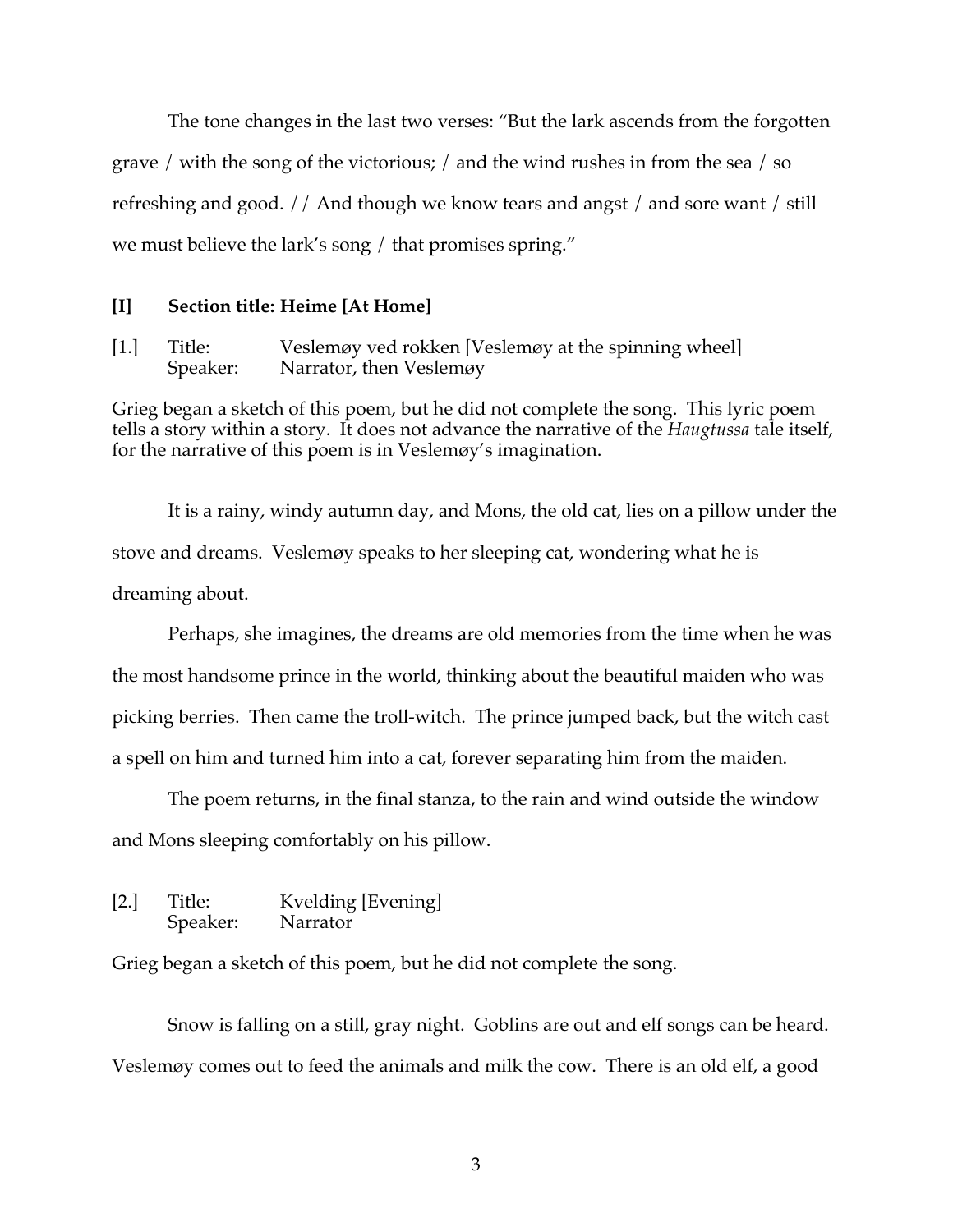spirit, guarding the barn. $^2$  The elf knows he can expect a cup of milk from the nice girl, who is always good to the animals and does not fear the elves. Once fed, the animals settle down for the night. The goblin comes with another small herd and dances with the cat.

## [3.] Title: I omnskråi [In the corner by the oven] Speaker: Narrator, then Veslemøy

This lyric poem is another in which there is a story within the larger narrative.

Two children come from a neighboring farm to hear Veslemøy, the best storyteller in the district. Veslemøy tells the story of Helge Haaland, a hunter. One day on his way home, Helge is bewitched and loses his way. He wanders until he comes to a magnificent, opulent farm where everything glitters. The beautiful inhabitants all have pearls around their necks. He falls immediately for the daughter, and the wedding takes place that very night. Helge is promised the farm when the father passes away. Once in the bridal bed, Helge realizes he has married a "hulder"<sup>3</sup>. He is suddenly fearful, but he is laughing at the same time. He draws a knife, hears a shriek, and then everything grows dark and disappears. He awakens under a familiar ridge near his home—he is freezing and his head aches. He realizes then that he forgot to recite the Lord's Prayer the day before. He looks up and sees the hulder, who has tears in her eyes. She laments: "you could have saved both me and yourself. There are many in the hills who long for sun and daylight, but must waste away in the domain of goblins and gnomes."

 $^{\rm 2}$  According to Norwegian folk legend, these elves lived on every farm and were helpful as long as people treated them well. Midttun, 170.

 $3A$  "hulder" is a beautiful but wicked siren with a cow-like tail.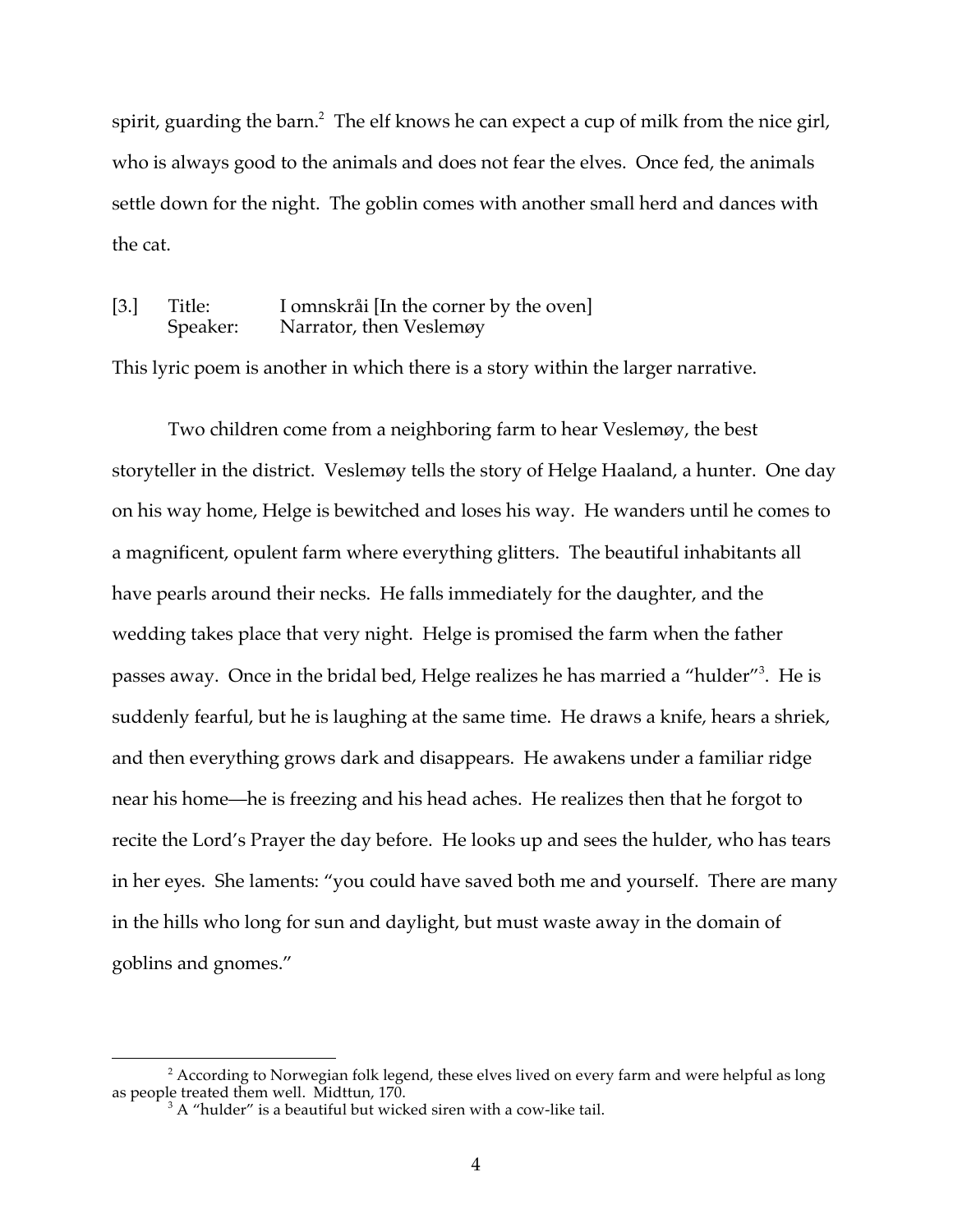| [4.] | Title:   | Sporven [the Sparrow]    |
|------|----------|--------------------------|
|      | Speaker: | Narrator and the Sparrow |

Grieg set this poem, but he did not include it in Op. 67. Grieg also arranged the song for SSA choir. Both versions are included in the GGA. The solo arrangement is identified as EG 152d. This poem presents an image that is significant throughout Haugtussa. Veslemøy is often likened to a bird, and the bird image is an icon for Veslemøy. This poem about a sparrow on Veslemøy's farm also reminds the reader of Veslemøy herself.

The sparrow flits happily around the farm picking grain and playing in the straw. She is unafraid of any cat, but she hides when the hawk comes. Life is light and happy; she does not worry about getting enough to eat because there is a bountiful supply. At Christmas, she often gets something tasty from Veslemøy. When it gets cold, she finds shelter in the warm straw. When spring returns, she wings happily away and builds a nest out on the island.

| [5.] | Title:   | Det syng [It sings]                   |
|------|----------|---------------------------------------|
|      |          | English song title: "The Enticement"  |
|      | Speaker: | Narrator and a hill creature (unseen) |

This poem is in two parts. Part one is a narrative description of the scene, while part two is a song of enticement addressed to Veslemøy. Grieg set part two of "Det syng," and it is the first song of the cycle, *Haugtussa,* Op. 67.

It is a foggy, mild night. All is dreamy, sleepy and quiet. Veslemøy is in her bed in a sleeplike trance she is powerless to escape, but she sees shadows in the moonlight. A "bukketråv"4 walks softly under the window, and wind whistles in the corners of the house. A soft, trembling song—a song like those of the Hill people—drifts in on the wind.

The unseen singer is an otherworldly creature, and he tries to entice Veslemøy to come live with him. He sings: "Oh, do you know the dream, and do you know the

 $4$  A bukketråv is a male, otherworldly creature, probably part man and part goat.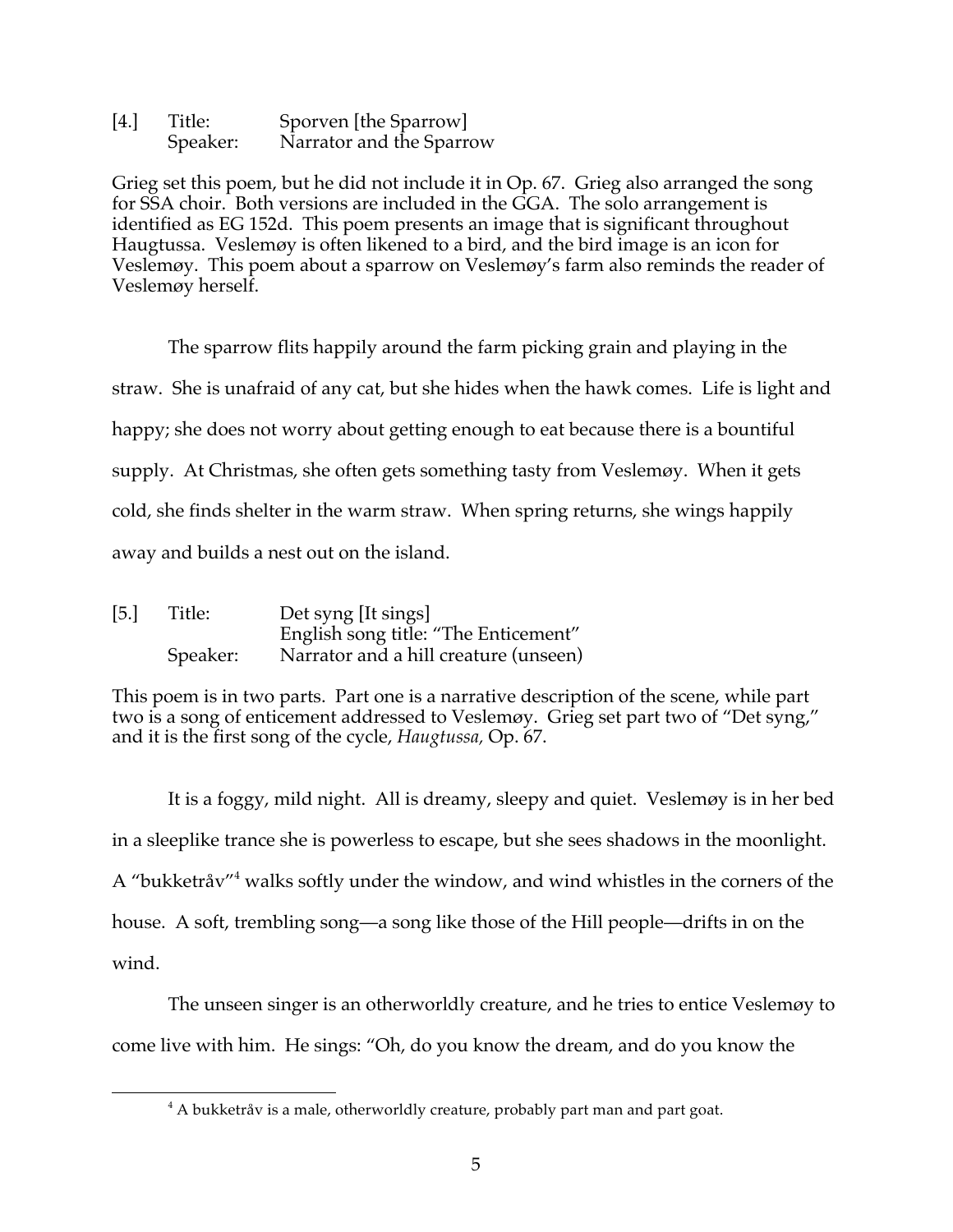song, / then you will treasure the tones; / and as it seduced you so many times, / you can certainly never forget it. / Oh you bewitching one! / With me you shall dwell; / in the Blue-hill you shall turn your silver spinning wheel." He tells her not to fear the cool night, the soft night, the deep night, or the wild love that sins, cries, and forgets. His embrace is hot and his soul is mild, and he tames the angry bear. The poem ends with a repeat of the enticement to Veslemøy to come to the Blue-hill.

[6.] Title: Fyrivarsl [Forewarning] Speaker: Narrator and Veslemøy's deceased sister, Lisabet

Grieg began two separate sketches of this poem, but he completed only a few measures in each.

It is early morning before dawn, and Veslemøy lies asleep, dreaming. She sees her deceased sister standing at the end of the bed, wearing a shimmering, white garment. In her hand is a silver goblet, and she looks at Veslemøy with sadness, saying: "here is the deep chalice that you shall empty. You have the hardest fate that anyone can receive. You will see and discern those who hide themselves in the night." Veslemøy's sister tells her that these dark spirits will lay a treacherous obstacle in her path and bewitch her young mind. She warns her to be careful but says she will never be far away. The way will be slippery and dark, but after the difficult night will come the light of morning.

Veslemøy awakens with gladness to greet her sister, but Lisabet drifts away in a twinkle of light. A sigh is heard, but it quickly dies in the morning wind.

[7.] Title: Sundagsro [Sunday's peace] Speaker: Narrator, Veslemøy, and other young people

The scene is a winter day inside. There is frost in the corners of the house and on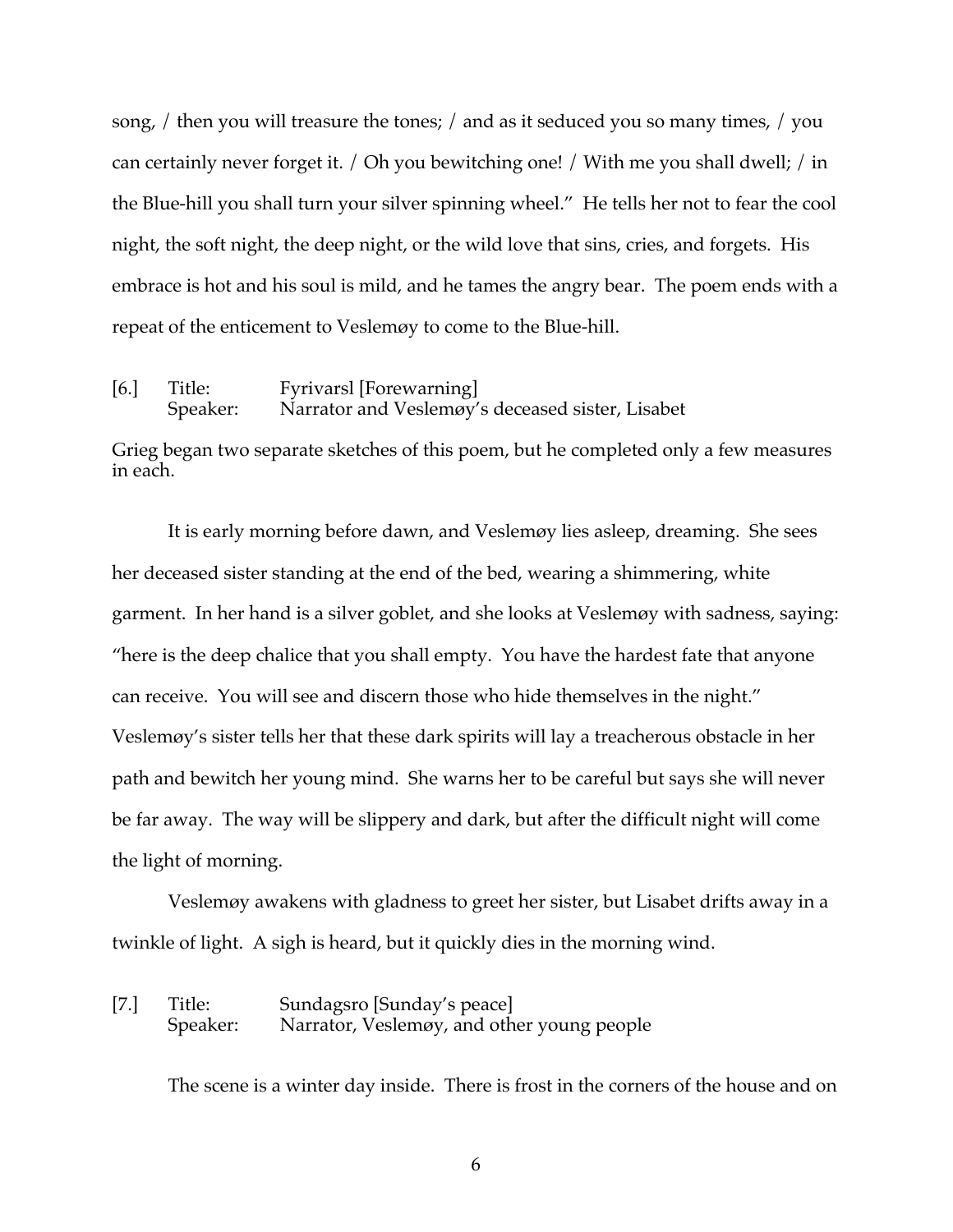the wall. Gamlemor<sup>5</sup> sits reading a book and thinking. Young people sit around the stove roasting slices (of apple or potato). "It is the best in the world." Veslemøy acts as the "gåtemester" [master of riddles], posing several riddles that the others answer. $6$ 

One example is from the last two stanzas of the poem. "It grows rootless from long roots./ During the day it walks / on two, but in the morning on four feet, / in the evening on three? / Man grows rootless from long roots / from Adam onward. / And first he crawls; then walks on his feet, / but finally with a cane."

#### **[II] Section title: Veslemøy synsk [Veslemøy [is] clairvoyant]**

This poem is important to the narrative in that it describes the first clairvoyant experience Veslemøy has after having seen a vision of her deceased sister.

[1.] Title: Gamlemor ventar [Old mother waits] Speaker: Narrator

Gamlemor sits and spins in the light of a lantern. She is thin, her clothes are worn, and she is bent and wrinkled. On the floor, it seems as if there is a "bøyg" (a giant, invisible serpentine being) opening its mouth wide and swallowing everything. It has dragged itself up from the underworld.

Gamlemor's shadow flickers on the wall like a spirit from the grave. Shadows on the wall and a lifeless, blue light from the lantern lead her into painful thoughts. She wonders: "is something wrong tonight?" The spinning wheel stops suddenly, and she listens, her body stiff. She hears someone running as if it is a matter of life and death. She hears moaning, strangled breathing, a prayer, and something like a heartbeat. Gamlemor gets up, walks anxiously back and forth, crosses herself, and prays. Time

 $^5$  Literally, "old mother." The term often connotes "grandmother," but in  $Haugtussa$ , it always refers to Veslemøy's mother.

refers to Veslemøy's mother.<br><sup>6</sup> Midttun writes, "Posing riddles is an old practice for strengthening one's ability to fantasize and think." [Å spørje gåter er ein gammal skikk til å øve opp fantasi og tenkjeevne.] See Midttun, 171. Some of the riddles are taken from old Norwegian folk traditions, and almost all are well known in Norway. Some, as in the example here, are also known in the United States.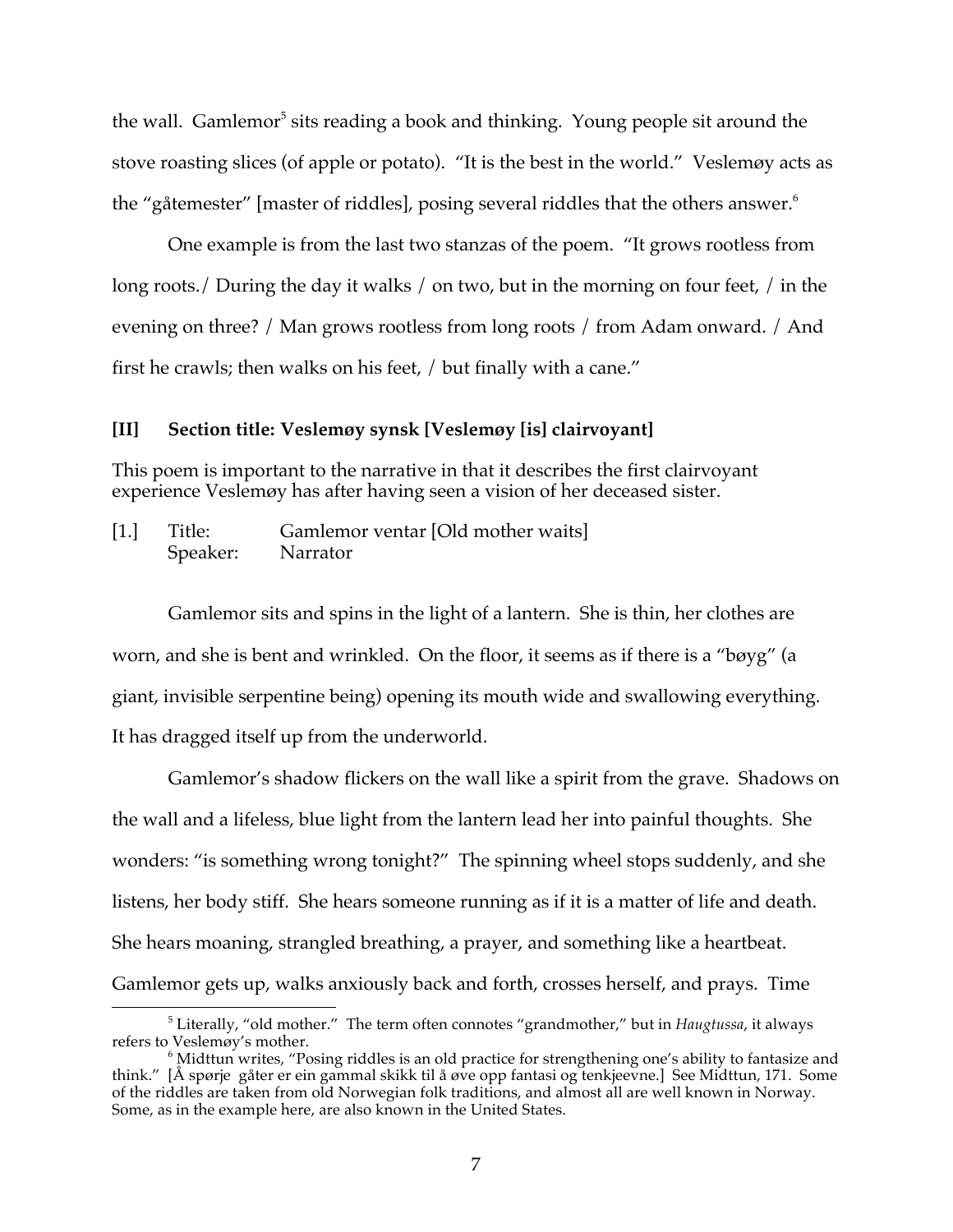goes slowly and seems to stop. It is dark and ugly out. She prays: "give us peace and safety. A poor girl runs, nearly flying through the black heath, her spine cold with fear. Oh, send her home in peace. I hear nothing more… Oh, I pray from my heart, send my Veslemøy home to her mother in peace."

Gamlemor hears the frightened steps, breathing and running again. The door flies open, and in rushes Veslemøy. She is pale and her eyes appear senseless. She cries: "mother, mother, I am so scared. It is so ugly and black here. And on the heath, I saw something so strange." Gamlemor assures Veslemøy that she is safe here. She heard Veslemøy running and asks if she was frightened. She gives her some milk and tells her to sit and relax, but then she adds: "I was startled: I have certainly never heard your 'fylgje'<sup>7</sup> before."

[2.] Title: Veslemøy Speaker: Narrator

Grieg set this poem, and it is the second song of the song cycle. It gives a physical description of Veslemøy—it is the only poem that does—but her physical appearance is influenced, and probably altered, by the encounter she has had on the heath with her uncle.

She is slender and dark with clean features, deep, gray eyes and an unassuming manner. She seems half asleep and has a calm peacefulness in her movements, speech and everything about her. Beneath her beautiful, low forehead, her eyes shine as if through a vapor, and she seems to be gazing into another world.

She goes to her bed and sits, but hardly knows it. She takes the cup of milk and sits there, quietly lost and resigned. Only her breast moves quickly and heavily, and her mouth trembles. She is shaking, frail and weak, even though she is fair and young.

 $^7$  A good spirit guide. According to Norwegian fold legend, each person had one, and it would warn and protect. See Ibid., 172. In this case, Gamlemor heard Veslemøy, in the form of her "fylgje" before she actually arrived at home.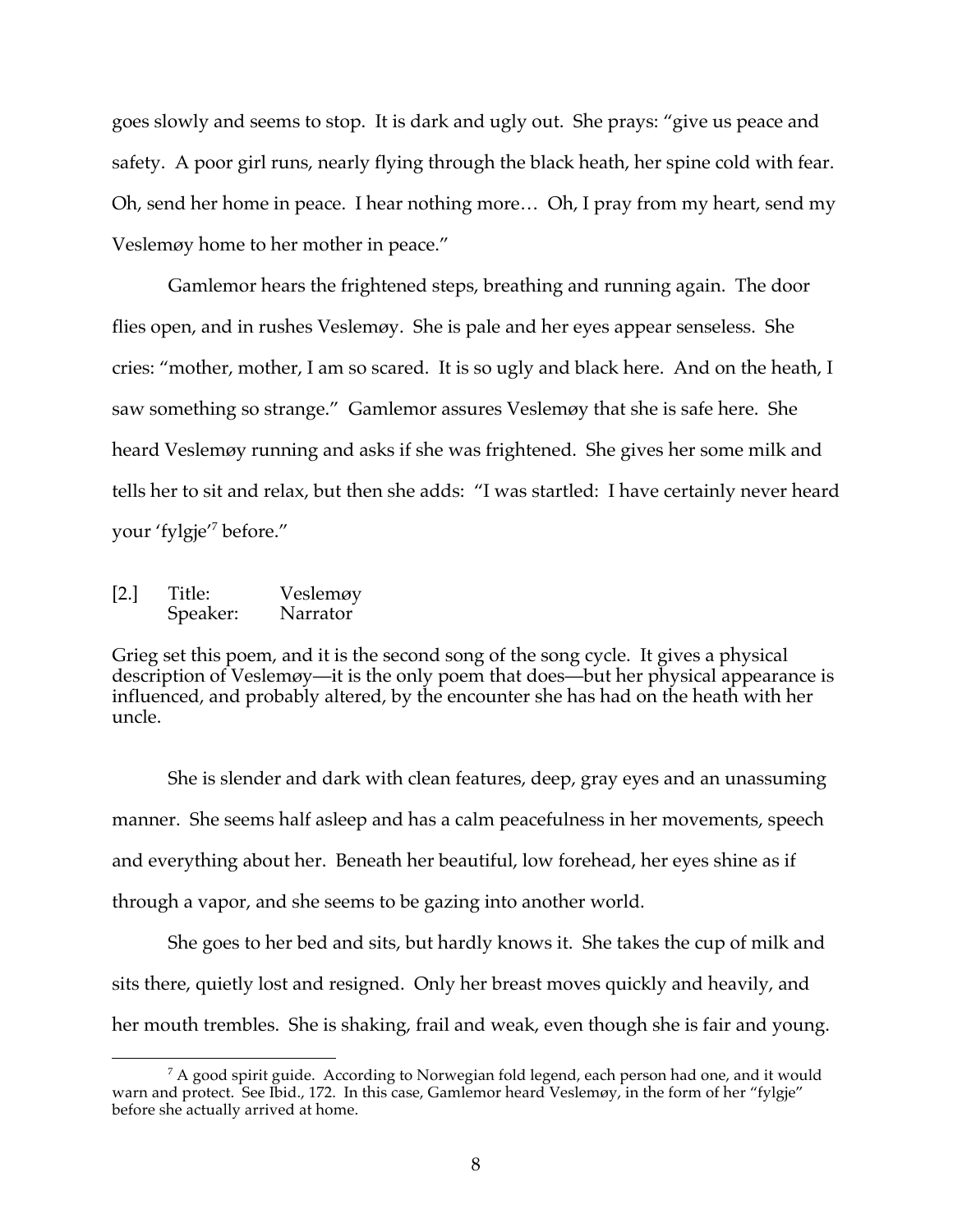### [3.] Title: Synet [The vision] Speaker: Veslemøy and Gamlemor in conversation

Veslemøy tells her mother that she has not lost her mind, and what she saw on the heath was not a dream. She saw through a narrow rift into the other world. Gamlemor replies: "you received the doomed man's sorcery."8

Veslemøy tells her mother not to fear—she is not dying, but they have lost her uncle, Gamlemor's brother tonight. She saw him in the valley, glowing. Her mother replies: "God will have mercy on him."

Veslemøy tells Gamlemor that she walked with God in her thoughts as it grew dark. It was as quiet as a grave, and it seemed as if the world had passed away. There was a throbbing in her ears. Gamlemor answers: "Everything walks, hidden in darkness."

Veslemøy explains further that she was not afraid at the time, and she wondered only a little when, out of the dense darkness, came a man in a shroud that seemed to glow like moonlight. She knew him well and waited quietly. He whispered: "farewell" and drifted away in the moonlight. Gamlemor prays: "God in Heaven, take him."

After her uncle disappeared, Veslemøy says it was if she could smell death, and there was a shriek on the heath. She ran, frightened, senseless, and confused until she reached home and found Gamlemor. She adds, however, that she is glad for the memory. Gamlemor agrees, saying: "God make the soul to rejoice eternally."

<sup>&</sup>lt;sup>8</sup> In other words, Gamlemor fears that the vision is a sign that Veslemøy will die.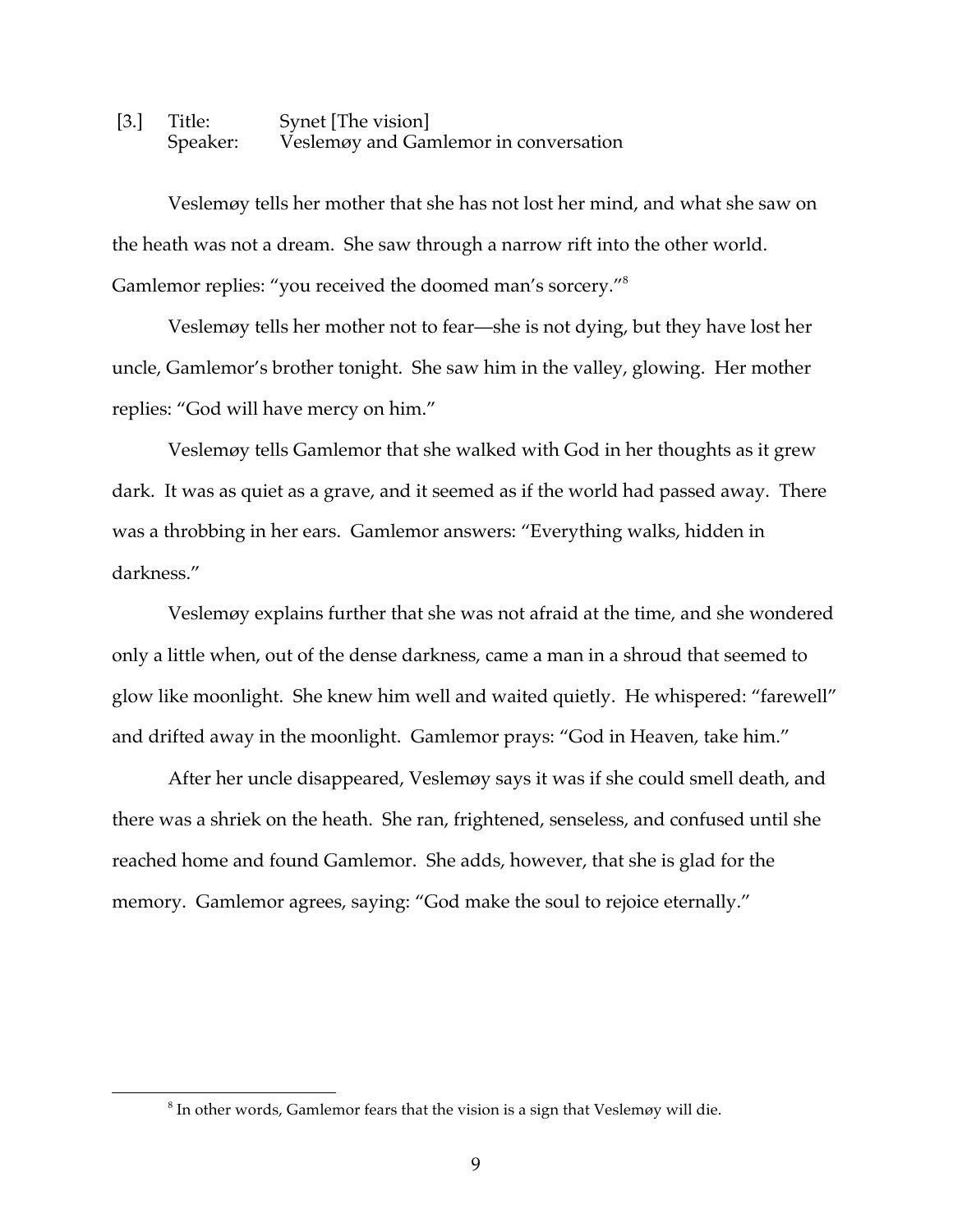### [4.] Title: Haugtussa [Hill sprite<sup>9</sup>] Speaker: Narrator

One day the people learned that Veslemøy's uncle died at the exact time Veslemøy saw him in vision. She trembled as she replied that since then she has seen all kinds of otherworldly beings. Someone answered: "God comfort you, Veslemøy. It would have been better if you had died; then you would find some peace in the earth." Veslemøy responded that she would rather see with her eyes than go through life deaf and blind, not knowing the truth. From that time on, she saw trolls and ghosts and other underworld creatures. She often muttered dark words as she wandered, and at times, frightened her own mother. The people said she had lost her senses. Now she spent most of her time with her flocks between the three hills in the north. And from that time she was called Haugtussa.

### **[III] Section title: Jol [Christmas]**

[1.] Title: Ungdom [Youth]<br>Speaker: Narrator Speaker:

It is the second day of Christmas<sup>10</sup> (Dec. 26), and there is a dance at Gamlemor's house. The roads are wet with snow and mud, but the scene in the house is merry and boisterous. The young men and women are shy at first, but they are soon caught up in

 <sup>9</sup> The English translation of Grieg's song cycle, *Haugtussa*, is *The Mountain Maid*, but the title is not quite accurate. A "Haugtussa" is a woman who sees and has dealings with the inhabitants of the underworld or the Blue-hill. The nickname is derisive.

 $10$  Though the poems in this section are set during Christmas, there is little or no element of the Christian holiday. The images are much more indicative of a celebration of the pagan holiday, "Yule," that was merged with Christmas when the Nordic countries were Christianized. Midttun writes: "Yule was, according to old beliefs, the time when divinity, mankind, and all evil spirits were near each other, could associate with one another and communicate with one another in many mysterious ways. The deceased returned, people could see the future, especially one's future spouse, and do many other things that were, at other times, impossible." [Jula var etter gammal tru den tida da gude- og manneheimen og alle vonde vette stod kvarandre nær, kunne ferdast i lag og komme i samband med kvarandre på mange slag løyndomsfulle måtar. Dei bortfarne gjekk att, ein kunne få sjå inn i framtida, særleg kven ein skulle verte gift med, og gjere mangt som ein elles ikkje makta.] See Midttun, 173.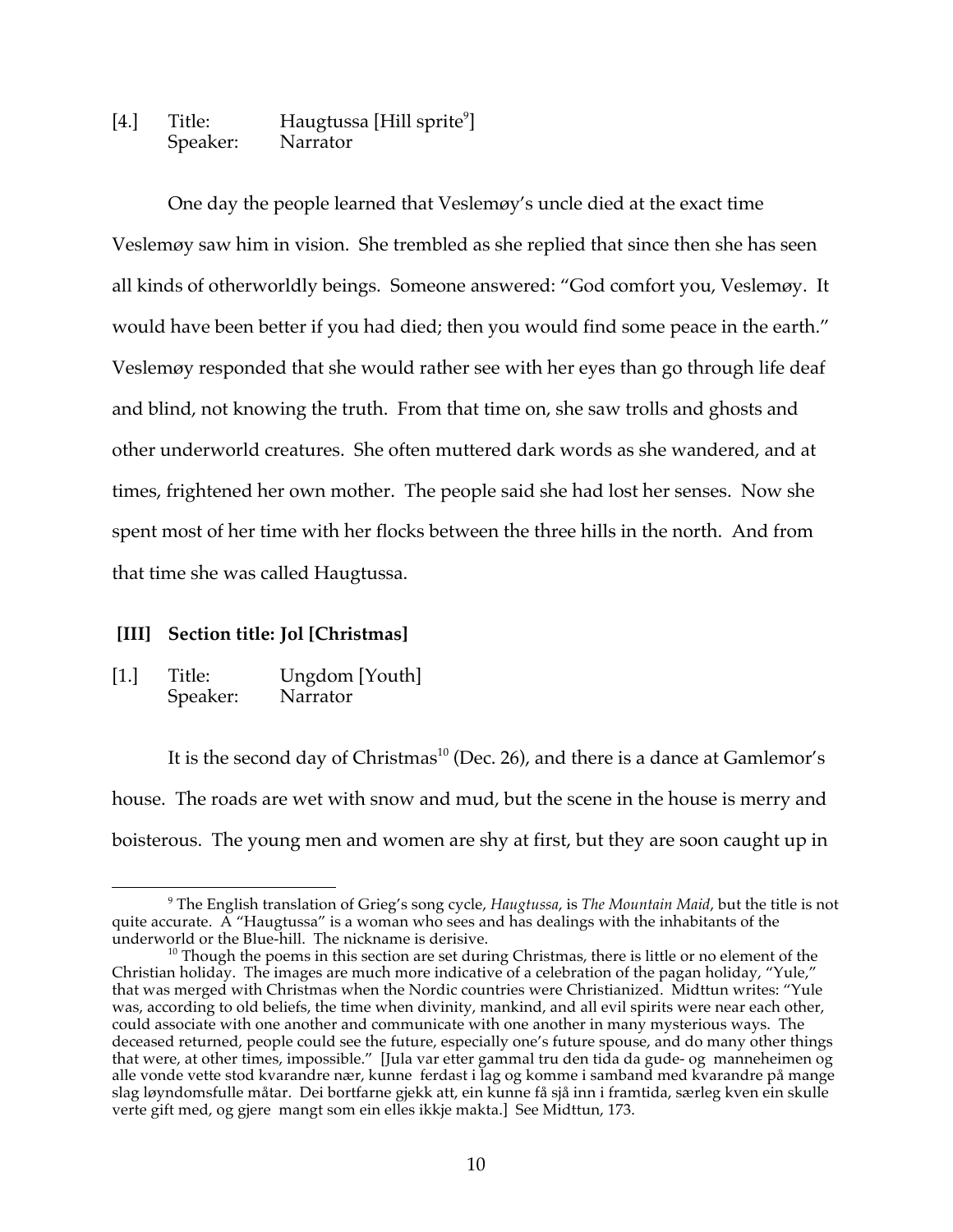the festive atmosphere. The boys drink a little courage and become bolder. The girls respond with smirks and smiles and laughter. They become more and more joyful, forgetting the cares of daily life. Their hearts pound and glow with love—these are times they will never forget. But if there is too much drinking and mischief, the fun will turn to fighting and struggle, and then the "evil man" will come. He will sit in the corner, laughing derisively as he watches. Suffering and murder will follow to the even greater delight of the devil. Then so many boys will suffer misfortune, and the girls will leave in shame and sorrow. Joy will turn to despair. Thus we must always make merry in the proper way and give praise to our Lord, who grants us life and grace.

[2.] Title: Laget [The Party] Speaker: Narrator

This is a very long poem in several sections. Many meters, borrowed from Norwegian folkdance rhythms, are employed. The narrator describes the party and the visions Veslemøy sees as she watches the dance. Garborg uses the rhythms of the "gangar" (a duple-meter dance with a walking tempo) and the "halling" (similar to a "gangar," but wilder) in the first section of the poem.

The first section is a conversation between a young man and his dance partner and a description of their lively, flirtatious dance.

The second section describes Veslemøy sitting in a corner and watching all the young men and women as they dance, but each person has a "fylgje" in the form of an animal that follows like a shadow. Some are black, some are white, and each one is uglier than the one before. If only the others could see them and turn away from the evil. The next several verses of this section describe the dancers and their accompanying ugly animal spirits.<sup>11</sup>

 $11$  This poem has roots in Norwegian folk legend. A nearly identical tale of a woman who arrived at a dance late, looked in the window and saw each dancer shadowed by his or her evil "fylgje" was collected by Edvard Kruken in Leksvik, Nord-Trøndelag, Norway. See Reimund Kvideland and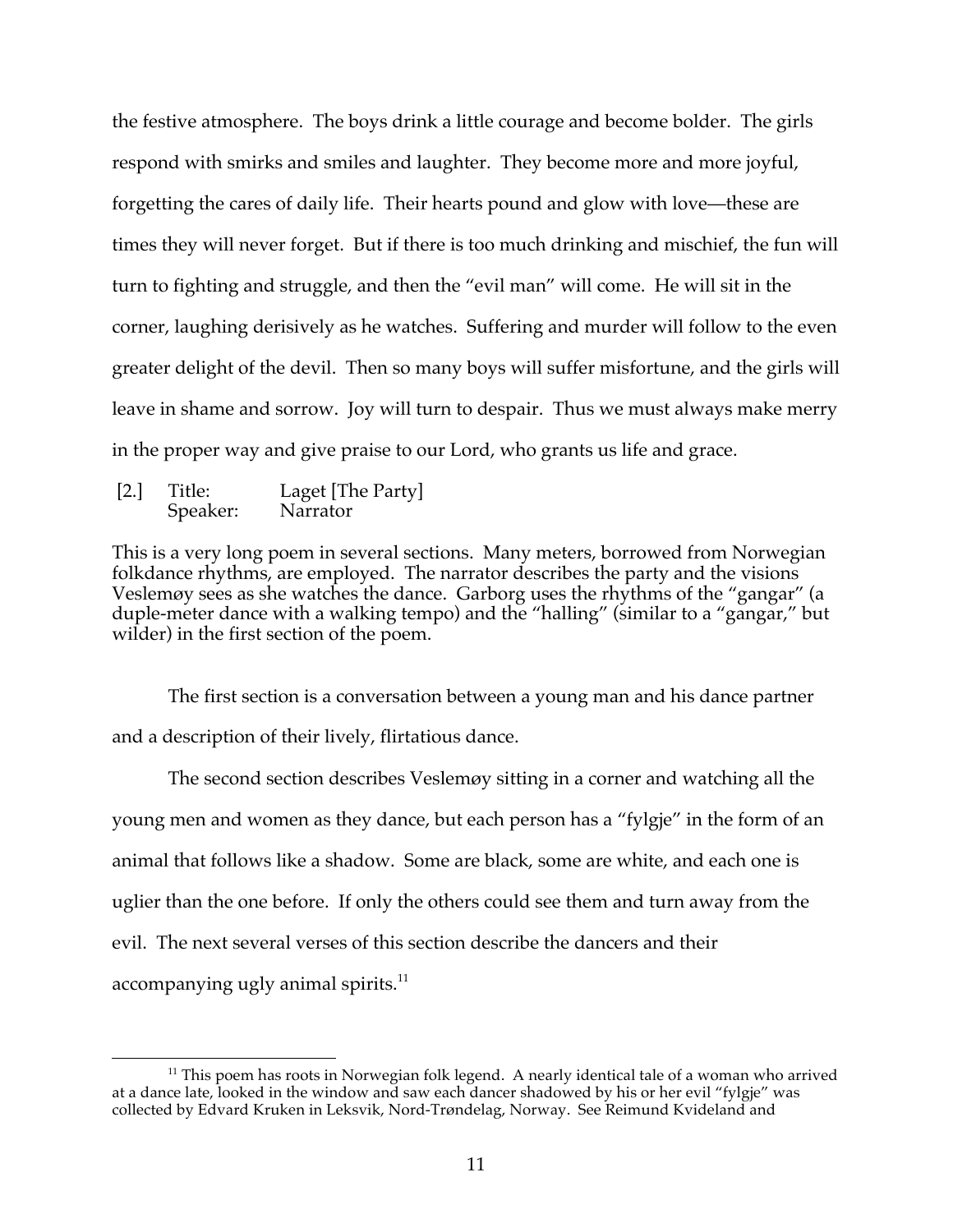Veslemøy's attention then turns to a gathering of trolls, sprites, and other creatures from the underworld who are dancing and making noise and music that no one else can hear. The meter shifts again to a triple pattern, and Veslemøy watches as the trolls' dance grows wilder and wilder. The next section seems to shift back and forth between the trolls and the people—both dances are rowdy and suggestive.

In the next section, Veslemøy sits staring as if bewitched and breaths heavily. Now everything is falling apart as trolls and people blend together. The light diminishes, darkness increases, and more trolls appear. A new dance begins—a "springar" (a triple-meter dance, but the third beat is much shorter than the first two). Veslemøy hears a song, but does not know who is singing.<sup>12</sup> Phrases from the earlier poem, "Det syng" [It Sings] reappear—"Oh you bewitching one…with me you shall dwell." The song here contains many rhyming nonsense words that have a musical sound, such as "Haukeli-hei" and "dudeli-dei." The singer also tells Veslemøy what her life will be like with him—happy, carefree, almost fairytale-like. The last words, as the song fades away, are: "Most beautiful one / oh wait for me / now I will come to you."

As the song ends, a new section begins: "Softly as with tears/ the harp song sounds / singing lightly and softly / like summer wind / rocks gently/ flows strong and free / floats away in dream and stillness / awakens meekly / surges forth with power / ignites into fire / like the roar of the sea / sweetly as in sleep / a beautiful melody arises / warm love, with a sorrowful, gentle song…"

Now the troll appears. He is a beautiful, blue mountain ogre with a gold ring

Henning K. Sehmsdorf, eds., *Scandinavian Folk Belief and Legend*, (Minneapolis: University of Minnesota

<sup>&</sup>lt;sup>12</sup> Remember that Veslemøy did not see the singer the first time she heard him in "Det syng" either—the music simply floated in on the wind.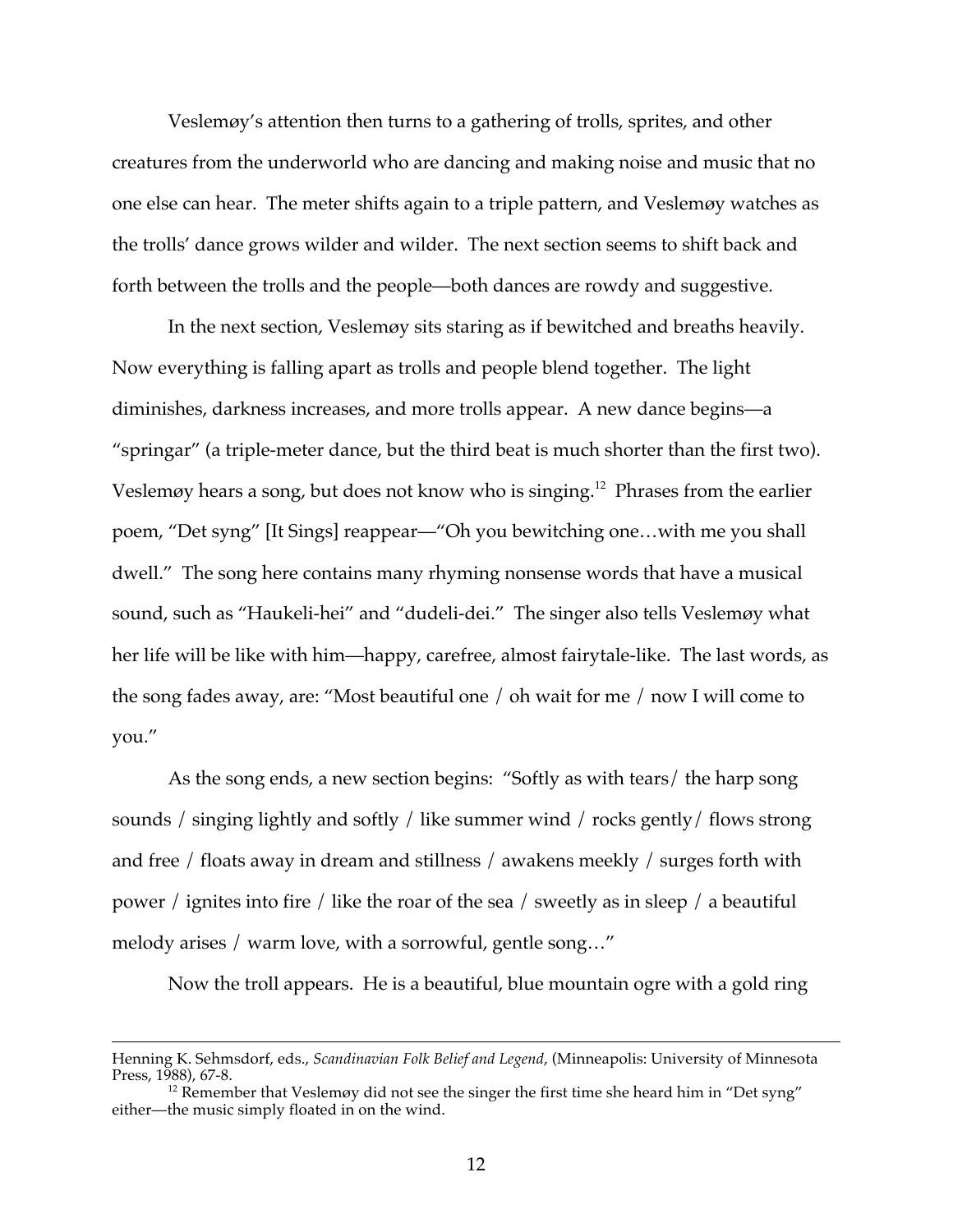around his flowing hair. He dances seductively before Veslemøy and repeats again the allurements from "Det syng." He also tells her that during the day he is the brown bear that bounds through the forests, wades in the water, plays on the bank and reigns over the land as far as the eye can see. But when midnight nears and Veslemøy hears graceful music like the softest song from a violin string, then he comes to her and sleeps in her arms. One day, he tells her, she will sit in the Blue-hill as his bride, dressed in silk and silver, and never know sorrow. He reaches out his pale blue hand to her, and she trembles with anxiety. But just as she is about to kiss him, it suddenly appears as if he has a mouth like a rat. She prays to Jesus for salvation and peace and sinks back down onto the bench, unconscious.

#### **[IV] Section title: I Gjætlebakken [On Gjætle hill]**

[1.] Title: Vindtrolli [the wind trolls] Speaker: Narrator

This poem describes several creatures that rule over the elements in different quarters of the earth. The first is "northern whitebeard" who rises suddenly with dark wings. The wind howls and shrieks, and the ridges and meadows become white. The second is the "northwest ice troll" who overturns ships and causes storms on the sea. The next creature is the "western merman" who plays in the sea and sings in the sun and the gentle blue, but things usually end in tears. The "eastern mountain ogre" is very sharp. He comes down from the mountain peaks with a snow hat on his closely cropped hair. Next is the "southern friendly elf" who breezes through the foliage and heather. He has flowers in his flaming hair, he plays on a flute, and he sings. When it is warm and the sun shines, it is good to have fun. Then he sleeps his best sleep in the heather and awakens without tears.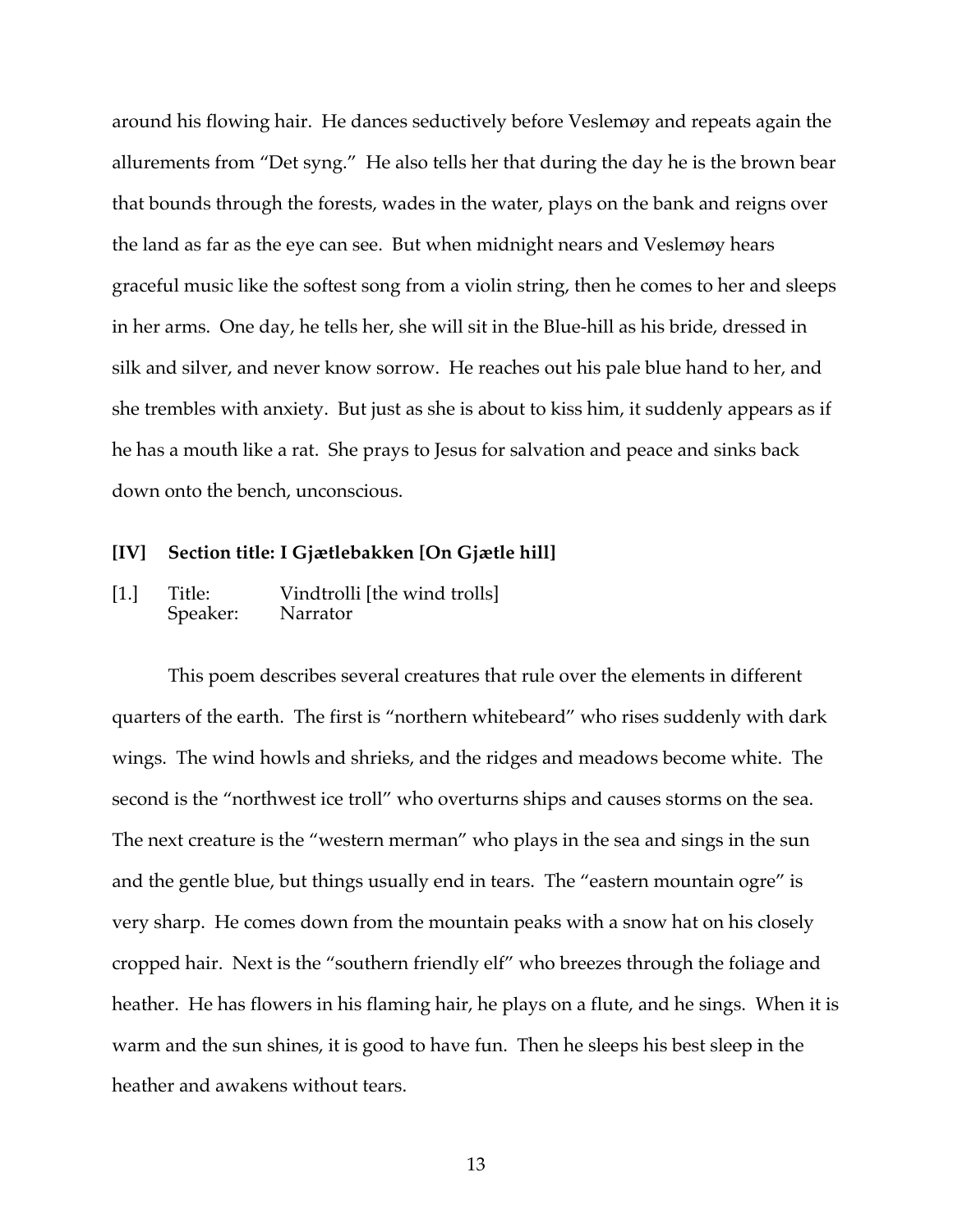# [2.] Title: D'er kje greidt [It isn't good]<br>Speaker: Veslemøy Veslemøy

Veslemøy is out with her flock on a rainy, windy day. She speaks to her poor, shivering animals of an "elf stone" and says there is a sheltered corner there where they might find some relief. The cow wants to go home—it is so unpleasant out in the field on such a day. But the stacks are empty there this time of year—it would be better to find something where they are. Under the round hill, things are not so bad. Perhaps they could go there, and the hulder might even let them in for a while. She knows, after all, how they are suffering, those like her.

Water runs down her back, her feet are soaked, and there are holes in her socks. She is freezing, and soon she will be chilled to the bone. She will hurry home to mother where it is warm. Then she can change clothes and rest for a while, and the animals can have grain and something warm to drink.

[3.] Title: Fuglar [Birds] Speaker: Veslemøy

Veslemøy is not named specifically, but it is clear toward the end of the poem that she is the speaker. In this poem, she imitates the songs of several birds and comments on their particular temperaments. A few are mentioned in this summary.

The starling hops around like a happy child. His dark green feathers shine in the sun, and he is surely as fine as a pearl. The lark ascends higher and higher toward the clouds, and every time she chirps, the world becomes new again. Veslemøy confesses that she once took the lapwing's beautiful eggs from the nest, but Gamlemor pled with her never to do it again. The beautiful, brown golden plover, when she flies, both warms Veslemøy's heart and saddens it.<sup>13</sup>

<sup>&</sup>lt;sup>13</sup> The paradox is not explained.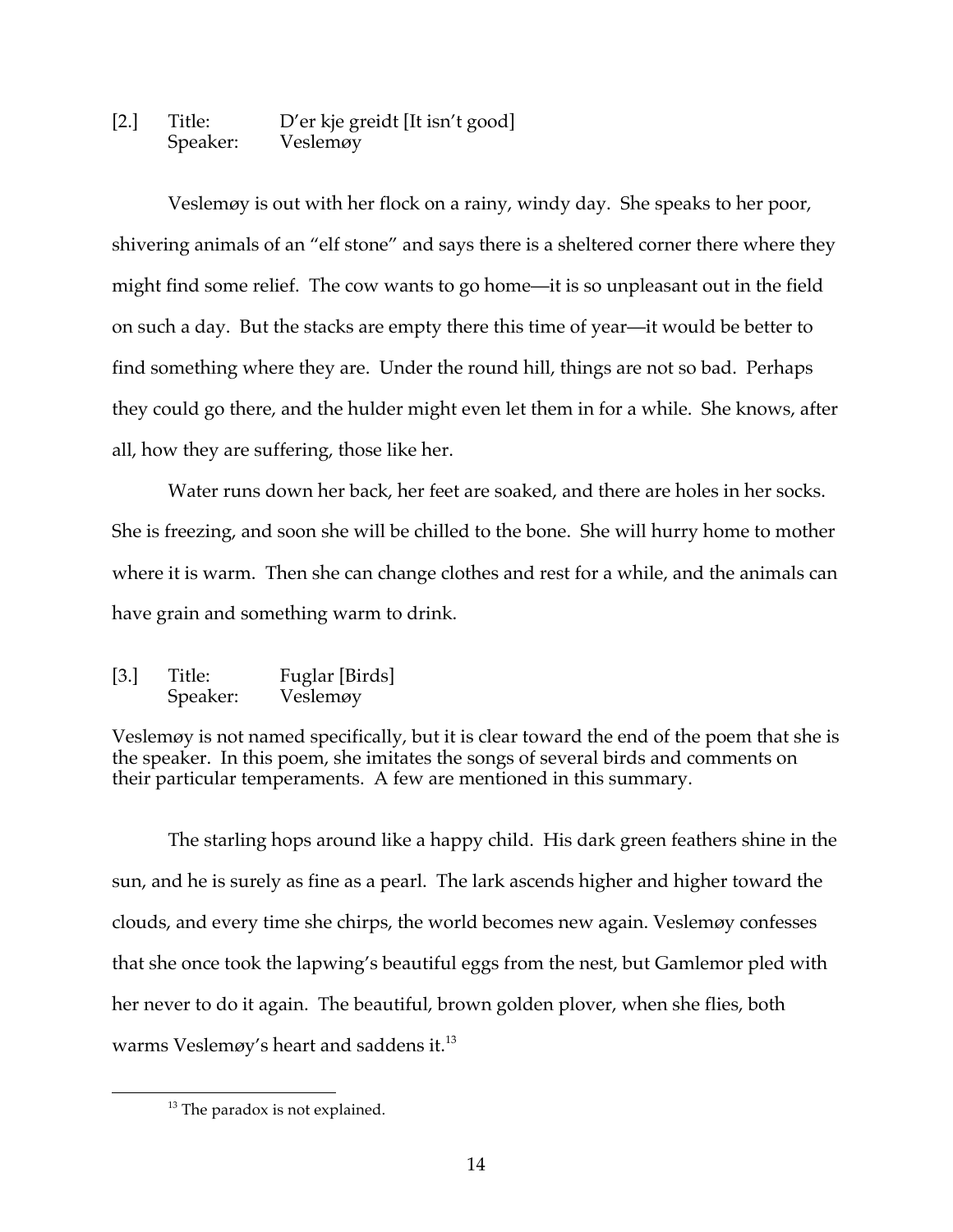### [4.] Title: Under jonsok [During midsummer day] Speaker: Part one: Narrator, part two: Veslemøy

Part one is in three verses of unequal length. The first stanza describes the rain and dew that cool the scorched earth and cover the burned hills and the wonderful scents that come from many fragrant plants. There are thousands of fresh, lovely fragrances that flow into the air like balsam. A vapor of love and warmth wraps the earth.

The second verse describes Veslemøy with her animals. They are making their way north around marshes and ponds and through some treacherous land. On the marshy bottom, a man-eating serpent sleeps heavily, but on the hill the cattle graze, tasting the young tops of heather. Lambs dance around, then seek out their mothers. As evening falls, the smoke makes a bewitching, dim haze.<sup>14</sup> Veslemøy wanders in the calm evening, her thoughts scattered—she sinks down and begins to dream. She sees things come to life and things awaken. She looks at the lovely grass bordering the fields and the beautiful herd. "Haugmøy,"<sup>15</sup> adorned with fine silver leaf, sits on the mound and beams happily at her cows.

She stands up and begins to sing; her hair falls over her shoulder. The herd lines up and begins the walk toward the mountain. The third verse is only four lines long, and it describes the nightfall. The fires grow dark and the clouds fade. The world, dreaming, listens, and there seems to be a song in the night.

Part two is a "ku-lokk"<sup>16</sup> that Veslemøy sings to her herd. She sings about the long time they have been at the home pasture—now they leave for the summer farm.

<sup>&</sup>lt;sup>14</sup> On midsummer evening, people light huge bonfires on the mountain.<br><sup>15</sup> A hill maiden, understood here to be yet another name or title for the protagonist.<br><sup>16</sup> A "ku-lokk" is a song sung by a shepherd to the flock or animals recognize it and come when it is sung.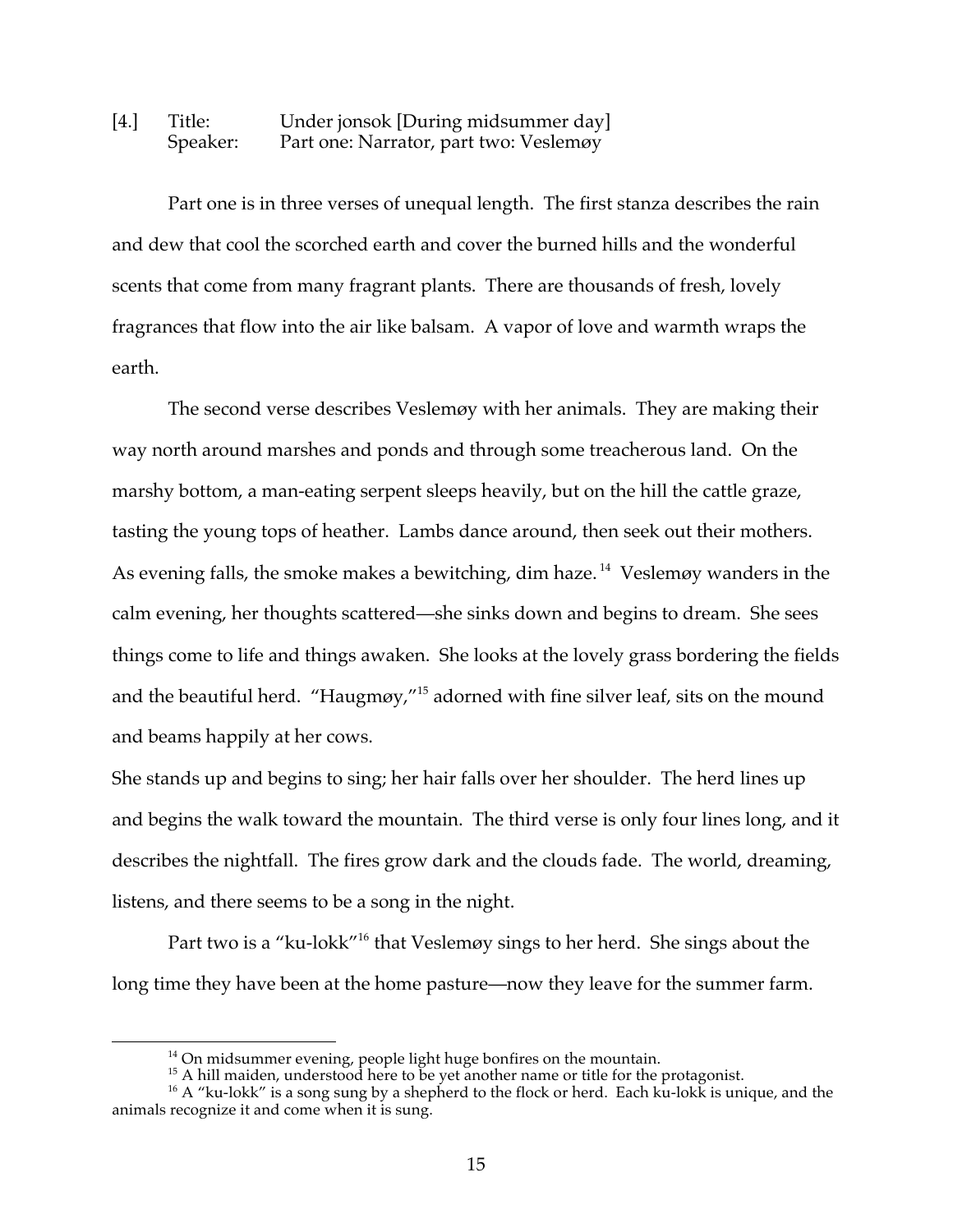The greenest grazing is in the mountains, and there the nights are cool. They are also sheltered on the mountain from fury and haste. Veslemøy then sings about the giants that dwell in the mountains. She is safe and free there, and the giant seduces her—he has promised his whole mountain if she wants it, but she cannot imagine that awful troll as her husband. The hulder burns with love for that fair boy that she will never come to know, and she would gladly trade both form and sense for him. The sun rises and sets, and winter draws near. Without a friend or a bridal bed, she wanders aimlessly. The fire of longing is painful and lingering, and the fair man never comes.

In the final verse, Veslemøy returns to her cows, calling them to go with her to the green grazing on the mountain.

#### **[V] Section title: I slåtten [In the hayfield]**

[1.] First line: No ljåen han syng på den saftige voll [Now the scythe sings on the moist meadow] Speaker: Unnamed

Grieg completed a setting of this poem and gave it the title, "I slåtten." He did not include the song in Op. 67, but it is printed in the GGA as EG 152 f.

This poem is a description of the sights, sounds and smells of the haying season. Verse one speaks of the song the scythe makes as it cuts the hay and the rustling sound of the boys walking through the fields. The second verse describes the sweet smell of the newly cut hay. The perfume permeates both the hills and the town. It is the scent of summer. Verse three is a prayer for a successful crop, time to gather in the hay, and fast drying. Then they will not have to fear the coming autumn, and the Christmas celebration will be a happy one.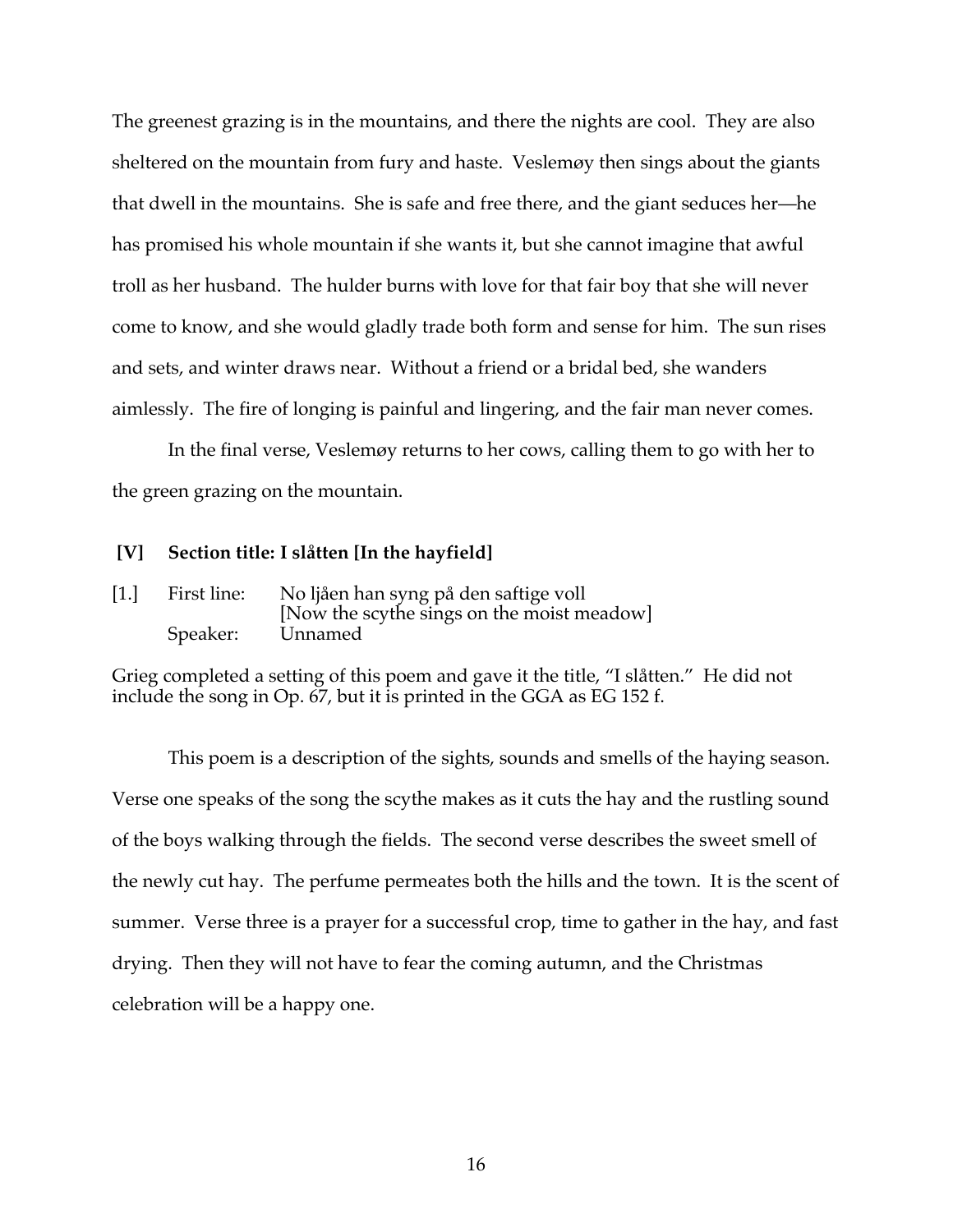[2.] Title: Veslemøy undrast [Veslemøy wonders] Speaker: Veslemøy

Grieg did a fairly complete song sketch for this poem. It has been reconstructed by the editors and printed in the GGA as EG 152g.

Veslemøy observes the girls and boys during the haying season, and her thoughts turn to male-female relationships. Each verse of this poem ends with the phrase (we know it is meant to be so). The girls spread the hay as the boys cut it. There is laughter and joking as they work. Veslemøy does not participate but muses that she may join in one day. She wonders if she will ever meet a boy who will think she is sweet and who will not mock "Haugtussa." She imagines that most of these girls will marry, but she is not sure about herself. Boys may be fine, but they become disagreeable when they grow up. Even though they may behave well at times, they can be like trolls. Nevertheless, most people head for the church to marry. The girls know that they have only trouble ahead, but still, none of them wants to stay single. Girls have fun while women have only drudgery, but they still do not understand. Veslemøy thinks she might continue tending flocks for a hundred years before she changes her single status. Before she accepts the grief of marriage and the responsibility of children, she will have fun. Jokes and pranks aside, however, she cannot imagine kissing a beard.

### **[VI] Section title: Dømd [Condemned/Doomed]**

This section contains only one poem. It is outside the main narrative of *Haugtussa*, but it is another illustration of Veslemøy's clairvoyant gift. Grieg began two sketches of part one of this poem, but did not complete either sketch. He did complete a setting of part two of this poem but did not include the song in the published song cycle. It is printed in the GGA as EG 152 h.

[1.] First line: Det kveldar um haust yvi låge land [Evening falls over the low land in autumn] Speaker: Part one: Narrator, Part two: a condemned dead man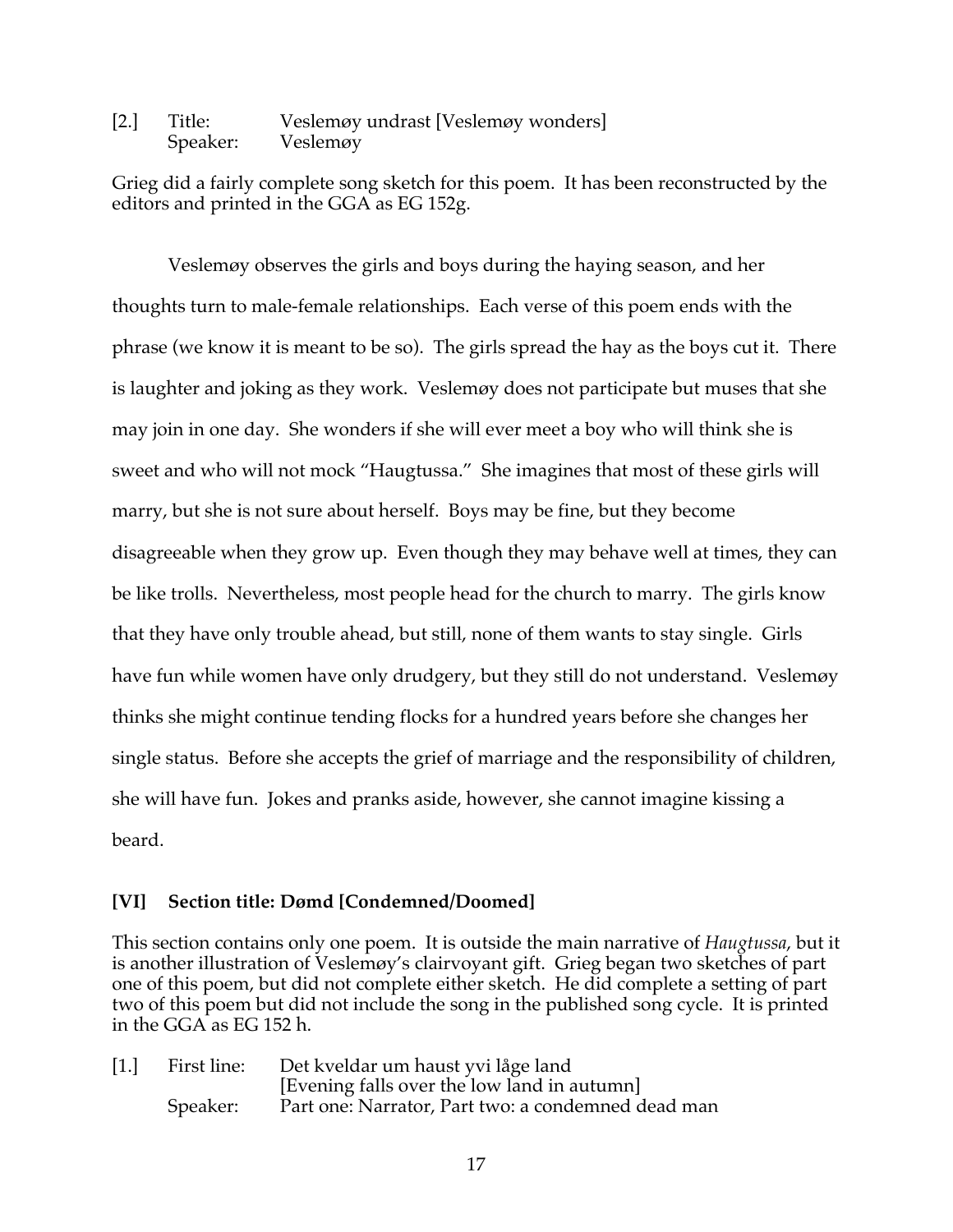Part one describes the autumn evening. Waves are breaking on the northern coast; there are cold, blue clouds in the west, and the marsh sleeps, covered in fog. Sorcery sleeps in the moist vapors of the earth—Veslemøy hurries home with the sheep. Down on a farm by the riverbank she sees a strange old man. He is wearing knee pants and a loose farmer's coat—he does not belong to this time. She is terribly frightened and freezes in her tracks. The man walks on the riverbank behind the only boundary marker, struggles to move the marker, but it will not budge; the stones of the wall stand fast. He screams and cries until his cries become a song.

Part two is the tortured song of the man. He is Mammon's slave—he has sold his soul for gain. For that wretched piece of land, he cast away both peace and salvation. Now he can never find home or harbor, and he prays: "God help me in Jesus' name." Those who have been deceitful in life are doomed by heaven. They cannot face their friends, and they wander, broken. He acted without honor and moved the boundary marker—he broke his word and his faith, and now he will never find peace.<sup>17</sup>

### **[VII] Section title: Dei vil ta henne [They want to take her]**

[1.] Title: Måneskinsmøyane [the moonlight maidens] Speaker: Narrator

It is winter again, and the earth sleeps in its winter clothing. The moon shines, and the frozen landscape twinkles like a thousand diamonds. Veslemøy stands gazing at the scene, insensible. She suddenly sees white maidens dancing—it is a dreamlike dance, kept in time by the chime of silver bells. The maidens are made of blue air and wear dresses of moonlight embroidered with stardust. Their hair flows down over their

 $17$  Folk tradition holds that if a person moves a boundary marker to dishonestly obtain more land, he is cursed eternally after death to struggle and toil without success, trying to move the marker back. Midttun, 175.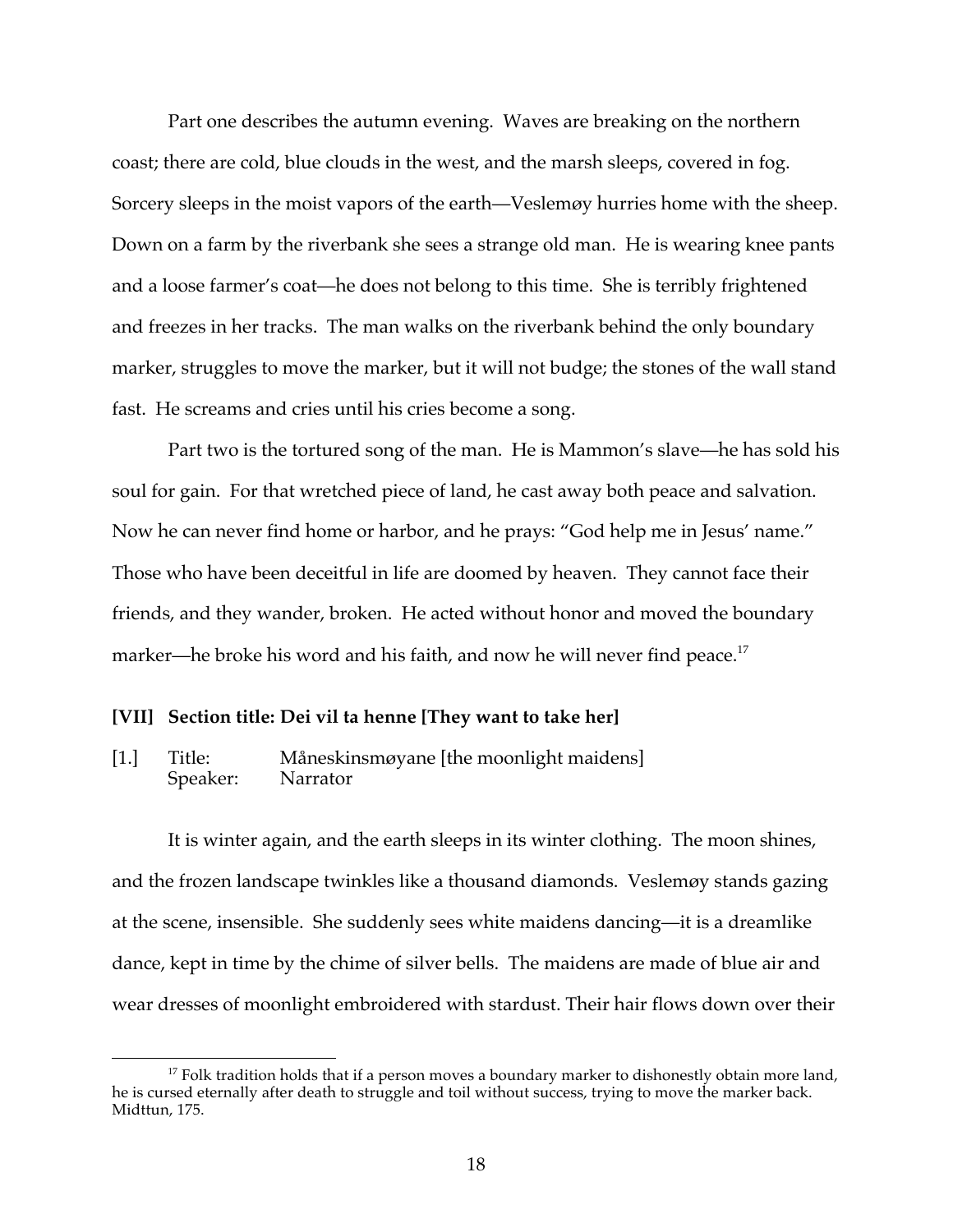backs like a silver-gray stream. They have never seen a warm day. They smile stiffly as they dance, and their features are cold and sleepy. Veslemøy stands there for a long time, bewitched, gazing at the dance. Then the maidens bow as if in greeting and disappear in a frosty vapor.

### [2.] Title: Heilagbròt [Sacrilege]<br>Speaker: Narrator Speaker:

Veslemøy walks, dejected and cold, and thinks of various horrible things. Will she soon go away and live on the island of ghosts and dead men? What do the pale moonlight maidens want with her? She walks in the cold wind but is burning inside, and she feels a painful sting. She walks among the cows and lambs in confusion, forgetting everything.

One Sunday, she goes with her mother to church, hoping that sacred words will ease her discouragement. Mist and moisture drift in from the sea, and the clock sounds, muted by thick fog. She wanders slowly among the graves in the churchyard and sees a bone, which she takes. She clutches it to her breast carefully and with respect. It will drive the evil forces away from her.

### [3.] Title: Kravsmannen [The creditor] Speaker: Narrator

It is night, and Veslemøy lies in bed listening to the strong wind. She freezes and shivers then burns, and she is never able to sleep. As she lies there weary and confused, she hears a loud knock on the outside door. She gets up and looks around, calling: "are people out in this weather?" She gets no answer. Three times she gets up, but she never sees anyone. As her anxiety rises, she hides herself under the bed covers and recites the Lord's Prayer three times.

19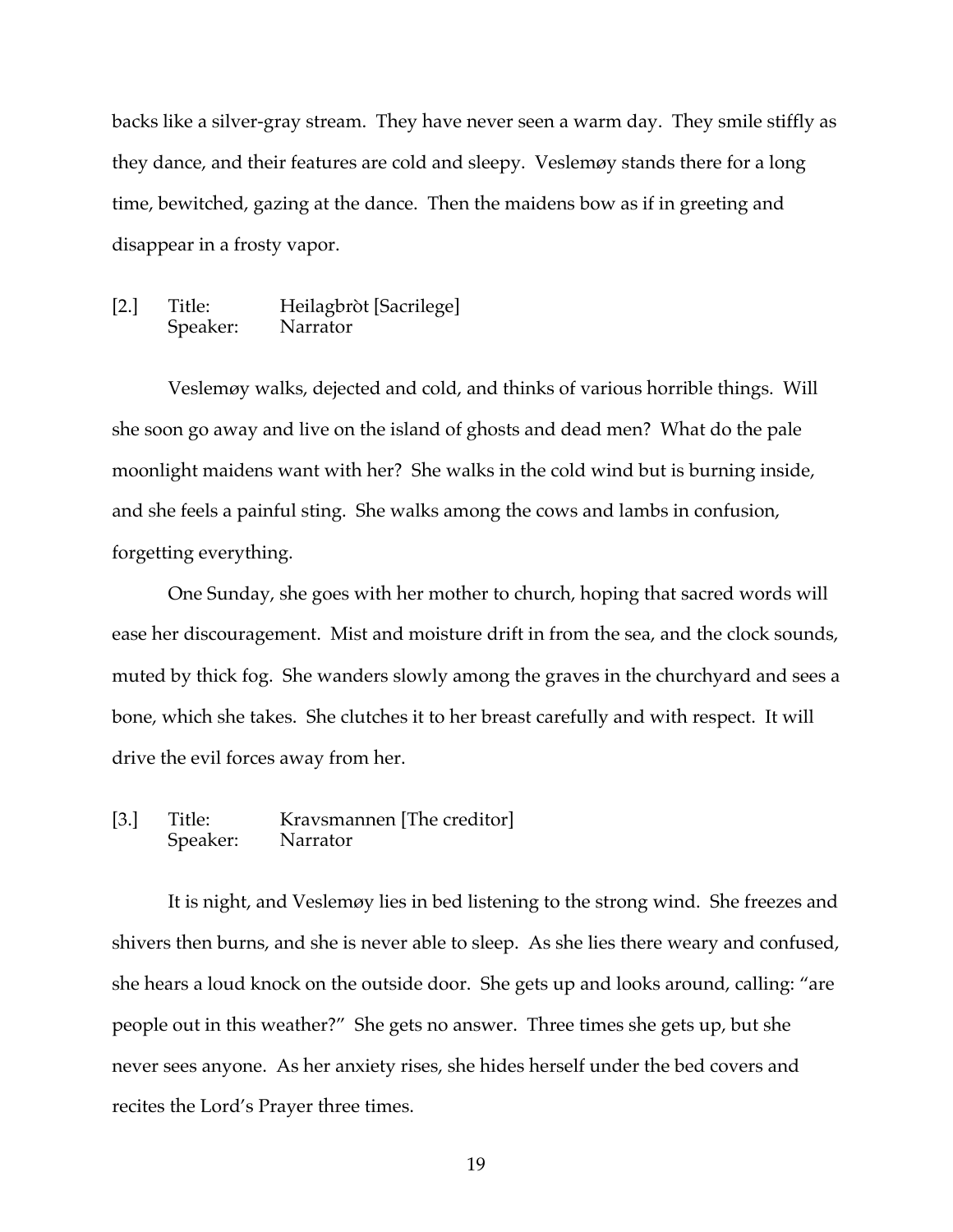As she lies there bathed in sweat, a ghost rises up out of the floor. He stands there staring, then hobbles over to her bed; he is dragging one leg. Veslemøy is paralyzed with fear and cold, and she feels the dead man's power over her. Her throat tightens up. He stretches out his feeble arm, reaches toward her breast and touches the bone she took from the cemetery. He mutters hoarsely: "It is mine! It is mine! You broke the sanctity of the grave and stole my leg bone." He tells her to put the bone back; otherwise he will never be able to rest in peace but will have to wander as a ghost.

He disappears, and Veslemøy slowly comes to her senses. She runs, crying, to Gamlemor and hides herself in the big bed. She must tell her everything. Now she can find peace; now she knows what to do. Soon she falls asleep.

[4.] Title: I skodda [In the mist]<br>Speaker: Narrator Speaker:

Veslemøy stands in front of the window watching the rain. She has a mark on her breast from the dead man's grasp. Once again, her terrible soul angst rises, and she pulls on her church clothes. She wraps the bone in a linen cloth and hurries through mist and wind to the churchyard. There she digs a safe nest for the bone, but when she turns and reaches for the bone, it has disappeared. She stands there bewildered, searches and prays, but the bone and the cloth are gone. She grows wild with fear, searching and digging until her fingers bleed under the nails. Then she hears a rustle in the corner of the churchyard, and she sees the gray elf shaking with laughter. "Is this what you want?" he laughs. "Yesterday you forgot my milk."<sup>18</sup> He runs away, and the wind howls. She stands alone in confused terror. From the earth she hears: "come, bring my bone." She does not know what to do, and it is growing dark. An arm

<sup>&</sup>lt;sup>18</sup> See the poem entitled "Kvelding" (Evening), p. 20, and the accompanying footnote.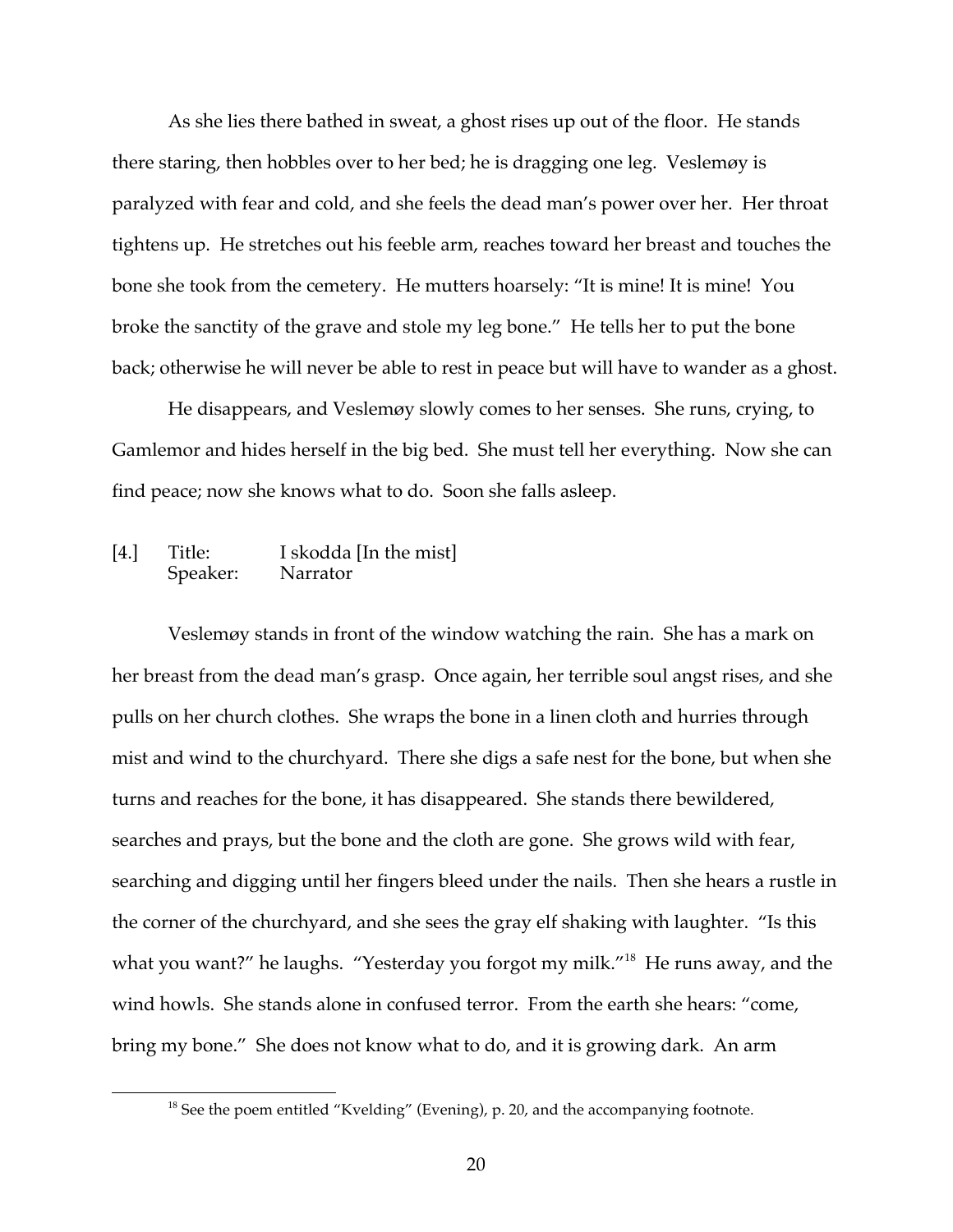reaches out from the ground, and Veslemøy screams with fear and runs away.

## [5.] Title: Veslemøy sjuk [Veslemøy [is] sick] Speaker: Narrator, Gamlemor

In this poem, Veslemøy is referred to for the first time by her given name, Gislaug.

Veslemøy has been in bed with a fever for many days and nights. Gamlemor takes care of her the best she can. She cries quietly and offers a prayer. Gamlemor begs God not to take Gislaug from her, as she is the only one left. Her son, who really was not very industrious, went to sea. Her oldest daughter went to the city and is now a prostitute. Her other daughter, Lisabet, $19$  died, and it nearly broke her heart. She has no more children left, and she asks God to be merciful and let her and Gislaug stay together in peace until she, herself, returns to heaven.

Despite Gamlemor's pleas, Veslemøy lies delirious, lamenting and moaning in pain. She struggles against ghosts and illusions and mumbles about moon maidens.<sup>20</sup>

### [6.] Title: Snøstorm [Snowstorm] Speaker: Narrator

There is a heavy, rumbling noise outside—thick darkness and heavy snow. Loose powers throng the earth, and the storm surges, closing all the roads and pathways. Wolves howl on the rocky slope with blood in their mouths, and a water sprite lies in wait under the ice. A pale sea spirit bends in the sea spray, mocking, shouting, and laughing coldly. Now he will get everything. He will cover the seashores with corpses.

<sup>&</sup>lt;sup>19</sup> Lisabet is the sister that appeared to Veslemøy in a vision. See the poem, "Fyrivarsl" (Forewarning), p. 22.

 $\frac{20}{20}$  These are the maidens that she saw dancing in the snow and has been worrying about since she first saw them.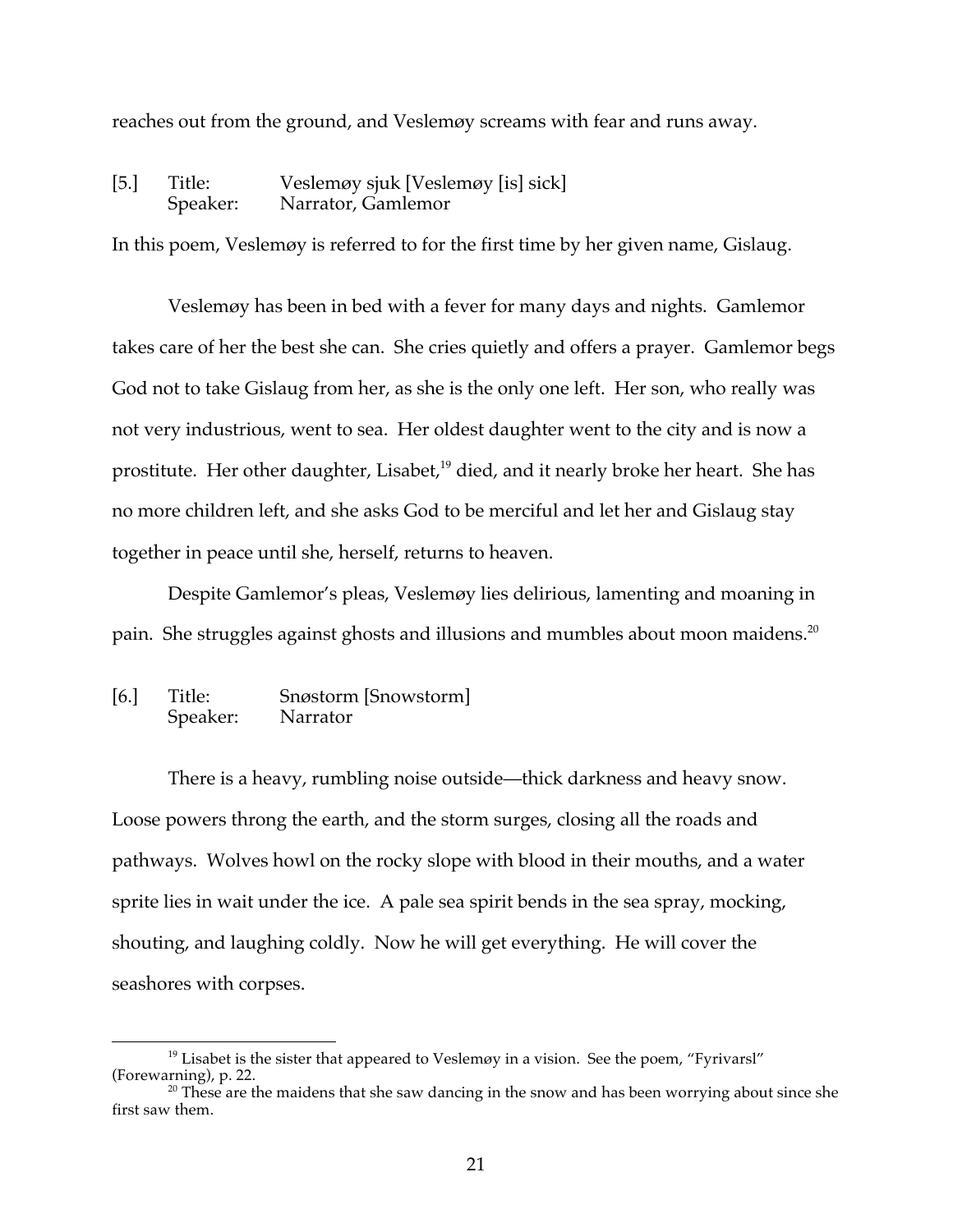Heaven, hills, and the gray knolls all disappear in mist. The mountains rumble and water boils up against the reef. The loose powers will destroy the earth, all creeping things retreat. Will life be extinguished and die?

Veslemøy lies trembling and cries out in pain, gazing at the gray window. She sees terrible giants tumbling out of the mist, and she shudders. They stagger around like shadows, their heads veiled by clouds. They will combine heaven and sea and everything into mire. One stands in the abyss of the sea churning it up from the bottom. Another is in the north, blowing like a bellows with icy gusts—such a gaping mouth has never before been seen. Another stands in the far northwest, pulling in heavy clouds, and a giantess does her best to blow a snowdrift.

At "Skara hollow"21 where a hideous dance took place at Yule, twelve troll women chant in a row. They are trying to extinguish the sun. If they succeed, the giants will win, all life will be snuffed out, and everything will become ice-bound.

But the sun shines from above the clouds. Veslemøy believes she can go on. The trolls do not succeed despite all their fussing and terrible chants—but they can never seem to learn.

### [7.] Title: Draken [the Dragon] Speaker: Narrator

"Saintly" Per Aase loves wealth; he owns farms and land all over, but there is one spot he has not been able to obtain. The land that Gamlemor owns is such a nice little parcel, and he has had his eye on it for a long time. Now he can count just about everything as his own; he helped the widow [Gamlemor] many times by lending her

<sup>&</sup>lt;sup>21</sup> Skara seems to be a geographic name, but it is unclear whether there is an actual "Skare" in the Jæren district or whether it is fictional. The word is used throughout *Haugtussa* in connection with places, such as Skare-hollow, Skare-ridge, Skare-mountain, and so forth.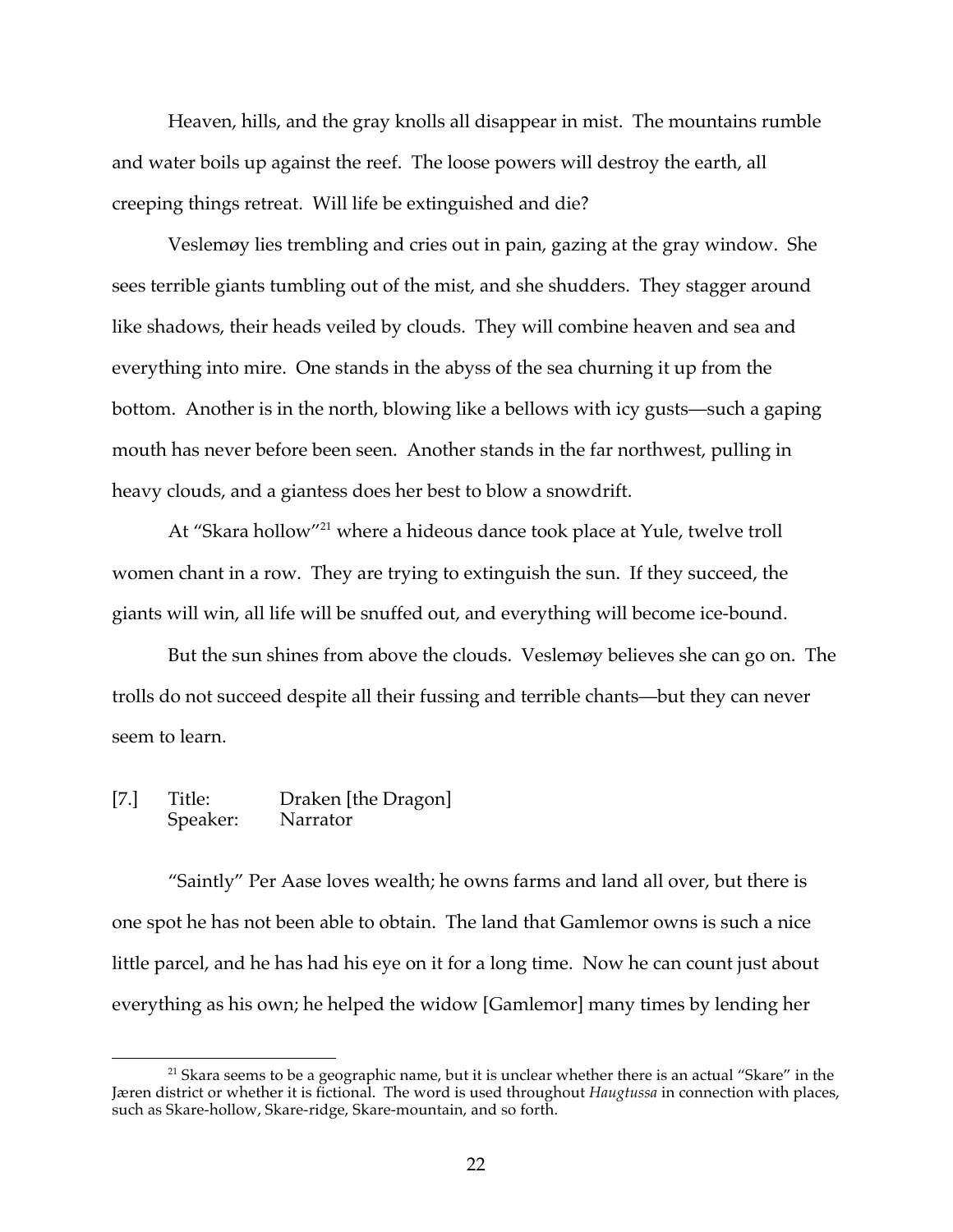money after her husband died. The interest has accumulated, and now, as he had hoped, she will be forced to sell the farm at auction in the spring, and he will buy the property. He sits there, smug and immoveable, as he demands the entire debt from Gamlemor, saying: "I cannot cover you any longer." Gamlemor does not know what to do, or what will become of her and Veslemøy when they are driven off their land. Suddenly she is startled, and she stops her cries. Veslemøy lies like a corpse on the bed, the color drained from her face, and she is staring at something. Gamlemor turns to the creditor and says: "you can take both the house and land; go ahead—with our lives on your conscience!"

Per's face turns gray and he asks: "what is it—what is she staring at? She sees something! Oh, I am afraid!" Gamlemor turns to Veslemøy saying: "my poor child, be calm! We will have enough to eat after all. I will take care of things." But Veslemøy gasps: "See the dragon—see the dragon with his gaping mouth and a crest of fire from head to tail—Oh Father…Jesus…who defeated the devil…" Per grabs for his silver cane and hat and dives for the door in a frenzy.

# [8.] Title: Hjelpi [Help]<br>Speaker: Narrator Speaker:

The nights are so hard and painful; that is when the cold dead men come out of the graveyard and encircle her. They wave their arms and strike the air with their fists. Their mouths gape open showing their cracked jawbones and sparse teeth and they cry: "You stole the dead man's bone…you used the dead man's bone… you disturbed the peace of the dead…" Veslemøy flails about in choked fear, squirming and lamenting; Gamlemor can find no peace in her heart because of all these dark thoughts. She sends a message to the priest. He can defeat the evil powers with his strong, holy words.

23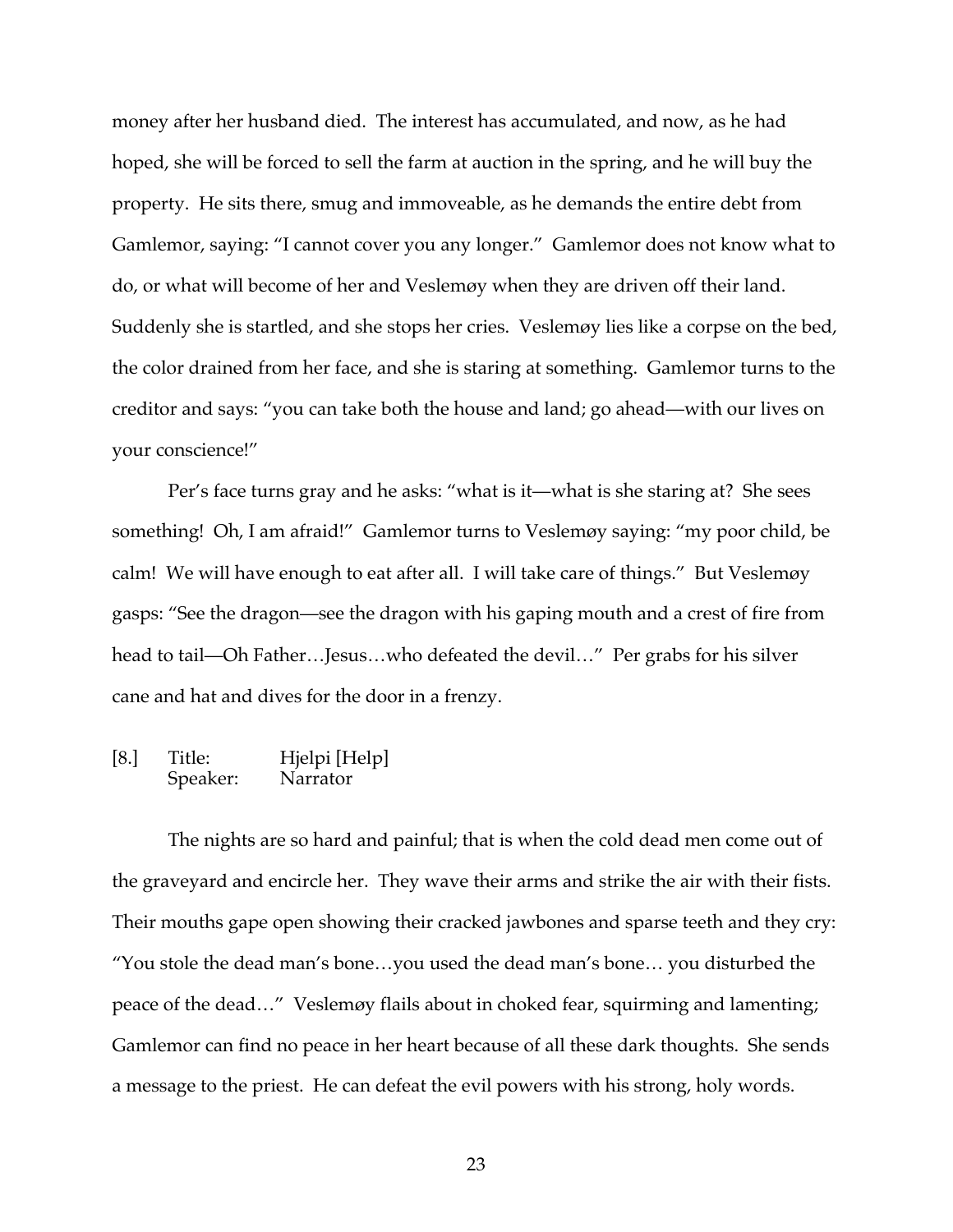The priest stands before the bed; he knows these evil powers well, and anger burns in his heart. He reads from the holy book prayers and powerful oaths. There is a loud noise in the house. Gamlemor cries tears of joy; she knows the evil has retreated. Veslemøy opens her blue eyes, and they shine so beautifully. Then the priest blesses her with his white hands; it does the heart good. "The Lord bless and protect you," he prays so beautifully. "May he make his face shine upon you and give you peace!" The priest turns to Gamlemor and tells her he believes everything will be fine now. Then he rides away. Veslemøy feels secure and at peace. God bless that priest! He defeated the evil powers.

### **[VIII] Section title: Det vårer [Spring comes]**

In this section, it is clear that Veslemøy has been released, for the time being, from the dark powers that have bound and terrified her. The coming of spring signals not only the end of winter's darkness, but also an end to the darkness of the underworld that nearly destroyed Veslemøy. Just as spring is temporary, however, Veslemøy's relief is also fleeting.

The two poems in this section are both lyric poems, but they are important to the story in that they show how Veslemøy has recovered from her ordeal.

[1.] Title: Mot soleglad [At Sunset]<br>Speaker: Veslemøy Veslemøy

This poem is a lyric that praises nature and the sea. Veslemøy sings of a

fairyland off in the horizon. She has often seen it wrapped in ocean mist—a lovely,

hallowed, unattainable home.

The majestic mountain peaks sleep and dream, but at sunset they ignite. When the day sinks like fire and blood in the blue moor, it flames up and glows in fairytale splendor. Then the flame dies like an extinguished ember, and the land lies in a peaceful evening blue. Veslemøy often longs for that fairyland which reveals itself when the sun goes down.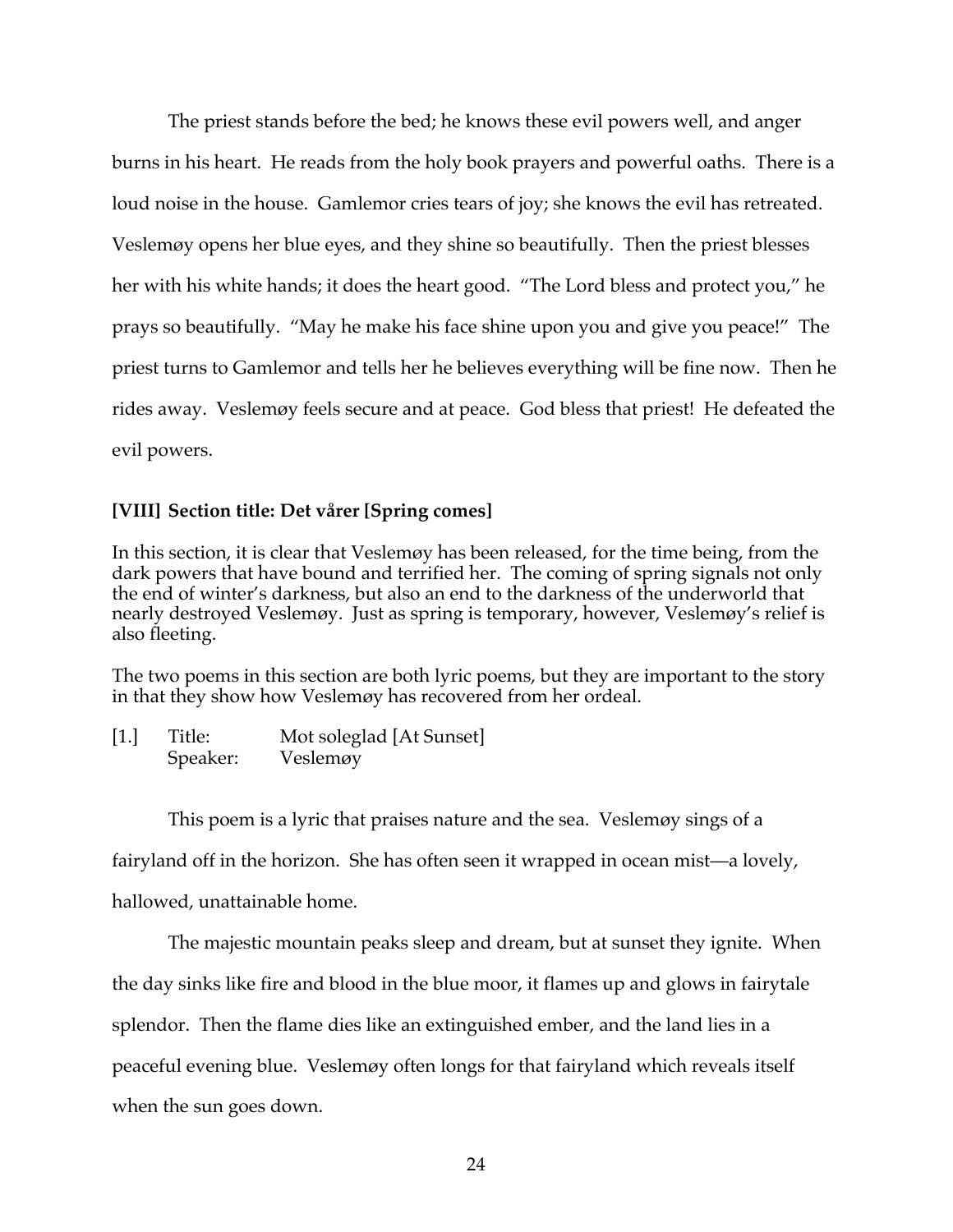[2.] Title: Vårdag [Spring day] Speaker: Veslemøy

Veslemøy sings: "Oh, what a perfect, clear sky! I am so blessed, now it is spring!" She notices the beautiful mountains, the clean air, and the sunshine that bathes the earth. She hears birdsong and watches the birds playing in the trees and the farmyard. The river runs quietly and envelops her like a flood of warmth. There is also the motion of waves from the sea. The leaves of grain are sprouting, and the buds are swelling; such a sweet savor is awakening. She is blessed to be so young.

# **[IX] Section title: Sùmar i fjellet [Summer on the mountain]**

[1.] Title: På fjellveg [on the mountain path] Speaker: Veslemøy

This poem indicates that, although the priest has supposedly defeated the evil forces that overpowered Veslemøy, her struggle against darkness is not over. There are no references to specific otherworldly creatures in this poem, but her apprehension is palpable.

Veslemøy feels choked with fear and confined as she walks on the mountain. Her chest is tight, and she can hardly breathe. It seems as if the dark powers are trying to take her again, it is as if the mountain winds want to engulf her. There is neither space nor air, but there are muffled echoes coming up from the canyons and crevices. She looks around in alarm; it is so dark and desolate and still. She feels as if she is buried.

[2.] Title: Den snilde guten [The nice boy] Speaker: Narrator

This poem describes Veslemøy's first encounter with the young man, Jon. The meter of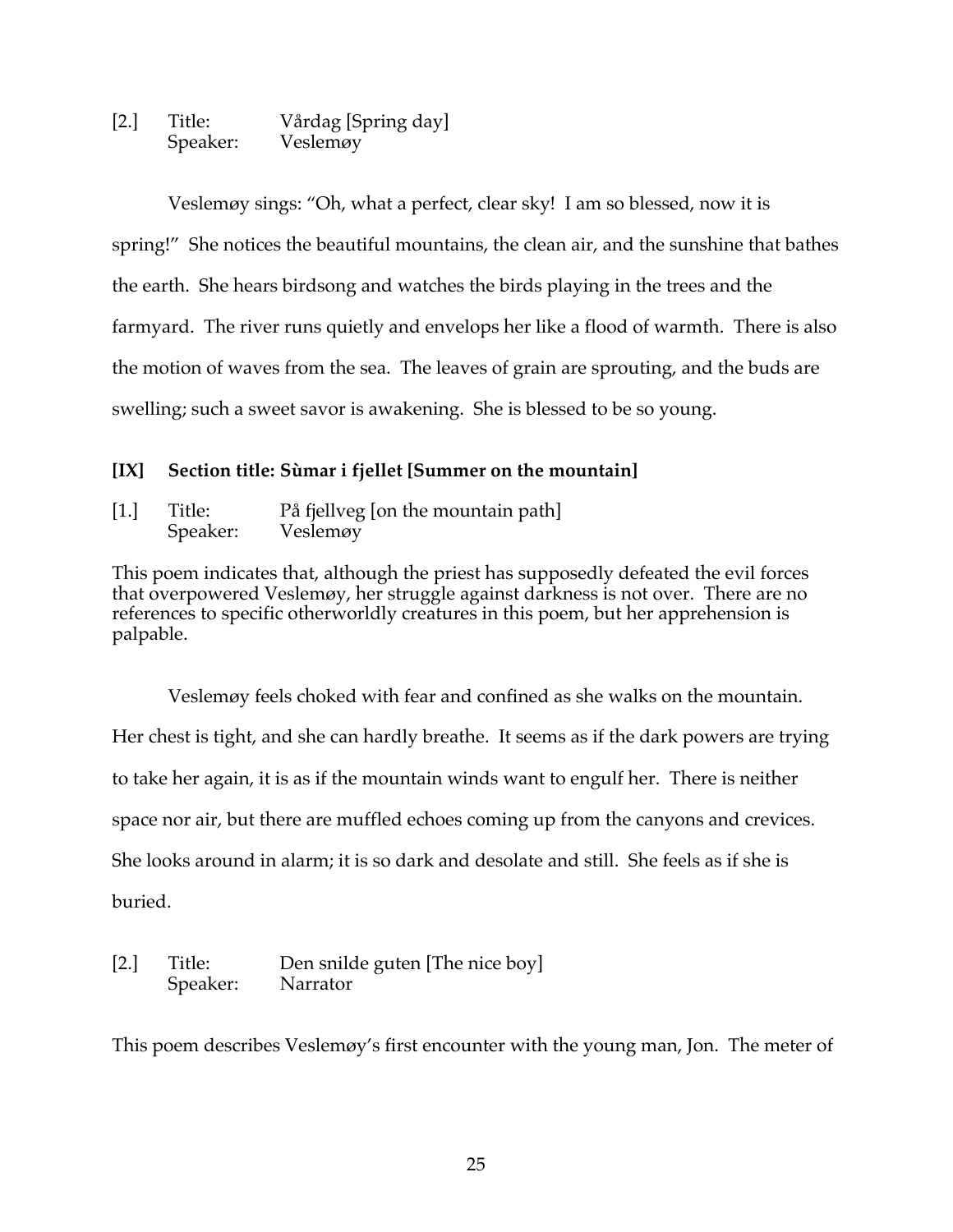the poem, six-line iambic pentameter, appears here for the first time in the poem cycle.<sup>22</sup> Only five of the *Haugtussa* poems employ this meter, and each of them is about the relationship between Veslemøy and Jon. Grieg began a sketch using this poem, but he did not complete the song.

Jon is the oldest son of Aamund, who lives up in Skare quarry. He has been shepherding until now, but he is grown and will soon leave. He has a round face, thick, light-colored hair, a faint bit of hair on his upper lip and white teeth. He is highspirited, and he sings and whistles as he hops effortlessly over stones and logs. He will stay for the first week to show Veslemøy the paths and boundaries so that she can become familiar with this wild, uninhabited country. She must also get to know the animals and let them become familiar with her.

Jon is somewhere between boyhood and manhood, and he is smart and confident. He tells her all about each of the animals, but especially "Dolly," the bell cow. Veslemøy feels so free and happy as she becomes acquainted and chats comfortably with him. He is not like those awful boys in town that have a kind of cold sneer. He addresses her plainly and politely, calling her by her name. He obviously does not know about the "Haugtussa" nickname.

He shows her every hill and valley and tells her stories about the land. She asks, half in jest, if there are trolls here. "Oh sure," he answers, with no hint of sarcasm in his voice. He takes a book from his coat pocket and tells her that more than one man has seen trolls—it is written in the book.<sup>23</sup> Veslemøy can hardly contain her happiness. She knows today that a young man can, indeed, be a friend. Jon reads from the book about

 <sup>22</sup> Iambic pentameter is not a traditional Norwegian folk verse form. In *Norsk VersLære* [Norwegian Verse Theory], Hallvard Lie writes: "Iambic pentameter was, for all practical purposes, unknown in Nordic poetry before the middle of the 1700s." [Den jambiske 5-takter var praktisk talt

ukjent i Nordisk diktning før midten av 1700-tallet.] (Oslo: Universitetsforlag, 1967), 639. <sup>23</sup> The book referred to is, most likely, *Norske Sagn* [Norwegian Legends] by Andreas Faye, first published in 1833. The book deals primarily with the "underworld," and most of the creatures from *Haugtussa* are mentioned there. See Midttun, 178.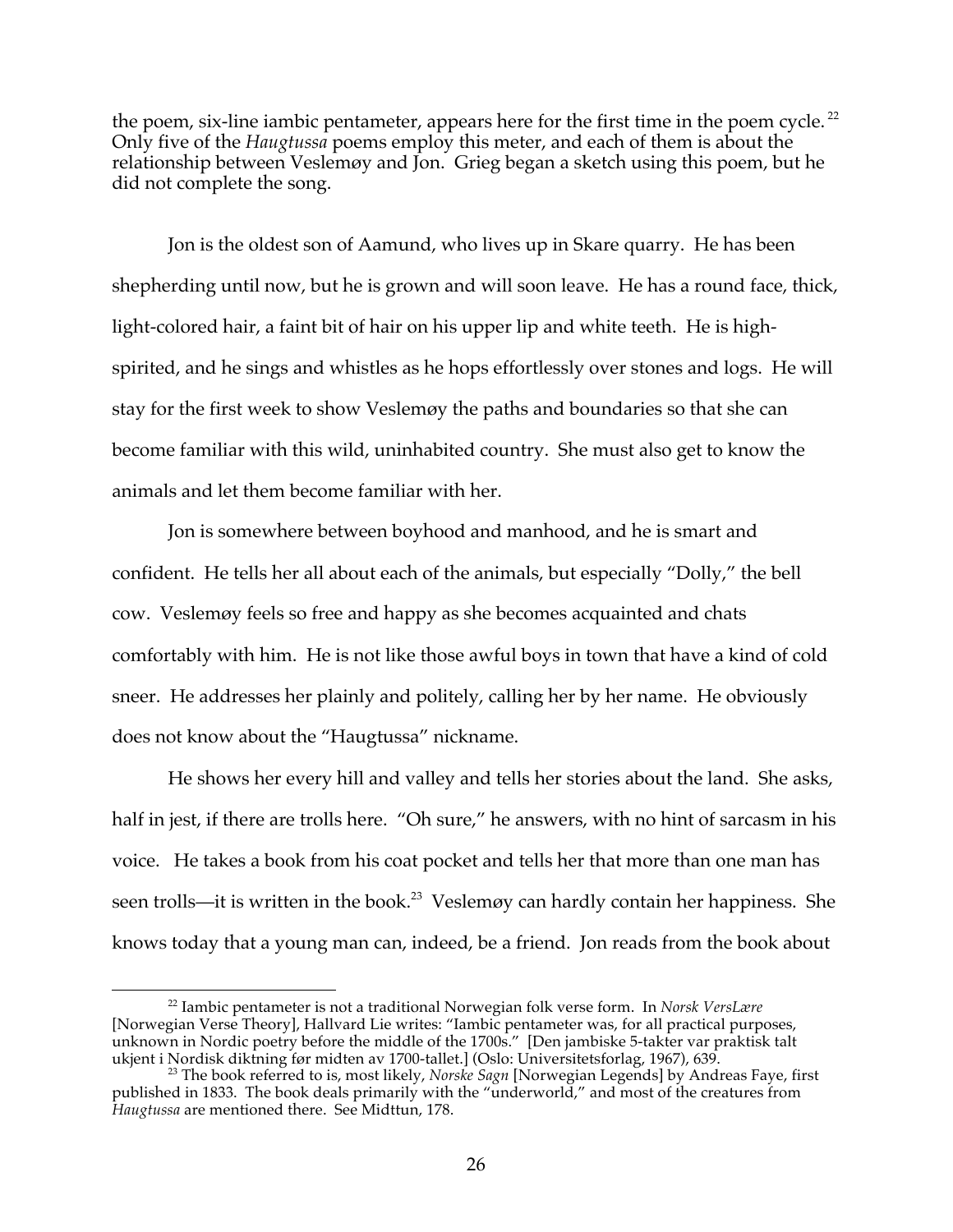water sprites and trolls and says: "these cannot just be poems." The two laugh and smile, they wander on the mountain and share their lunch. Jon sits and sits and completely forgets to leave. Veslemøy tells him she has the gift of second sight and that, if he will keep her confidence, she will tell him about it. He extends his hand with respect and listens as if bewitched while she tells him everything.

Finally evening comes, and they must get to their duties. Jon says goodbye to the animals for the last time and caresses the sweet "Dolly." Then he must leave, and Veslemøy stands there alone, but she loves Dolly from that moment forward.

### [3.] Title: På Gjætleberg-nut [On Gjætle Mountain Peak] Speaker: Veslemøy

This lyric poem is a vivid description, through Veslemøy's eyes, of the wild and rocky mountain where she is to stay with the animals. In this poem, as in "På fjellveg," [On the mountain path] we see again how fearful Veslemøy is of the dark powers of the trolls and otherworldly creatures that inhabit the land.

Veslemøy describes the terrain as the wildest jumble of rocks and stones. She describes boulders, piles of stone and rocky slopes. Thankfully, she can turn and see the ocean. She asks a blessing on the sea and all the sailors and vessels on the water. Returning then to thoughts of the mountain, she muses that it looks as if a mob of plundering trolls had flung rocks and stones in every direction. They must have fought with all their might against various gods and strong youths, falling with crashing sounds and breaking the mountain into pieces.

Unearthly creatures also dominate the water. Though it may appear calm, there is a gaping chasm under the surface of the dark water, and it is much deeper than it looks—Veslemøy describes it as having a "false bottom." When the rain falls quietly during the dark night, the water sprite drifts along on the water's surface between the desolate mountains. He will howl terribly when someone is about to drown.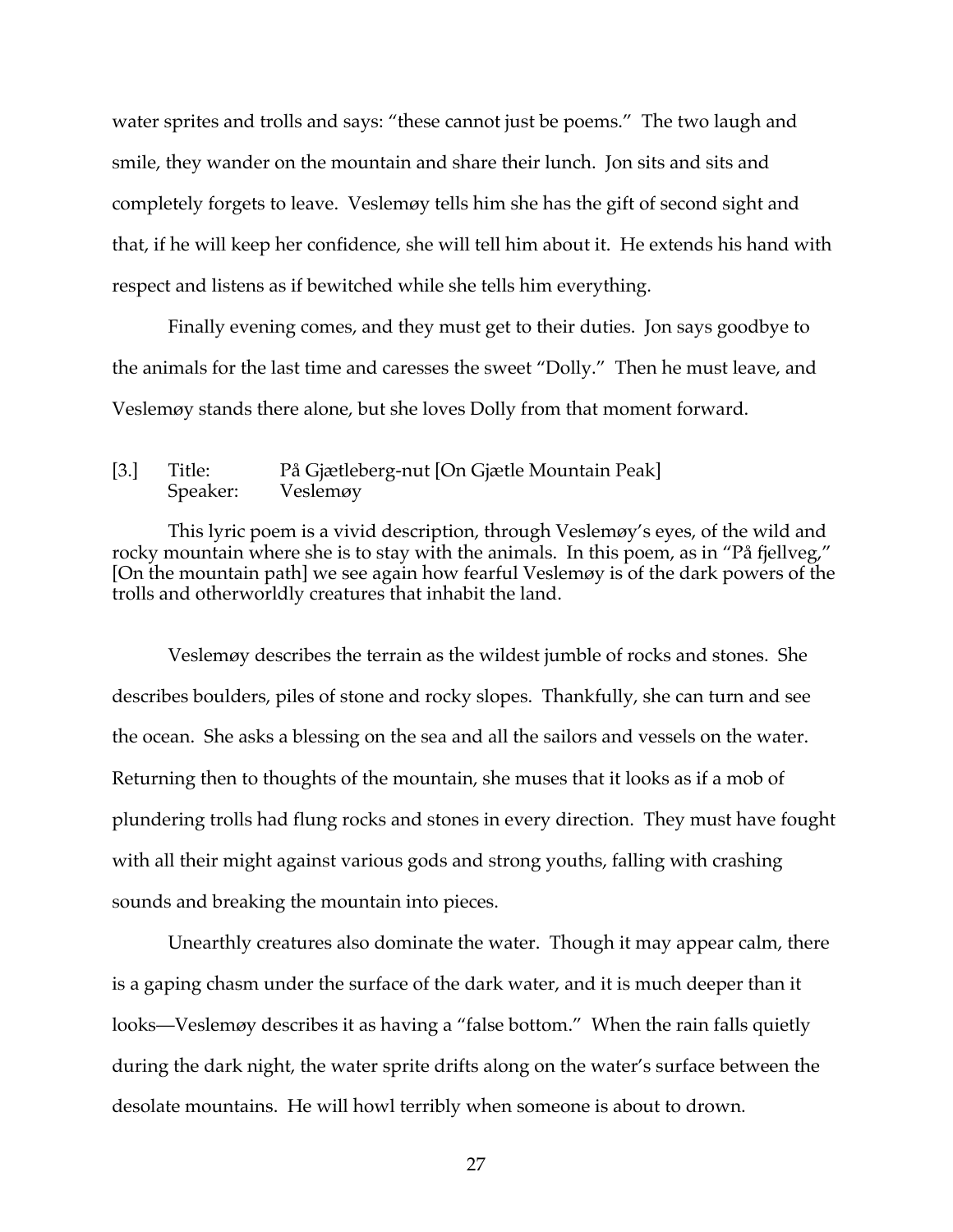In the last verse of the poem, Veslemøy exclaims: "Oh, what a frightening, rocky slope of gray stones! It wants to bind me with the trolls' powers. But thankfully, when I turn right around, I can find the ocean."

```
[4.] Title: «Dokka» ["Dolly"]
Speaker: Veslemøy
```
This is one of the five poems in *Haugtussa* that employ iambic pentameter. The structure of this poem is, however, slightly different from the other four poems in that it contains eight lines in a single stanza. The other poems with the meter have six-line stanza. The short lyric reveals the tender feelings Veslemøy is beginning to have for Jon.

Veslemøy admits that she is occupied with thoughts of Jon. She speaks to "Dolly," the bell cow, who comes and snuggles up to her when tears come—she [Dolly] has such a good, kind temperament. Dolly is the only one who follows her on the mountainside, so at least she is not completely alone. Then she asks Dolly "tell me, do you think there is hope… can you believe I am thinking about Jon?"

[5.] Title: Veslemøy lengtar [Veslemøy [is] longing] Speaker: Veslemøy

This poem is a tender expression from Veslemøy, and it conveys the love she and her mother have for one another. Grieg composed a song using this text. He did not include it in Op. 67, but the song is complete, and it is printed in the GGA as 152j.

Veslemøy is homesick and thinking about her mother. She can imagine what Gamlemor is doing and what she is thinking about. First, Veslemøy sees her working in her kitchen, and she wishes she could be the cat who gets to snuggle up to her mother like a child. Next she imagines her mother preparing food for the hay mowers. She wishes she could be in the place of Breitle-Brit, the girl who spreads the hay out to dry and who gets to chatter with Veslemøy's mother during the rest breaks. Then she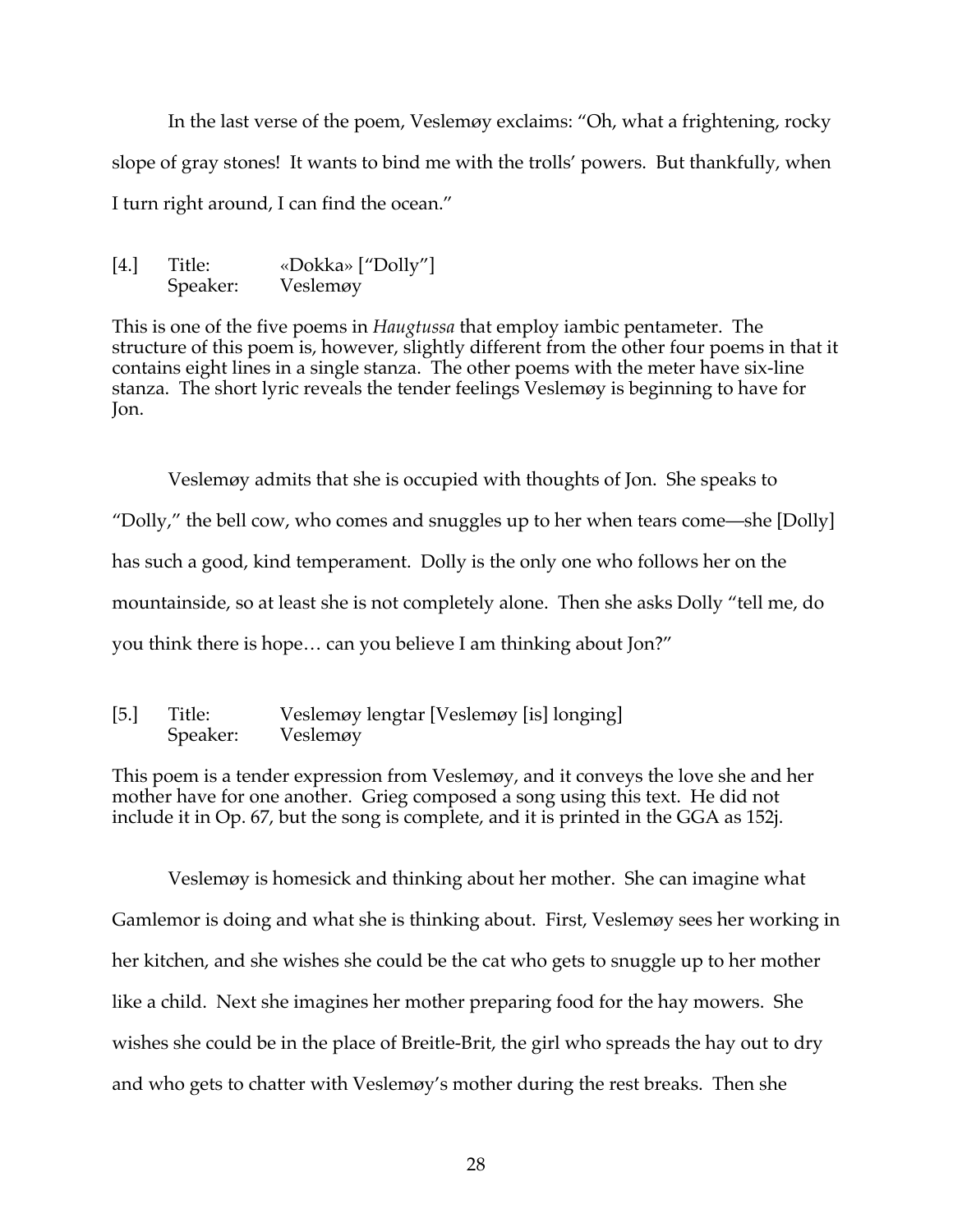pictures her mother out in the farmyard and wants to be the sparrow that hops about happily at her feet. She even imagines that it would be nice if she could be the cool sea breeze that blows around her mother. Gamlemor is old and has arthritis that is made worse when the cold wind blows through the house, but if Veslemøy were that old door, she would stay tightly closed and shelter her well.

Veslemøy knows what her mother thinks about as she bends works at the hearth. Though exhausted, Gamlemor sometimes forgets her troubles as she stares up at the mountain and wonders how Veslemøy is.

Veslemøy then speaks to her mother as if she can hear her. She says: "Oh if you knew how I am longing here, mother!" She had grown to love the brown heath at home, and she cries herself to sleep every night. Everything is so new and unfamiliar and hard. It is as if there are cold eyes staring at her. There is no one that she can believe in up there, and there is no one like her mother. Time seems to stand still, and she counts every hour, every minute. She wishes she could leap with one giant stride and sit for just a short time with her mother.

[6.] Title: Blåbær-lid [Blueberry slope] Speaker: Veslemøy

This poem is the first one from this section ("Summer on the Mountain") in which Veslemøy is alone but still happy. Except for the week that Jon spent with her (see "Den snilde guten"), she has been frightened, unhappy, and homesick. Certainly her growing affection for Jon is part of the reason that she now begins to find beauty on the wild, rock-strewn mountain. Grieg set this poem and included all but the second stanza in the song. It is the third song of the cycle, Op. 67.

Veslemøy comes upon a large patch of blueberries and exclaims that she has never seen such beautiful berries. There is something good to be found on the mountain after all. She will rest here and eat until she is full. She could, in fact, stay for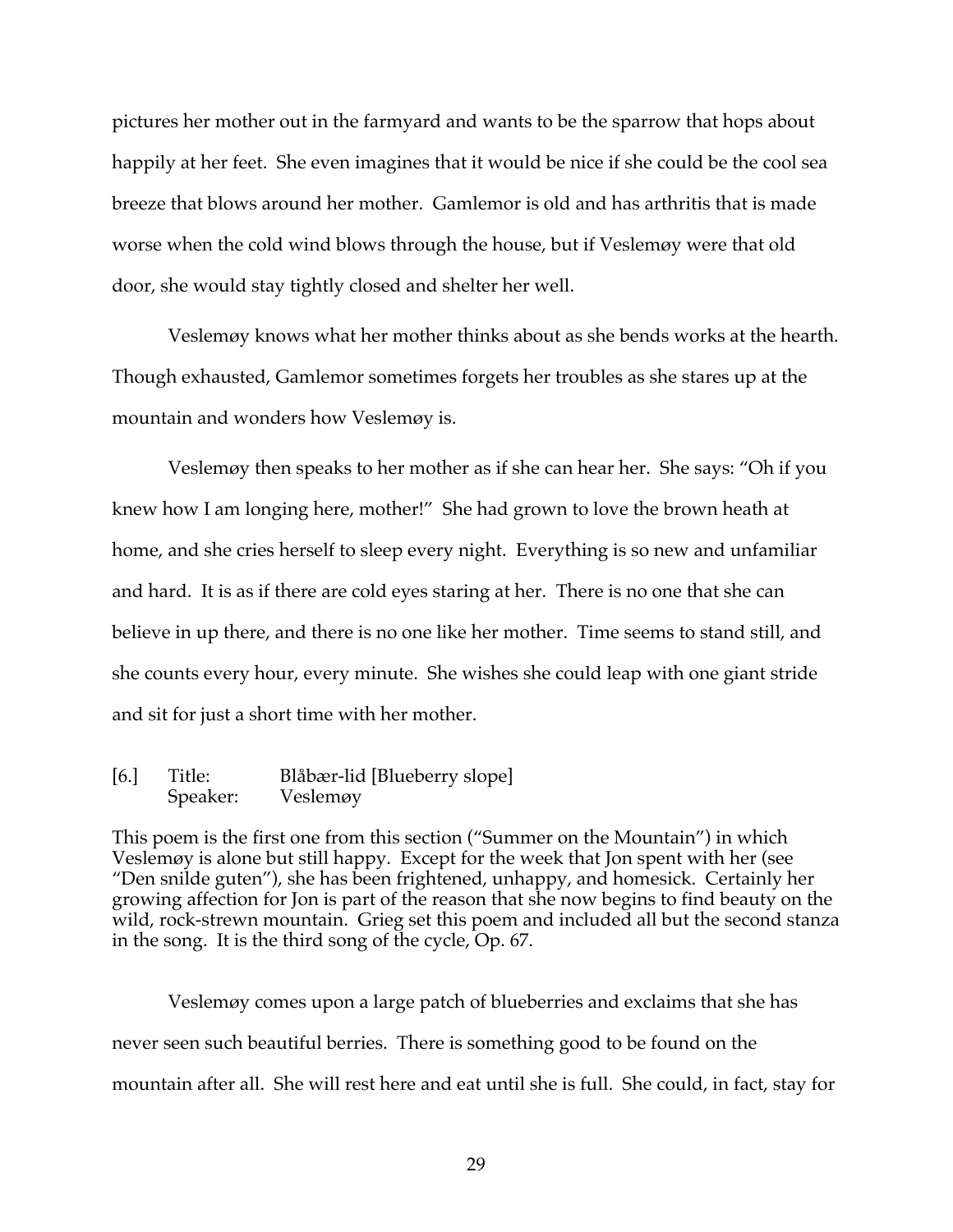days. It is almost like being in the king's palace, and these berries are as good as the finest wine—so sweet and delicious.

In the next several verses, Veslemøy imagines how she will react if different animals come upon the blueberries. If the big bear comes, she will simply move aside and let him eat all he wants; she would not dare say a word. If the red fox came, though, she would beat him dead, and she would not care even if he were the Pope's own brother. He steals both goats and lambs, yet he acts as if he is so refined and well mannered, and he has no shame. If the ugly, greedy wolf came, she would get a club from a birch tree and give him a good wallop on the snout. He has killed her mother's sheep and lambs so many times. But if that nice boy from Skare quarry came, he would get one on the snout too—but in an entirely different way. Now Veslemøy pulls herself out of her reverie, exclaiming: "Oh nonsense, what am I thinking?!" She must get back to work and look after her animals.

[7.] Title: Møte [Meeting] English song title: "The Tryst" Speaker: Narrator

This poem is one of the most important in the verse novel. It is, in fact the climax of the entire narrative. In "Møte," Veslemøy and Jon realize their feelings for one another and kiss for the first time. The speaker is the narrator, but he/she is privy to Veslemøy's thoughts, and the narration is, therefore, frequently from Veslemøy's perspective. The poem is in six-line iambic pentameter—the meter Garborg uses exclusively for narrating the relationship between Veslemøy and Jon. Grieg's setting of this poem is number four of Op. 67. He set only the first, second and last verses, however, so a lot of details are missing from the song.

Veslemøy sits waiting for Jon on a Sunday. Her thoughts are sweet, like an awakening, gentle dream, and her heart beats heavily. From over the mountain peak, Jon appears like a vision. Veslemøy feels dazed and confused—she wants to hide, but she cannot; she is bewitched. The two take each other by the hand and stand there, not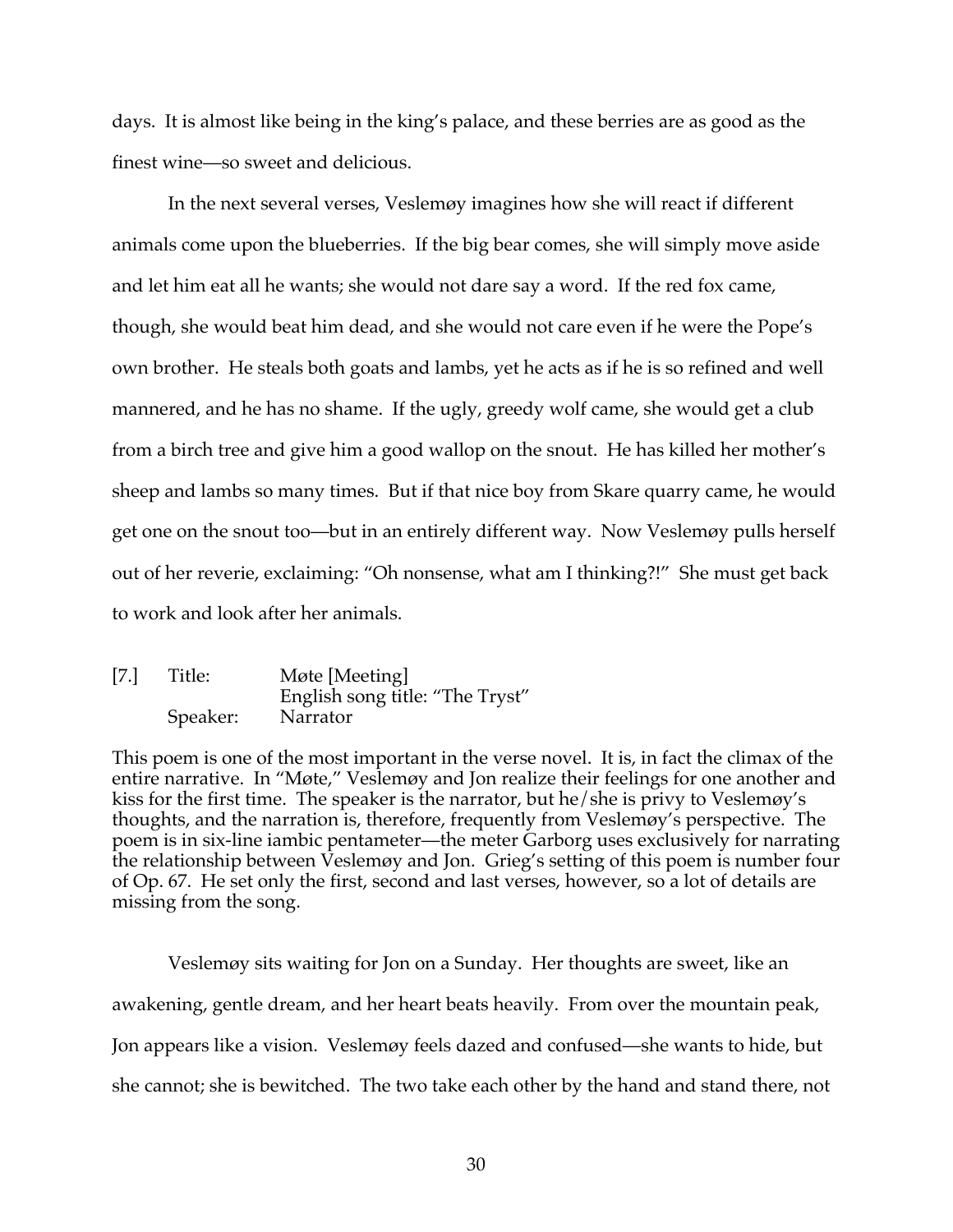knowing what to do or say. Veslemøy finally says: "you sweet thing…you are so tall!"

They are both a little embarrassed. They laugh and make small talk, but they feel awkward. Still, despite all this, it is wonderful being together. Veslemøy notices that when she is with Jon, she is not troubled by her "gift" of second sight. She can, in fact, hardly remember all her terrible visions. She says, partly to Jon, partly as a plea: "Let the trolls go on their way. Today I would rather listen to you." Jon tells her about Skare quarry, where he grew up. They talk about the animals, walk along the shore, and catch fish. They cook and eat the fish and the food that Jon brought with him. It is wonderful to be together—if only there was not this awkwardness. Neither is as comfortable as last time they were together. If it were not for that, this would be so nice.

Suddenly there is the sound of distant thunder rumbling in the mountains. It will start to rain soon, and they must find shelter. They find a protected cave and crawl into the tiny space.

As evening approaches, each feels more and more drawn to the other. Suddenly Jon embraces Veslemøy, and their trembling lips come together. Everything else fades away, and there in the warm evening, Veslemøy, in passionate bliss, falls asleep in his arms.

### [8.] Title: Killingdans [Kidlings' dance] Speaker: unidentified

Grieg set the poem, Killingdans, and it appears in Op. 67 as the sixth song of the cycle. Though the speaker is unidentified, it is reasonable to assume that Veslemøy is singing about her animals—as if she were one of them—while she watches them play.

This amusing poem expresses springtime exuberance. It uses many nonsense, rhyming words, but the imagery is unambiguous. The words evoke the picture of

31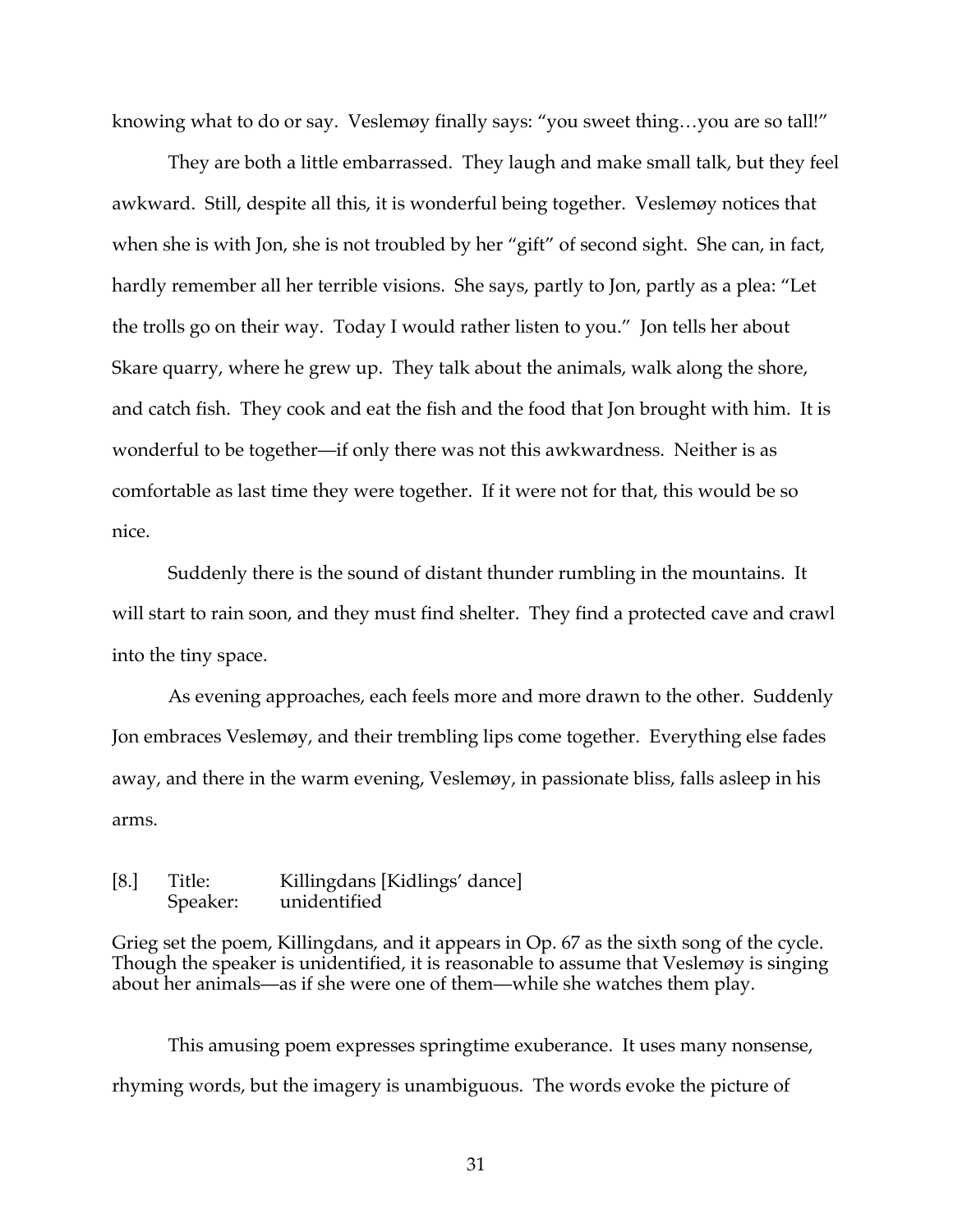young goats hopping playfully, chasing each other, and basking in the sun. The mood is joyful and high-spirited, and the enthusiasm is contagious.

[9.] Title: Elsk [Love] Speaker: Veslemøy

Grieg also set this poem, and it, together with "Møte" forms the climax of the song cycle. It is the fifth song in Op. 67. This poem is in "nystev" meter.<sup>24</sup> The literal translation of "nystev" is "new verse." There is also a form known as "gamlestev" [old verse]. The two forms probably existed simultaneously, but "gamlestev" eventually gave way to "nystev." The verse form is characterized by four-line stanzas with rhyming couplets—the first two lines usually have feminine endings while the last two have masculine endings. It is interesting that Garborg chose "nystev" meter for this poem rather than six-line iambic pentameter, the meter used most often in poems about Veslemøy and Jon. This particular verse form, "nystev," frequently set erotic poems, however, and while this poem is not necessarily erotic, Veslemøy's love for Jon, as expressed here, is passionate and wild. In this poem, we see clearly how deep Veslemøy's feelings are for Jon.

Veslemøy begins: "That reckless boy has bewitched my soul; I am captive like a bird in a snare…." She wishes that he would bind her with cords of fire and draw her to him so that the rest of the world would just fade away. If she knew her troll spells, she would sing a chant that would make her grow inside him so she could be with him always. She then speaks to Jon as if he were present saying: "You who abide in my heart, you have gotten power over all my memories; every little thought that comes forth whispers only of you." She thinks of him all the day long, and as twilight falls, she wonders if he is thinking of her. She imagines she sees him, first in the wind, then the rain. She wishes time would pass more quickly, but she will sing and be happy because on Sunday, he is coming back again.

 $24$  "Elsk is one of five poems written in "nystev" meter; the others are "I Omskraai," "Den som fekk gløyme," Vinter-Storm," and "Uro." Each of these poems addresses the subject of love in some way, although most are tragic.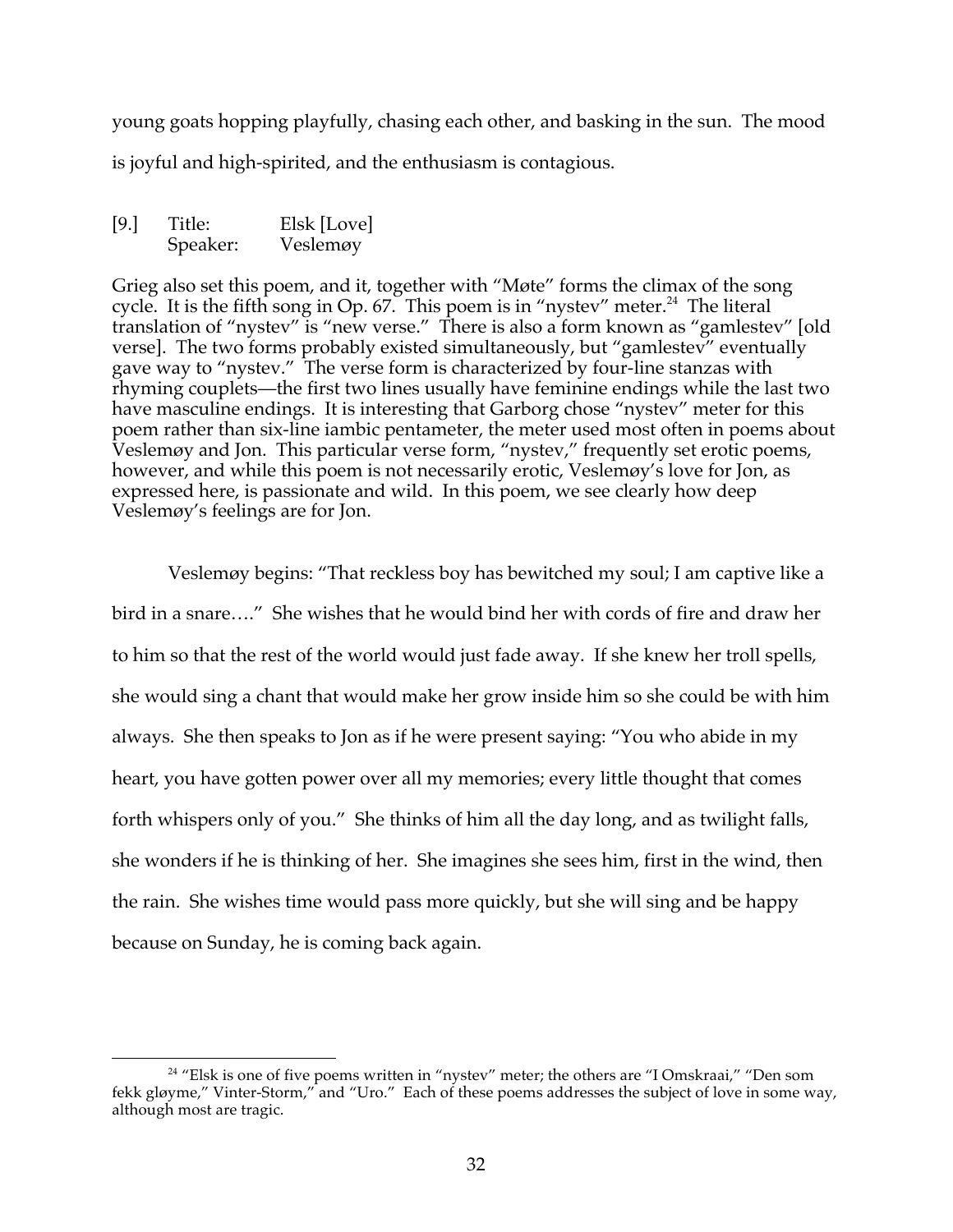[10.] Title: Skog-glad [Forest joy] Speaker: Veslemøy

Grieg began a sketch using this poem, but he completed only four bars.

Veslemøy addresses a hare in this poem. He is elegant in his silky, brown summer coat, but he is much too skittish, bounding from place to place, and then diving into his hole. She suggests that they enjoy the summer day together, playing for a while, and then being lazy. He is too frail to be her beau, but she will be happy if they can always be friends.

[11.] Title: Eit spørsmål [A question] Speaker: Narrator

Here is a comical conversation between an old man and his wife about whether or not there are really trolls.

The old man contends that only a fool would believe all the talk about trolls. If there really were such a mischievous bunch with as much power as people say, the world would not stand a chance. The trolls would have gotten power over the whole earth with all their spells and witchcraft. His wife responds with laughter and says, tongue in cheek, that men are so smart, but they are always getting into trouble. She contends that the trolls are too busy with their own work to be of any concern to people, no matter how many of them there are. The trolls simply do not pay any attention to people, but it is foolish to think they are not there.

[12.] Title: Ku-lokk [Cow call] Speaker: Veslemøy

Grieg set this song, but he did not include it in the published cycle. It is printed in the GGA as EG 152L. A Ku-lokk is a song sung by a shepherd or shepherdess to call in the animals. In this particular ku-lokk, Veslemøy seems to be addressing or referring only to Dolly, the bell cow. Each person had his or her own unique song, and the animals would recognize the song and come when their caretaker sang it. In this Ku-lokk,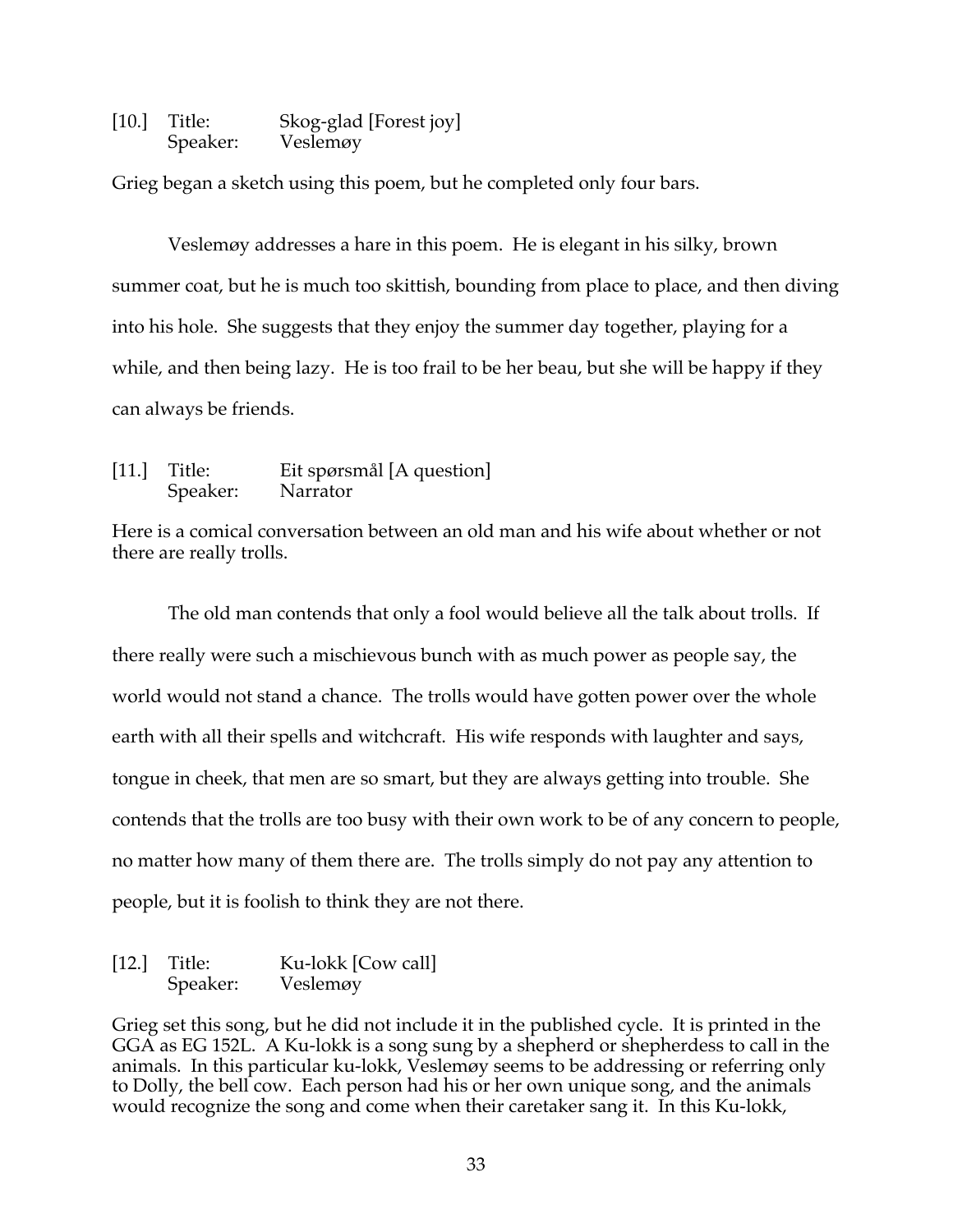Veslemøy addresses a single cow, and we may assume that she sings to "Dolly," the bell cow.

Veslemøy's song is a narration of the day—she sings about where they will go and where they will rest. She will chase away the snakes and insects that bite, and they will be content on the mountain. When they return in the fall to the village, the regal animal will impress the people.

### [13.] Title: Vond dag [Hurtful day] Speaker: Narrator

This poem is another one of the most important in the verse-novel, and it is closely connected to the climactic poem, "Møte." "Vond dag" also employs iambic pentameter. Grieg set this poem, and it is song number seven of  $\overline{Op}$ . 67; he emphasizes the interrelationship between this poem and "Møte" by using the same rhythmic figures in both songs.

In this poem, as in "Møte," Veslemøy sits waiting on the mountain for Jon on a Sunday. She counts the days and hours, but on this second Sunday, Jon does not come as agreed. He had promised faithfully that they would meet even if it were raining stones. As the day comes and goes with rain and wind, Veslemøy sits alone, crying under a bush. She knows that she can never forsake Jon and that she will not be able to recover if she loses him. Her heart is heavy, and she cannot restrain her tears.

There is now a temporal jump from the summer day that Veslemøy sits waiting for Jon to an autumn evening when she returns home from her summer on the mountain. This day has also been rainy, and she has had to trudge through near flood conditions to get home. She is weary and anxious and only wants to crawl into bed, but just at that moment "the old man" (not identified by name) comes home from the church, and he says he has seen Jon there with "that haughty rich girl." Now Veslemøy must hear more than she wants to about Jon—he apparently broke his promise to her

34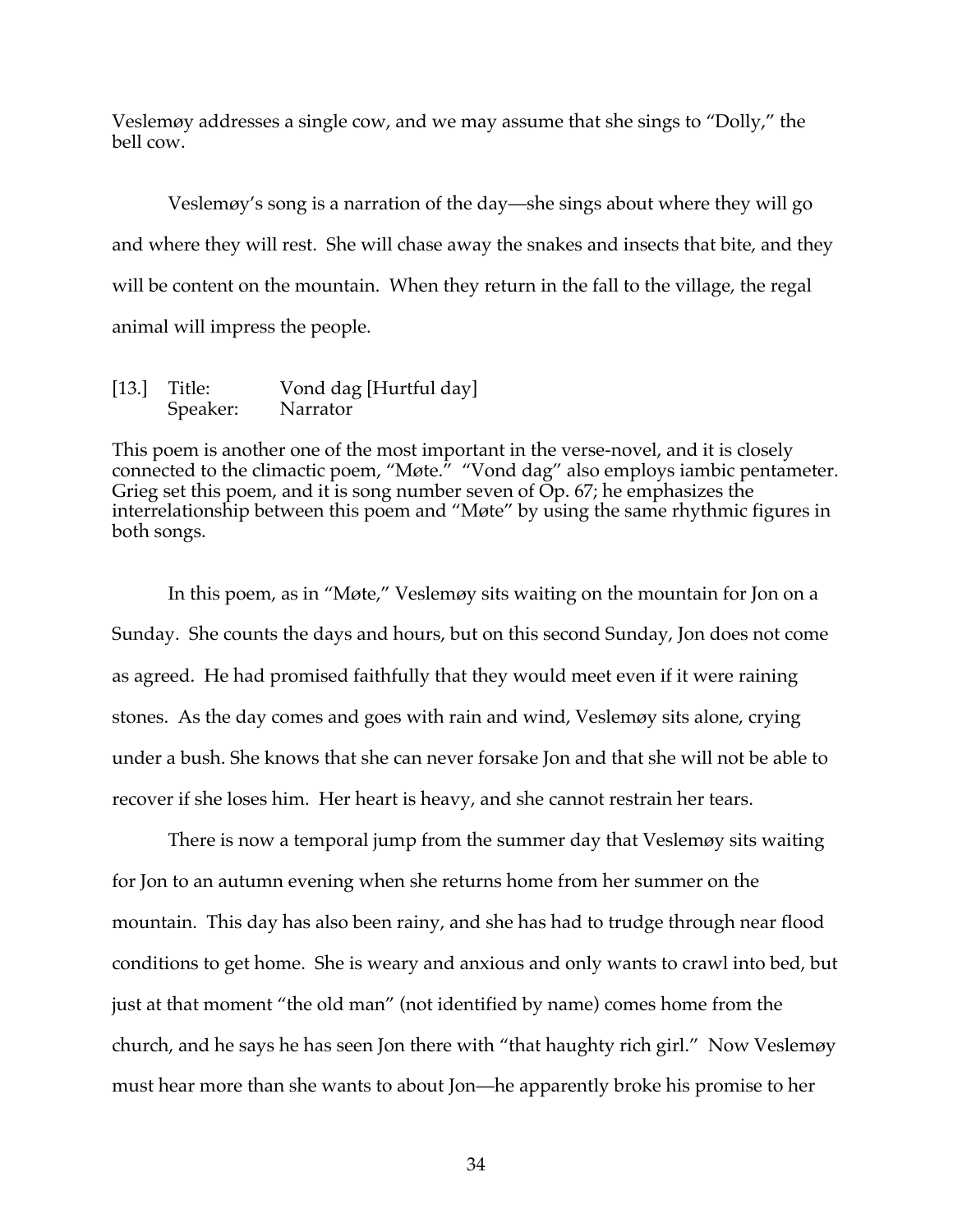with little thought and has been flirting with all the stylish girls. Lately he has been courting the large, self-important, rich girl from the township of Aas, who is the most marriageable young woman in the district. She has pursued him in front of everyone, and now it seems she has won him—none of the other girls are even paying attention to Jon now.

The last stanza uses vivid imagery to depict Veslemøy's suffering: "Like a bird wounded under her warm wing / Blood drips like the hot tear,/ She drags herself, sick and trembling, into bed / and writhes through the long night in painful weeping. / It tears in the heart and it burns on the cheek. / Now she must die; she has lost her boy."

[14.] Title: Ved Gjætle-bekken [At Gjætle Brook] English song title: "At the Brook" Speaker: Part one: Veslemøy; Part two: Narrator; Part three: a Hulder

Grieg set part one of this poem, and it is the eighth and last song of Op. 67. It is also the latest poem in Garborg's cycle that Grieg sketched; he, apparently, did not plan to include any settings of later poems.

This poem, in three parts, is the concluding poem of the section, "Sùmar i fjellet" [Summer on the mountain]. The first part is a song by Veslemøy, addressed to a brook where she comes to rest. In the first three stanzas, Veslemøy sings of the rippling, peaceful brook that wanders gently through the trees, moss, and flowers. She concludes the verses with: "Oh, here I will rest; Oh here I will dream; O here I will remember." The melancholy mood grows heavier in the third stanza, and then in the fourth stanza, Veslemøy asks the brook: "Do you believe you have ever seen anyone as lonely as I?" She concludes the stanza with: "Oh, here I will forget." Finally, Veslemøy implores: "Oh do not sing about what I am thinking. Oh, let me sleep."

The next part of the poem is a direct quote from an earlier section of *Haugtussa*. It first appeared in the long poem "Laget," and it seemed out of place there. Here, it seems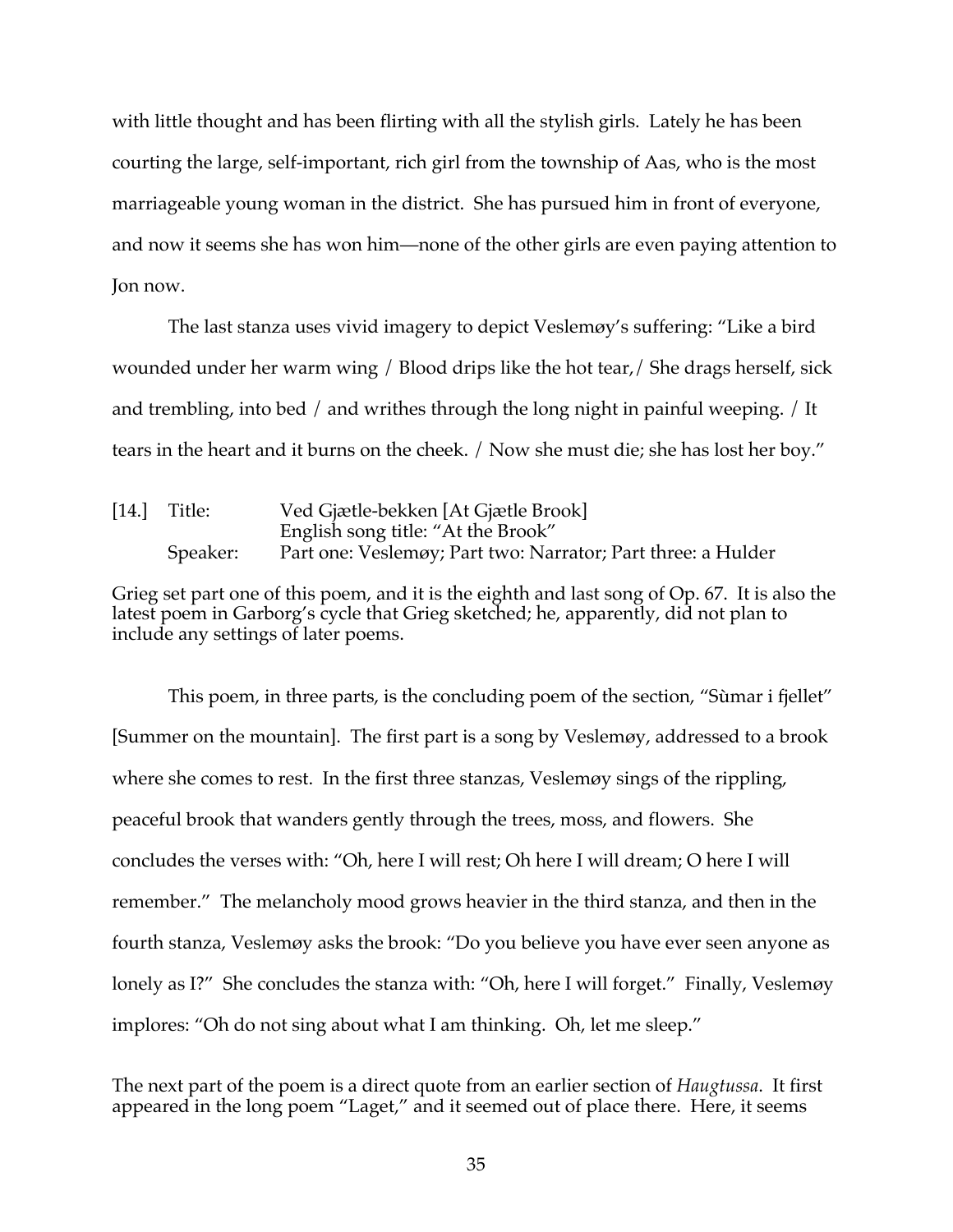much more appropriate for the situation, and with hindsight, we understand that, in its first appearance, this stanza was a foreshadowing of sorrowful things to come.

"Softly as with tears/ the harp song sounds / singing lightly and softly / like summer wind / rocks gently / flows strong and free / floats away in dream and stillness / awakens meekly / surges forth with power / ignites into fire / like the roar of the sea / sweetly as in sleep / a beautiful melody arises / warm love, with a sorrowful, gentle song…."

The last part of the poem is sung to Veslemøy by a hulder. The first stanza is a description of the woman, who has dark, flowing hair, full breasts, and is adorned with silver. The stanzas that follow are in six-line iambic pentameter, and there is a clear interrelationship between these stanzas and the other poems of the same meter. The hulder begins, "Do not cry because your love has forsaken you; and do not continue with these painful thoughts." The second line reminds the reader immediately of the poem, "Møte." In that poem, Veslemøy entertains sweet thoughts, but in this poem, she experiences painful thoughts. The hulder tells Veslemøy that Jon remembers her, even now, and deeply regrets his weakness.

In the third stanza, the hulder tells Veslemøy that there is someone who understands her pain and longing—a fair one who cries for her and whose music Veslemøy hears. It is the hulder's brother, the mountain ogre who has tried to entice Veslemøy from the beginning. He and the other unseen beings will lighten Veslemøy's spirits, and she will behold things that no one else has. The hulder then fades away, and Veslemøy begins to come out of her dreamlike state. She is spellbound, having forgotten what she was thinking of before.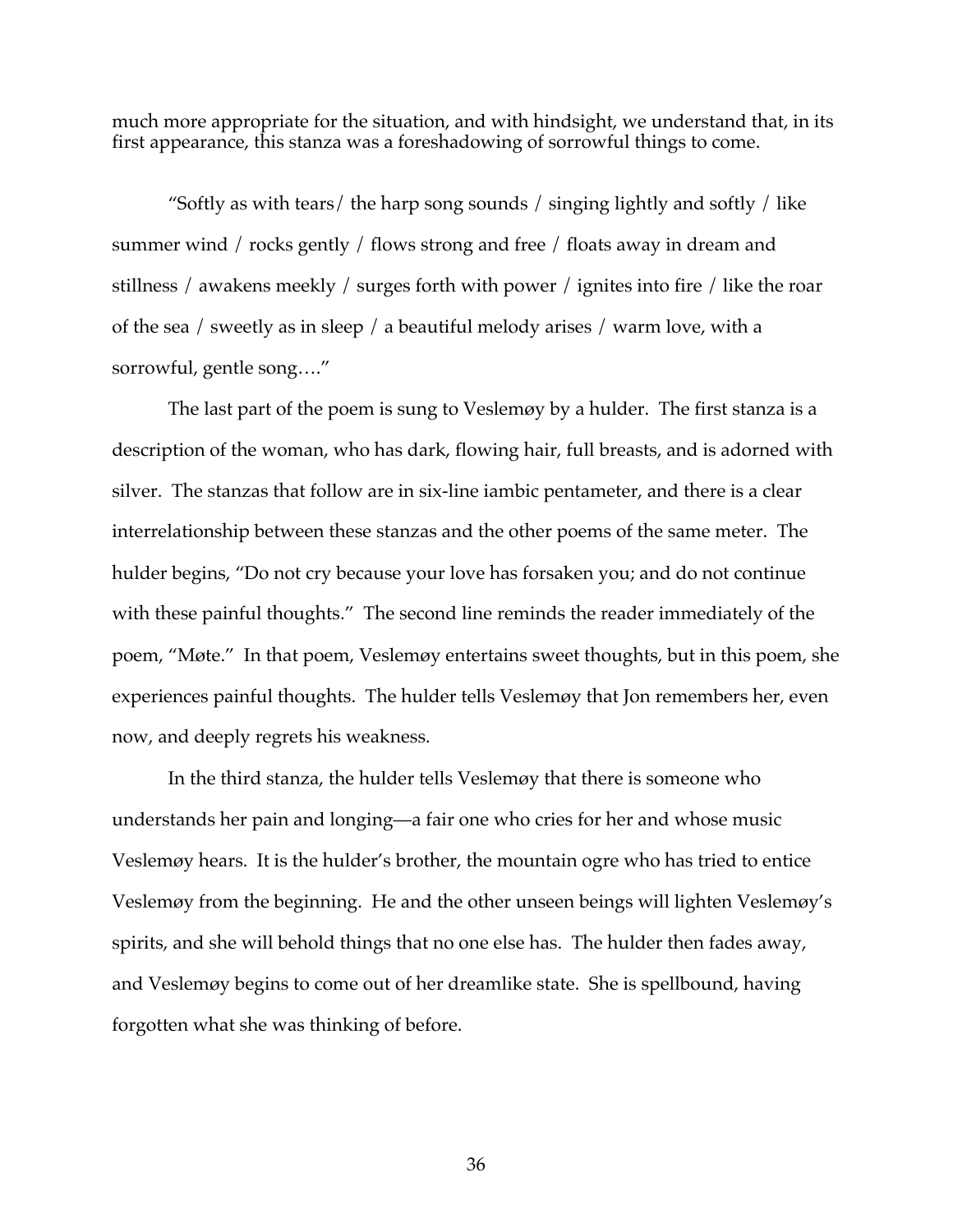# **[X] Section title: På Skare-kula [At Skare hollow]**

Garborg alludes in this section to some of the political issues that angered him, including the union with Sweden. He felt betrayed by certain men whom he once considered political allies but who had changed their positions. Critics have, from the time *Haugtussa* was first published, viewed this section, "På Skare-kula," as a societal satire.<sup>25</sup> It is the darkest, most frightening section of the entire cycle, and the setting is a meeting of the devil and his followers for a kind of "witches' sabbath." We may assume that Veslemøy is a witness to all of the goings on in Skare hollow although she is not mentioned until near the end of the section.

[1.] Title: Det vaknar [Awakening] Speaker: Narrator

The meter and rhyme scheme in this poem are used several times throughout the section. The meter is the same as that of a well-known Norse comic ballad, "Ramnarbrudlaupet i Kråkelund" [The Raven's Wedding in Kråkelund], that dates back to at least the seventeenth century and is found in many variants.

The poem is divided into two sections, the first of which is a description of a

bleak winter night. All dwellers of the underworld will gather in a hall that has been

decorated and prepared for the occasion.

In the second part of the poem the herald's trumpet sounds as the devil enters.

All types of ghosts, trolls and other evil creatures follow.

[2.] Title: Dei hyller sin herre [They hail their master] Speaker: All the evil forces sing together

This poem is a dark parody of the "Kongesang" [song for the King], titled: "Gud sign vår konge god" [God bless our good king]. Norwegians sing this song to the same melody as for "God Save the King" or "My Country, 'Tis of Thee." The poem is in the same meter as the "Kongesang," and it is, as the title makes clear, a song of praise to the lord of the underworld.

 $^{\rm 25}$  See Midttun, 181-2.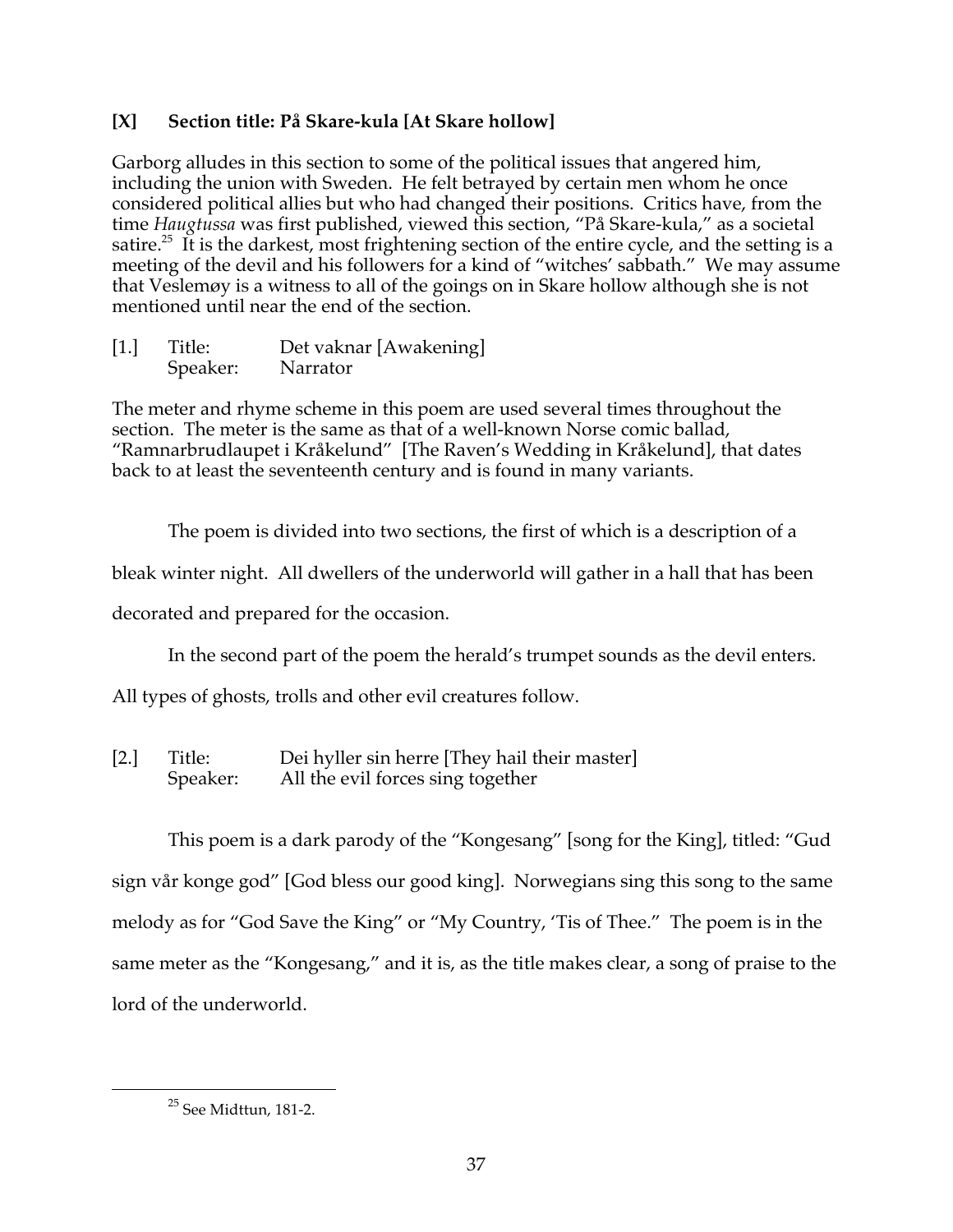[3.] Title: Prøve [Test] Speaker: Narrator

The same meter is used here as in "Awakening." Here, the new recruits come before the devil and petition to join the flock. Garborg borrows from the Christian idea of a "Book of Life."

The devil sits writing with blood in his book, which is a record of the living and

the dead. The last to come in are the petitioners who wish to join the flock. They line

up as if at confirmation, and the devil asks them, one by one, if they wish to join the

flock. Each answers "yes," but they must pass a test before they are admitted.

| [4.] | Title:   | Svarte-katekisma [Black Catechism]     |
|------|----------|----------------------------------------|
|      | Speaker: | The devil and his prospective subjects |

As one would expect in a catechism, the student is questioned by the devil about the requirements of discipleship.

Some of the questions and answers of the black catechism are:

The first requirement is? Appear like everyone else in all your conduct.

The second if you can? Curse in your heart God and man.

Do you know my third profession? Go to church each Sunday.

What do you believe? I believe that evil will always win in the end.

What do you pray for? That never, ever will evil become good.

At the end of each catechism, the devil lifts his claw and swears an oath,

accepting the petitioner into the flock. The last two stanzas again employ the

"Awakening" meter. The catechism is finished and the new candidates are accepted.

The last two stanzas read: "The prospective troll bows the knee / A shout of joy is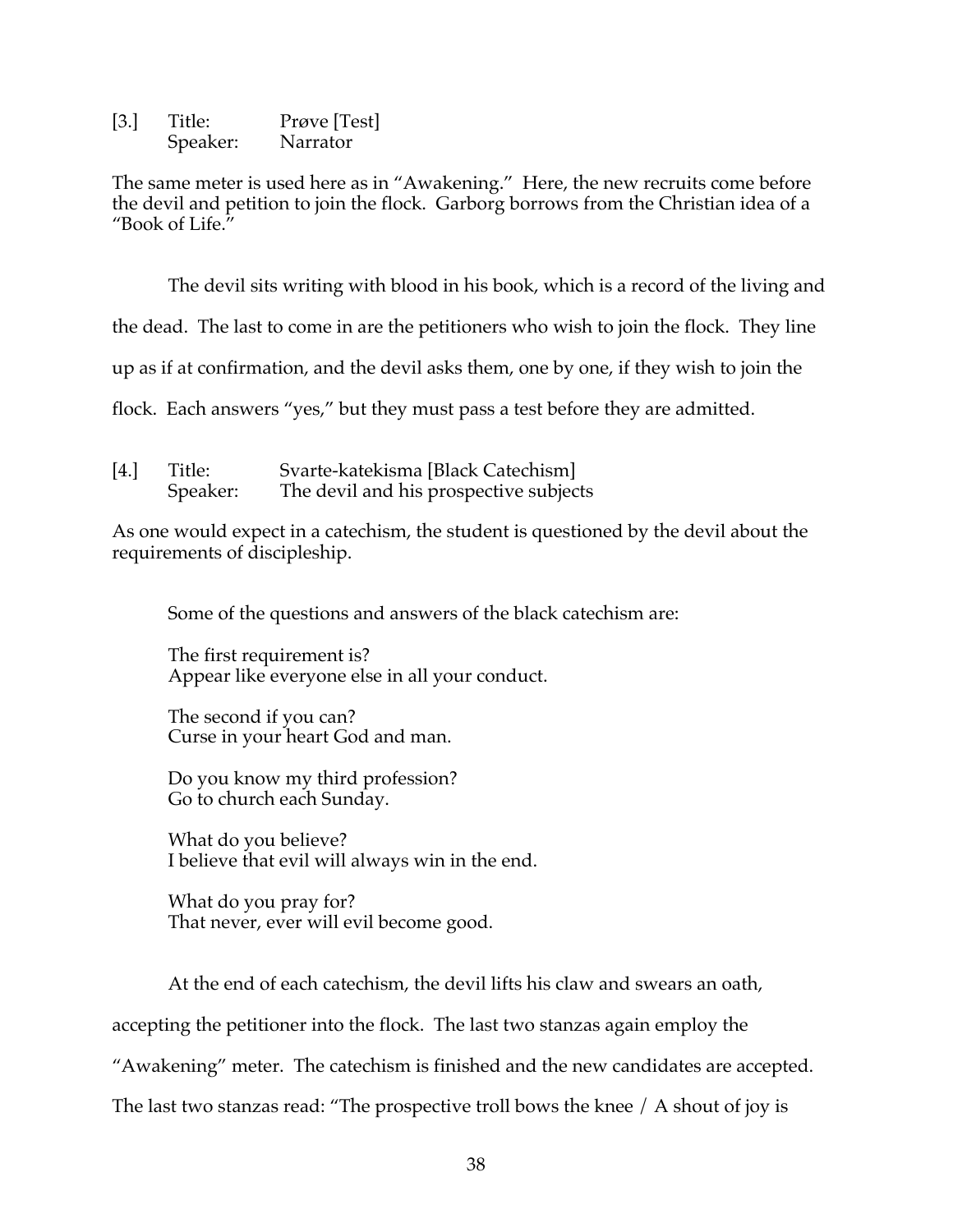raised / As strong as a windstorm through the old trees. / Up from the whole congregation comes the cry / He has the faith! He is like us! / Into the flock! // The devil lifts his four-fingered claw / Swears by the great nameless one<sup>26</sup> / From this night you receive of my power / Here you have sworn it! / Now I take you for all your life / Into the flock!"

[5.] Title: Stjernefall [Star fall] Speaker: Narrator and various evil creatures.

The fictional figures in this poem are, according to Olav Midttun, meant to represent political ideologies, movements and opinions that Garborg opposed. Some critics believed that the "Skare-kula" section of *Haugtussa*, and this poem in particular, went too far away from the storyline. Garborg did, in fact, remove certain verses from this poem in some later editions.<sup>27</sup> Current editions reflect those deletions. The first stanza and the last three stanzas of this poem also use the "Awakening" meter.

Once the newcomers are finished with their catechism, there is a long procession of old followers who come to give a report of their evil deeds. All manner of creatures, trolls, and wicked people file by in a long procession. They are individually identified by sub-titles such as "old Gypsy woman," "naked troll," "troll with a hatchet," and "preachers" to name a few. Each gives his or her report to the lord of the underworld. At the end of this very long report, the delighted devil praises his servants for their excellent work.

[6.] Title: Ein søkjar [An applicant] Speaker: Narrator and a down-trodden king

The applicant may refer to King Oskar II of Sweden. His actions in the union conflict between Norway and Sweden were, apparently, suspicious.<sup>28</sup> The reference to Oskar, however, is not certain or explicit.

<sup>&</sup>lt;sup>26</sup> The devil swears by God, but according to old belief, the devil could not speak the name of God out loud. Midttun, 183.

 $\frac{27}{27}$  Ibid., 183-4.<br> $\frac{28}{26}$  Ibid., 185.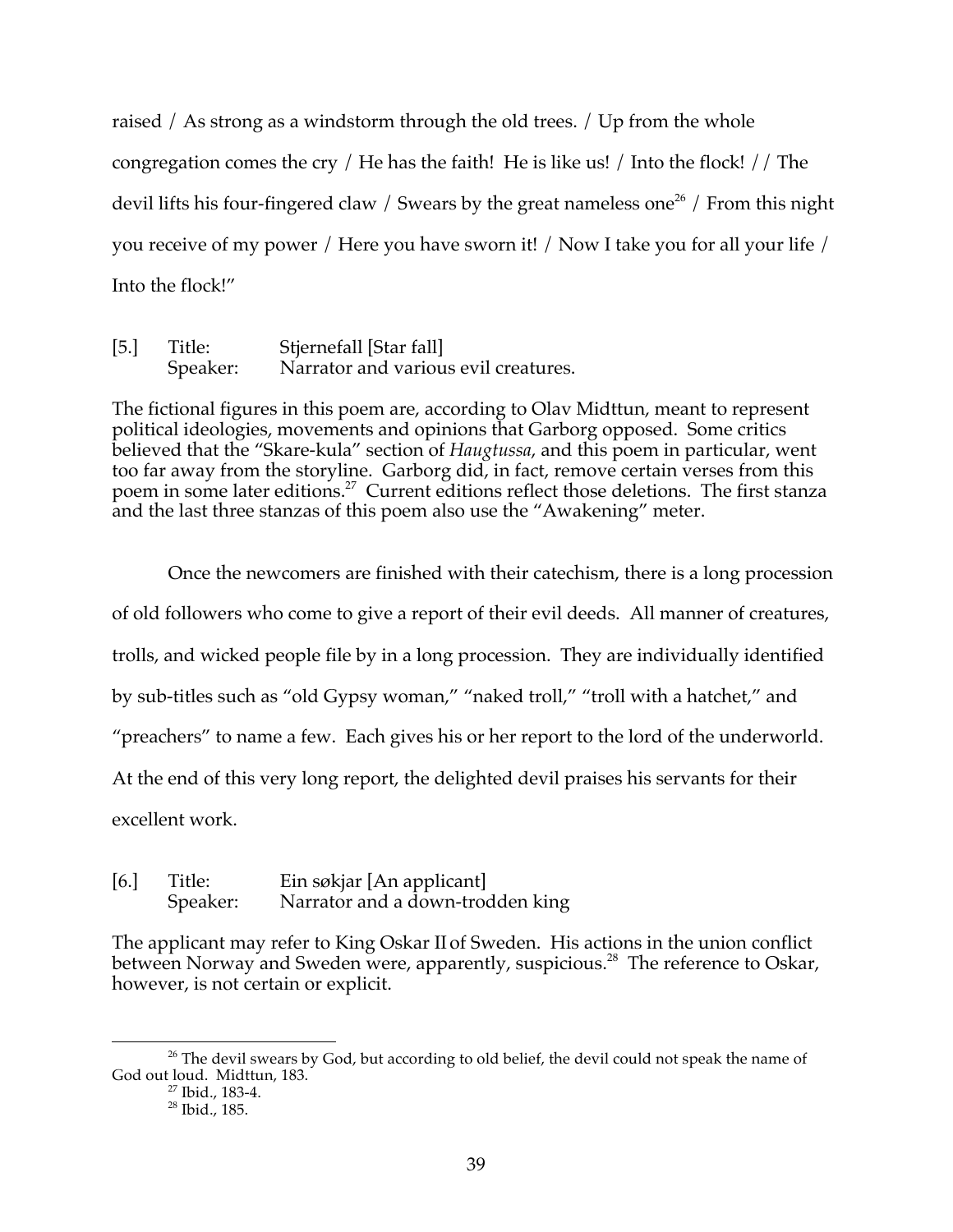A king comes before the devil. He wears a gold crown, but he has a cloth wrapped around his forehead, and his robe is badly soiled. He confesses that he has betrayed those whom he was sworn to protect, and that now he wears the mark of a traitor on his forehead. He asks the devil to remove the mark so he can again lift his head without shame. The devil writes the king's name in his book, kisses him, and says that he is now entered in the book along with Judas. The devil cannot, however, do anything to remove the traitor's mark—it will remain even in the flames of hell.

| $[7.]$ | Title:   | Høg gjest [Honored guest]      |
|--------|----------|--------------------------------|
|        | Speaker: | Narrator, death, and the devil |

The "Awakening" meter appears once again in this poem—employed in the stanzas in which the speaker is the narrator or the devil. The stanzas in which death is the speaker do not follow the same meter or rhyme scheme, but are in an ancient verse form called fornyr∂islag. In this verse form, each line has large spaces that divide the text into half lines, and the half line is the basic metric unit. Fornyr∂islag is the verse form employed in the Old Norse Poetic Edda.

Death is depicted as a skeleton in a long, black cloak with a sickle at his side. He coughs and sputters when he speaks. Death bows to the devil, says he is glad to be there, and asks for a seat, which the devil gladly offers. Death is tired of working; he wants to take a break and dance the dance of death. The devil indulges him and joins in the dance.

[8.] Title: Trolldans [Troll dance] Speaker: Narrator, an old troll woman, Veslemøy's hopeful troll suitor, Veslemøy

Here is the first poem in this section in which Veslemøy is mentioned. It is rather long and convoluted, and it is divided into three sections.

The first segment begins with a description of the noise and the awful racket of the troll dance. It is heard throughout the mountain—there are crashes and shrieks as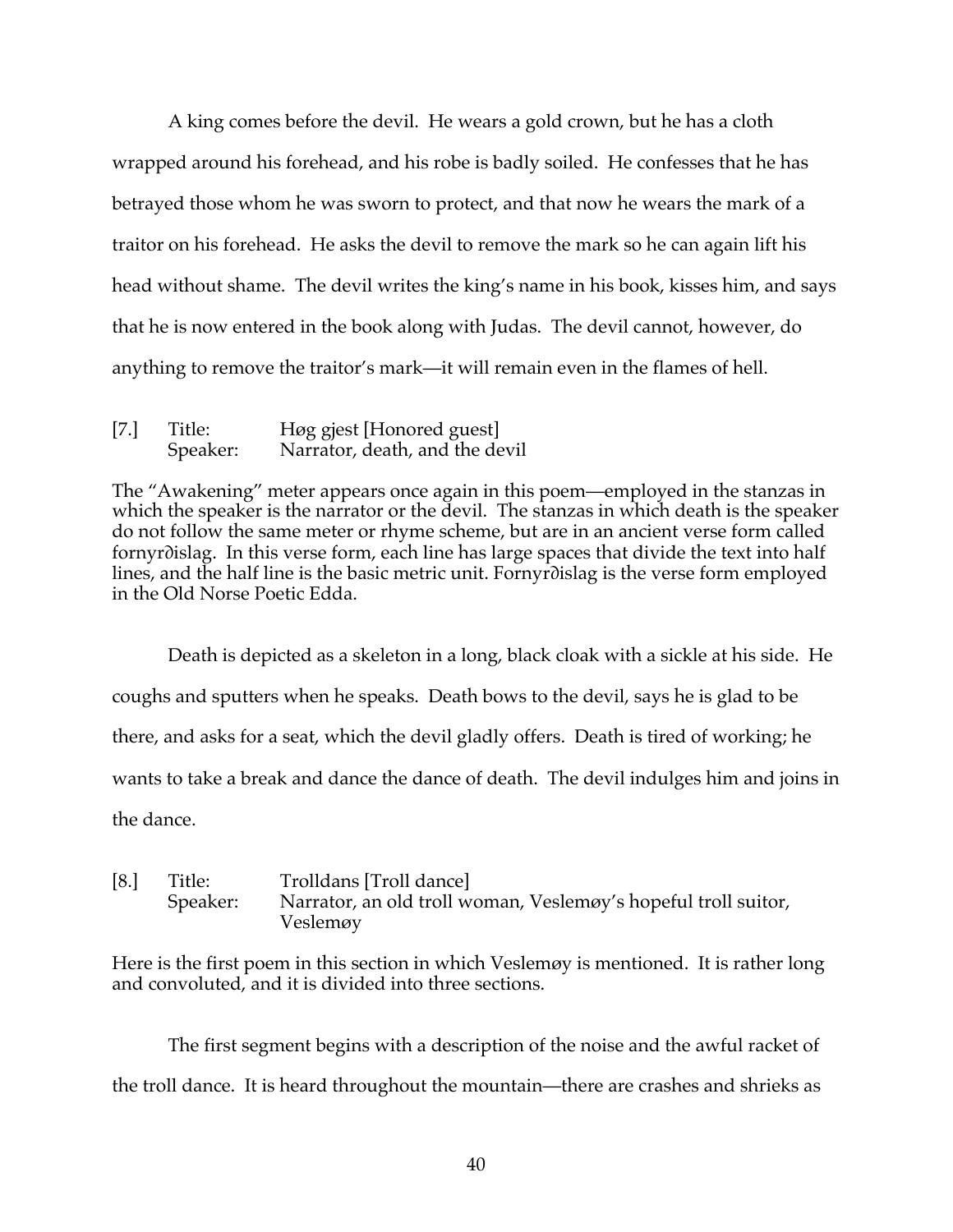well as the screechy, raspy sound of an old troll woman's song. The next several stanzas comprise a song about a woman who, unhappy in her marriage, became both vulgar and violent. She killed her husband's children and fed them to him. Still unhappy, she finally locked her husband in the cellar and set it on fire. As he burned, she sang an invitation to any trolls who might be interested in her—she was now free.

The next section is Veslemøy's reaction to what she has seen and heard. "She has never heard such an ugly song, but the trolls all laugh and dance."<sup>29</sup>

The last section is a dialog between Veslemøy and the blue mountain ogre who has been trying to seduce her. The first stanza is almost an exact repeat of the stanza in the poem "Laget" [The Party] where the mountain ogre appears to Veslemøy for the first time at a Christmas party. Here, it is as if the troll picks up where he left off at the party.

The troll sings detailed descriptions of their splendid life together. She will sit and sing and spin on a silver spinning wheel, and troll maidens will tend to her every want and need.

Veslemøy breaks in and exclaims that the Blue-hill with its glimmering halls holds no allure for her. She wishes to see her fair one, Jon. She sings to Jon in the same meter and rhyme scheme as the troll sang to her: "Oh you, my love / in you I will trust / with you I will always dwell." The troll tells Veslemøy that he can show Jon to her she must simply look over her shoulder. There she will see Jon in his loft with his new girl. They are happy together, Jon has forgotten her, and now he ridicules "Haugtussa."

Veslemøy stands like a stone in the cold dawn, and her heart turns icy. She remembers everything now, and her world fades away. She turns to the troll and says he can have her. The mountain ogre leaps for joy, praising his good luck. He tells

 $29$  Midttun explains that what Veslemøy has just witnessed is probably a warning to her of what could happen if she stays with the trolls in the Blue-hill. See Ibid., 185.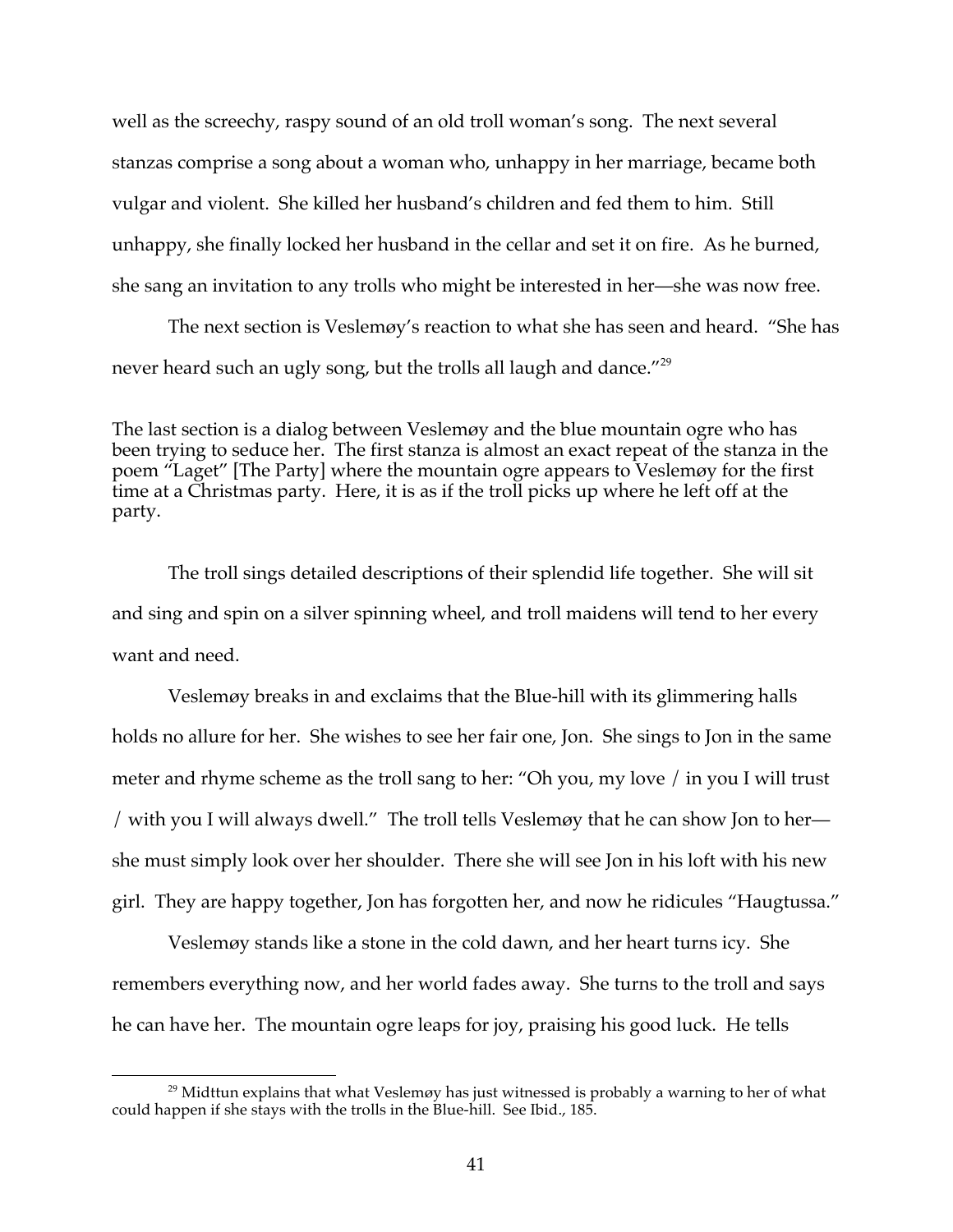Veslemøy: "But now you must forget and be glad! / Follow me, and I shall show you / my great kingdom." He says he will also introduce her to wise old Gumle. $30$ 

[9.] Title: Bergtroll [Mountain troll] Speaker: Narrator, Veslemøy, the mountain ogre, various troll slaves

Veslemøy and the mountain ogre enter a dark, unpleasant room with low ceilings, frost, and cold gusts that seem to be blowing up from the cellar. In the room are all manner of unkempt, slovenly, ill-mannered trolls. They move about sluggishly, grunt and growl.

Veslemøy exclaims: "What a malicious lie you told, Hill-Man! I think your followers are disgusting!" The mountain ogre replies that these are not his followers but, rather, his slaves. She asks if he has such power that he can enslave others, and he answers that dark ignorance is powerless—he will show Veslemøy that these trolls are ignorant and, therefore, deserve to be enslaved. The ogre tests them with some simple questions such as "why does the farmer plant seeds in the spring?" but none of the trolls are able to answer this or any other question posed to them. One giantess, unable to answer a question, glares maliciously at Veslemøy, grimaces, and bares her teeth.

The ogre, having proved his point to his own satisfaction says to Veslemøy: "Such is the legion of slaves. The giants do not comprehend the questions, and they cannot answer." He says that it is better to descend into the depths and hear the raging songs and angry words from old Gumle.

 $30$  Used here as a personal pronoun, it means, literally, toothless.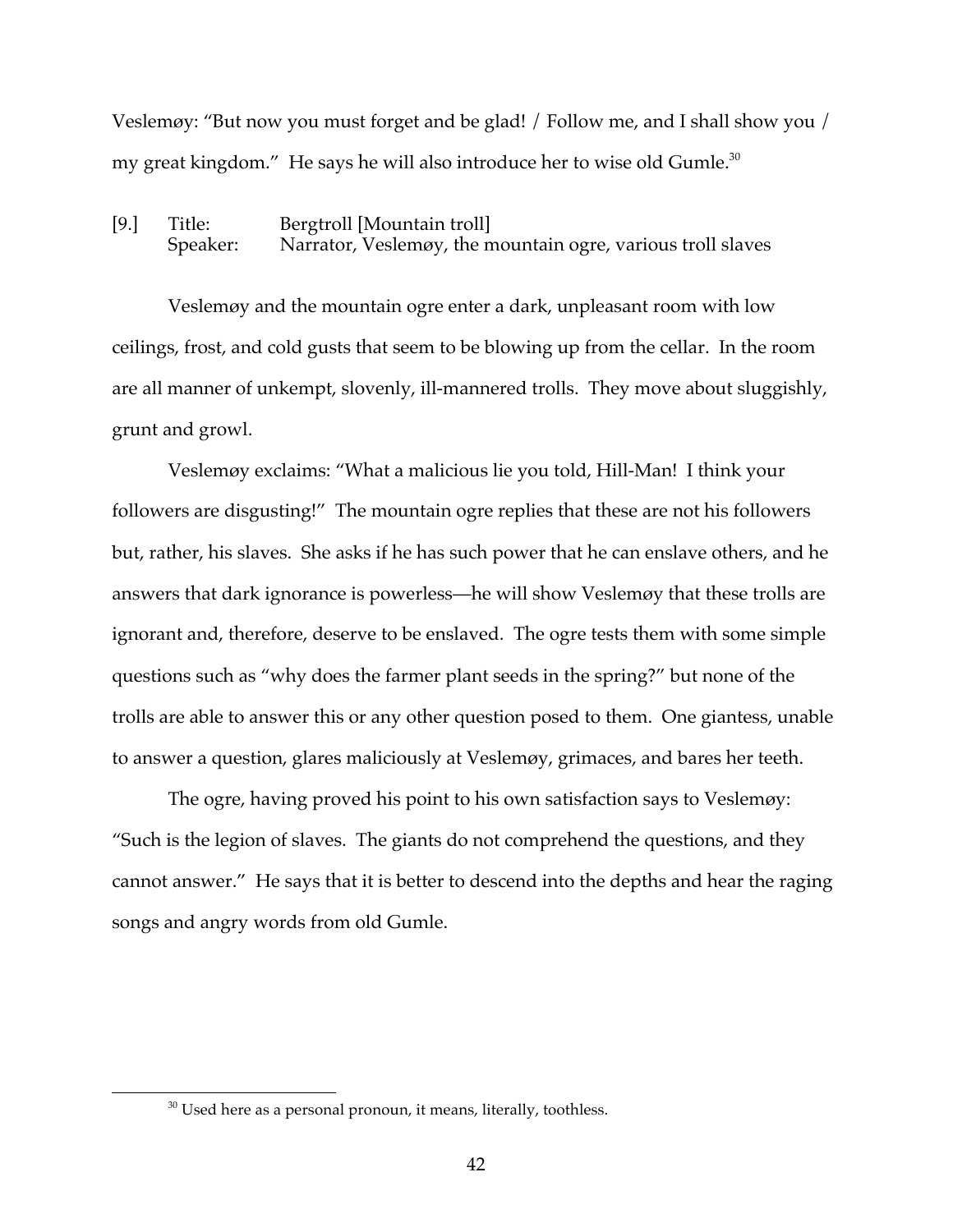# [10.] Title: Gnavlehol [cave of muttering] Speaker: Narrator, the mountain ogre

Deep inside the mountain is an old hall. Its green copper walls and dome glimmer with water drops. There is the sound of dripping and trickling in the dark corners and the throttled sound of a man-eating serpent that is coiled up asleep. Gumle sits in the darkest, most-hidden corner, and it appears as if he has been there a long time. He looks like a dried tree root with his twisted and gnarled limbs, and there are roots and moss growing on his head.

The mountain ogre calls to Gumle in song asking him to awaken and sing the Gumle-saga—it must not be forgotten. Gumle rouses slowly, grinds into motion, and begins the saga.

[11.] Title: Gumlemål [Gumle's saga] Speaker: Gumle

This poem is patterned after the ancient Norse sagas such as Eirik's saga, Håkon's saga, and others.31 There are similarities between the narrative of this poem and that of the Norse "Voluspá" [creation myth] from the Poetic Edda.

Gumle sings a tale of an ancient time when giants ruled the earthly realm. There were neither moon nor stars; the glaciers were lighted by a gleam from the north, and the valleys slept in quiet.

Then mountains began to crack and break apart, fires broke out, storms arose and thunder rumbled. The giants enjoyed the chaos, and they idled away their days with little care. They were never troubled by sun or pleasant fragrances or the smoke of hearth fires. Day slept the sleep of death. White frost covered the giants' domain, and all was calm. Time stood still and all was quiet.

<sup>&</sup>lt;sup>31</sup> See Midttun, 186.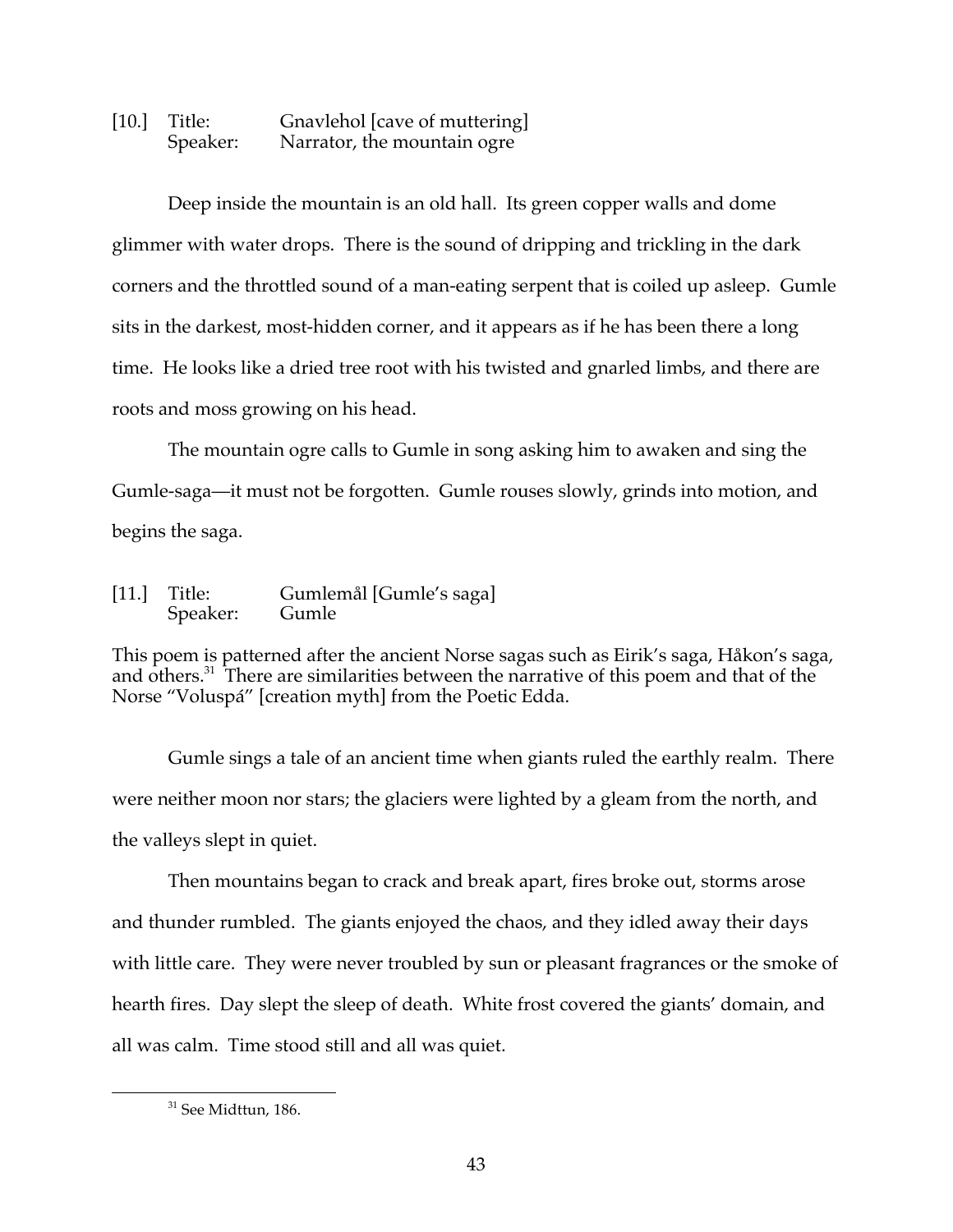Then, the age of giants was destroyed. Elves and Norse gods appeared, the sun awakened, and day was created. The giants' reign was over—all sank into the underworld. The terrible winter melted with the coming of spring. Water flowed, vegetation grew, and men and women appeared. The sun sank and rose, and now day ruled the earthly realm. This brought strife and unrest. Now everything spiritual grew up while everything of trolls was thrust down.

The magnificent giant hid himself in a mountain crevice and cursed the day. He took advantage of the night to do his work. He stifled the spring with winter gusts and unleashed snowdrifts and terrible storms. Fog, mist, and darkness hid the sun. He thrust the young, green branches down deep into the rocky soil. He tore up roots and brought storms upon the sea.

But the sun burst forth and dispersed the fog. Ice and snow melted, replaced by green grass. Life danced again over all the land. One by one the old clan was destroyed, deathly afraid of the lithe hammer and the white cross. Some of the giants stay in the mountains and curse the day. Others mingle and breed with men or produce offspring with elves. The mountain troll is the clan's chieftain, but there are few left of the old lineage, and they continue to diminish.

Gumle now pleads: "Hear me, young ones / that you learn hate! / The magnificent giant / must have help." He urges them to make alliances with tramps and vagrants, those that practice sorcery, and any others who will help in the cause. "Up!" he cries, "with youthfulness in your blood. Up reckless ones, for the glory of the giant!" The saga ends as Gumle declares that no giant should rest until the sun is torn down and the end of the world finally brings peace back to the realm of giants.

In the darkness, there are snorts, gasping, and strange groaning sounds. There is also scratching, hissing, and clawing. Someone exclaims: "Aha! I smell the blood of a

44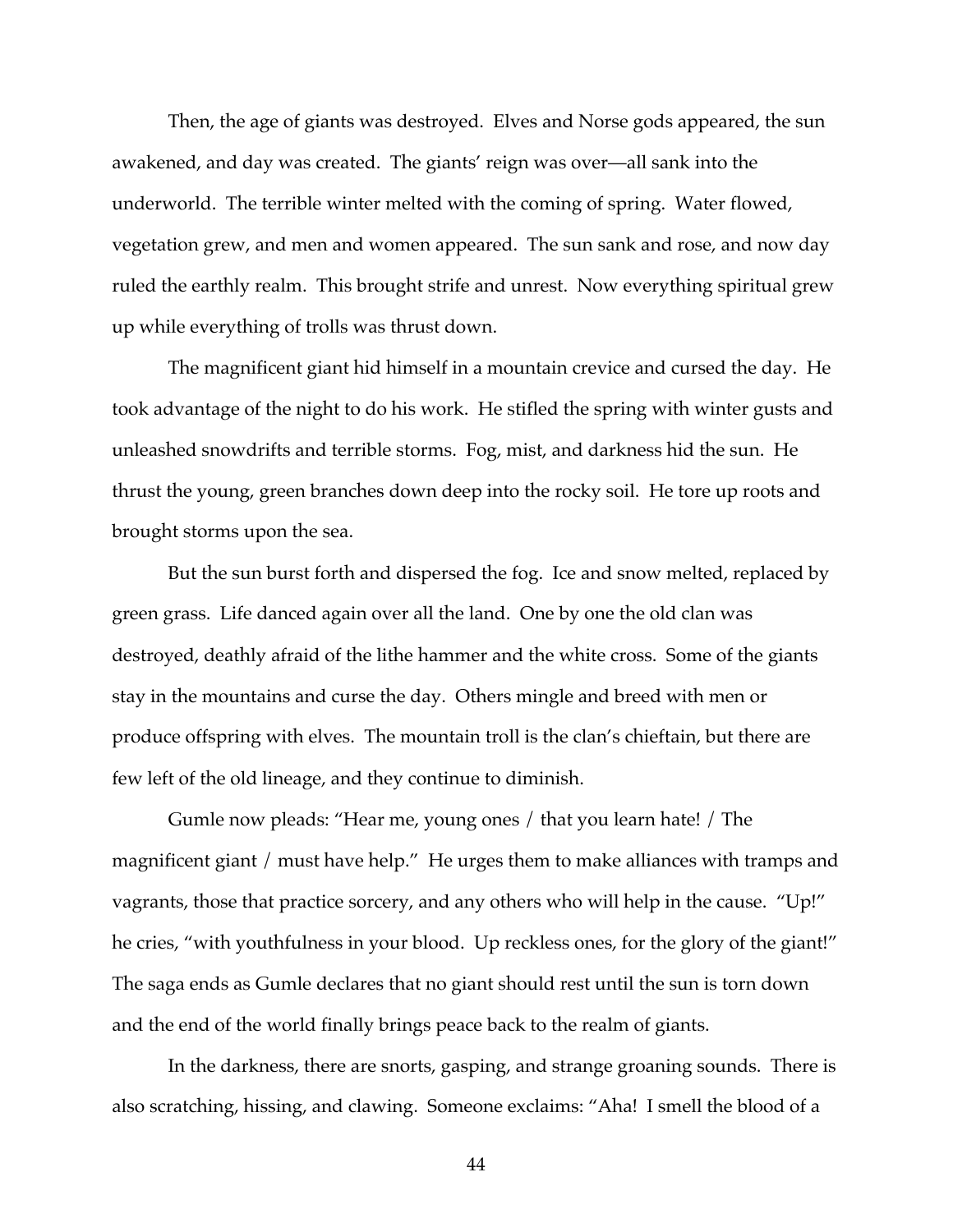Christian here!" Veslemøy, bewildered and helpless, makes the sign of the cross. Suddenly she hears the sound of the sea and waterfalls. Day breaks, and she finds herself standing alone under Skare ridge.

#### **[XI] Section title: Den store strid [The great struggle]**

| [1.] | Title:   | Haust [Autumn] |  |
|------|----------|----------------|--|
|      | Speaker: | Veslemøy       |  |

This lyric poem is in the spirit of a lamentation. Veslemøy is alone and still grieving deeply over Jon's betrayal. In her sorrowful state, she is particularly aware of the signs of autumn—harbingers of ending and death.

Veslemøy begins: "Now the ocean rolls heavily toward the land / with froth and cresting waves / and breaks with a crash on the desolate strand, / where only the wind-troll dwells. / And the storm shrieks with wild terror / over the deep where he pursues / with snow and storm over the reefs / in these dark, autumn days."

She hears confusing, sorrowful, sometimes scornful songs, and cries that seem to warn. They are frightening. The earth shudders in the roar of the sea, and this desolate region freezes. The last wild geese have flown south and all living things retreat into their winter lairs. Leaves fall from their branches, and the flowers that once bloomed wither and die.

Something also dies within her—warm hope is extinguished with salty tears and struggle. She cries: "It dies away, it dies out, / my life and all my dreams, / when love is turned to grief and sorrow / and my boy has forgotten me. // Here it is gloomy, here it is cold, / and I am burdened always; / my defeated dreams took everything from me, / and my heart burns and bleeds. / And the ocean rolls forcefully toward the land, / and the rain drives against the window panes; / there is singing and sighing on the desolate strand / that now everything is over."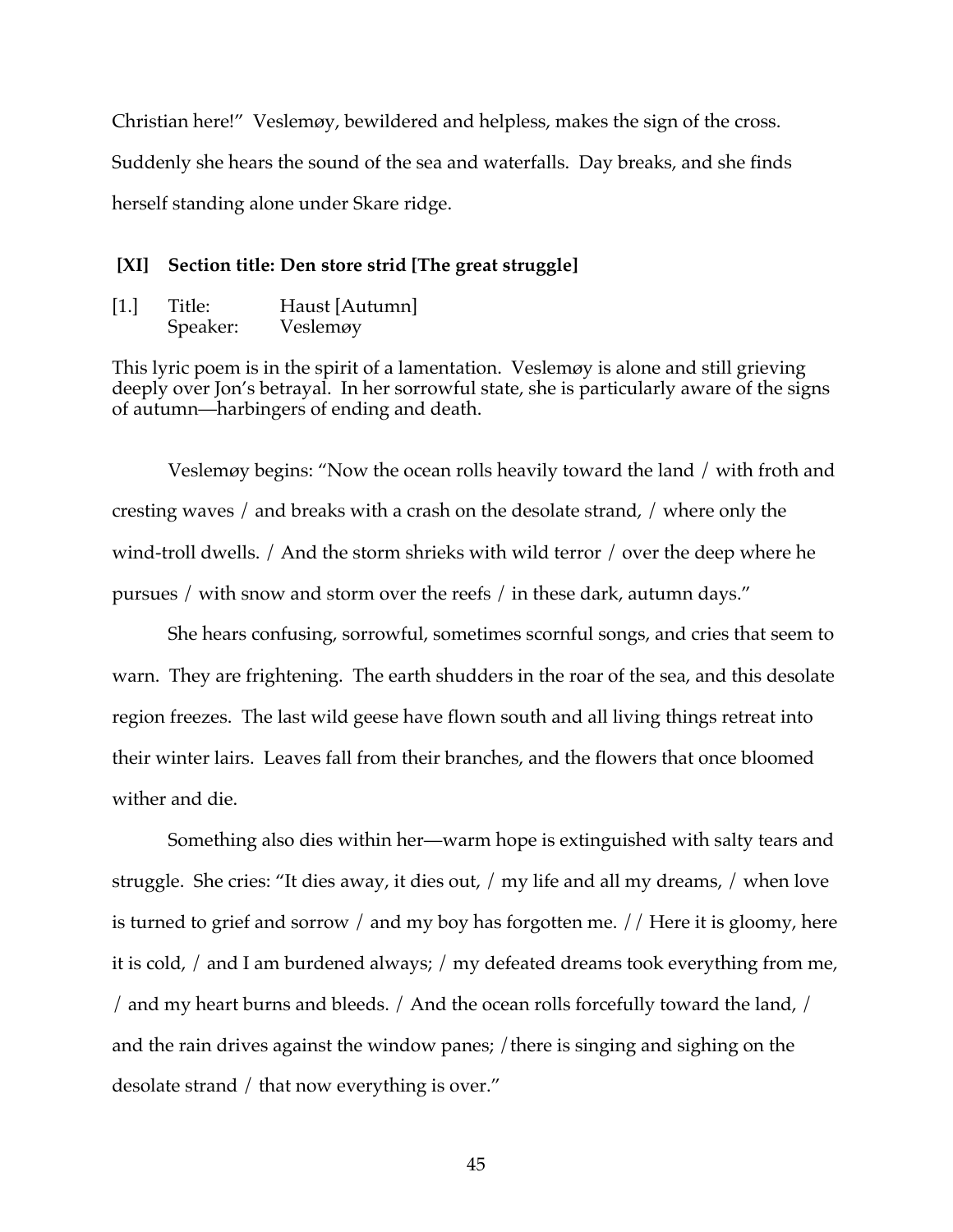### [2.] Title: Rådlaus [Bewildered] Speaker: Veslemøy

Veslemøy's lament continues, now addressed to Jon, though he is not present.

Veslemøy tells Jon she will never be able to endure without him—everything seems to draw her to him, and she is always thinking of him no matter where she is. She will never be happy again. Veslemøy continues: "Oh my sweet boy, / oh my splendid boy,  $/$  for you I would have given my all.  $/$  Had you been good to me,  $/$  I would have given my blood, / Had I been your wife, / I would have given my life / with you I was free from the tiniest care  $/$  —Oh you in whom I believed with all my heart." She does not know where to go or what to do. Everything has turned to distress and she wants to die. Jon was all she had, and she will never feel gladness again.

# [3.] Title: Den som fekk gløyme [The one who could forget] Speaker: Veslemøy

Veslemøy talks of how much easier her life would be if she could only forget Jon. As it is, every little thing reminds her of him. She muses: "I would not have to hide my sorrow, / if only I could forget; / I would not wander, sick, / If I could forget that one thing."

[4.] Title: Kor hev det seg? [How can it be?] Speaker: Veslemøy

In this poem, Veslemøy looks with perplexity on her present circumstances and the drastic change from the way things once were.

"What has become of Veslemøy now? / I do not know myself. I was not so before. / I felt safe and played and ran / and did not notice how long the day was."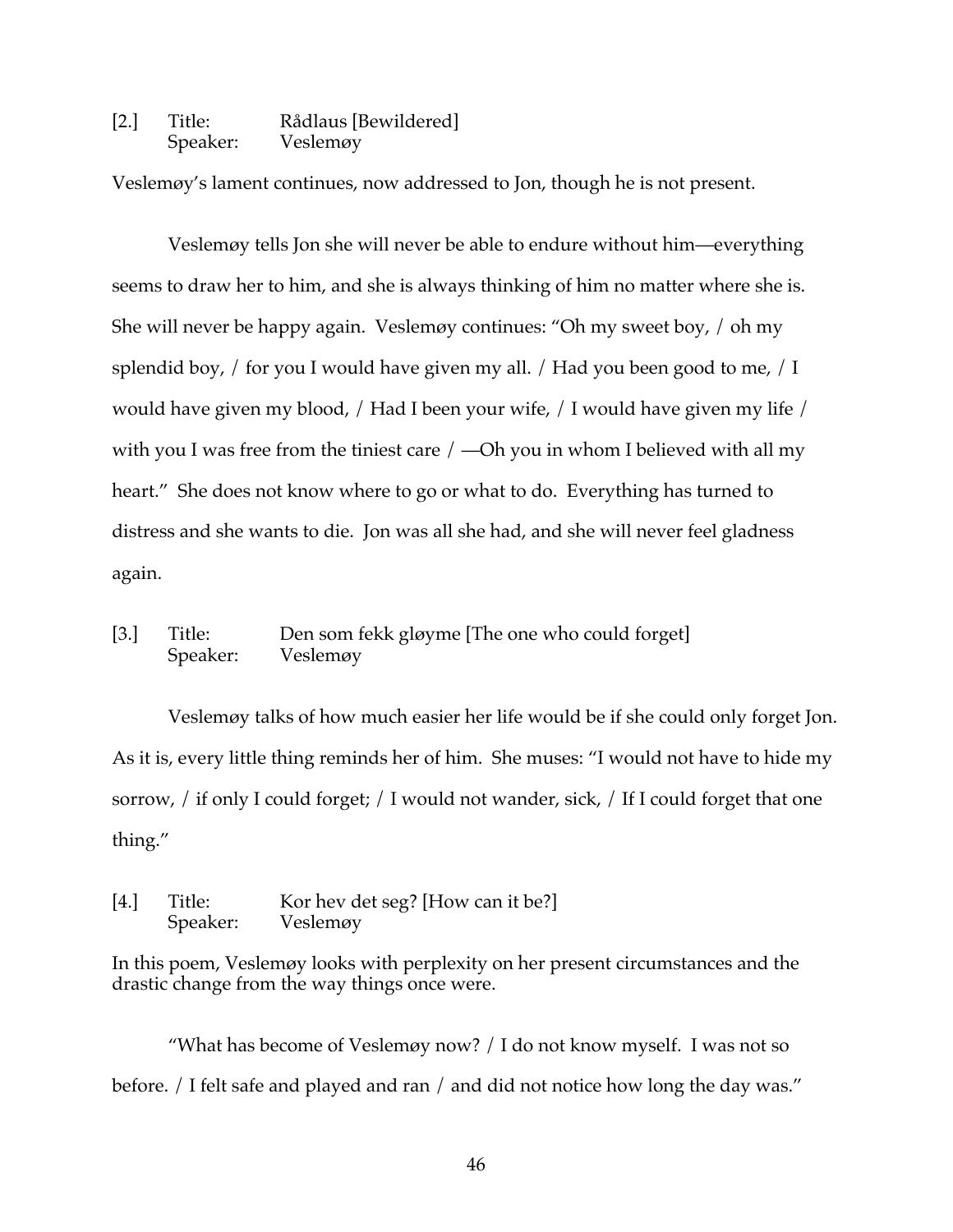Veslemøy is now dejected when once she was joyful. Everything seems foreign to her now—her home, the animals, even her own mother. She sits and stares out of the window, despondent. This home, where she was once so happy, is not the same—she can never be happy here again because her soul is in another place.

### [5.] Title: Vinterstorm [Winter storm] Speaker: Veslemøy

Veslemøy welcomes the distraction of a violent storm. It might, at least, take her mind off her sorrows for a while. She says: "Oh let it roar, let it thunder, / let the house shake and the gnomes tremble! / Let everything break that can break! / It deadens the thoughts a little." If everything crumbled around her, then the world would end, and there would be peace.

[6.] Title: I kyrkja [In church] Speaker: Veslemøy

This poem is also addressed to Jon although she is not speaking to him—only the hope of him.

Veslemøy sits in church, but she feels out of place, even like a parasite, because she has forgotten the word of God. She would, in fact pile up sin after sin just to be able to get a glimpse of Jon. When she does see him, her blood burns in her breast, and all her hopes are awakened again. But he is gone and everything is destroyed. She is dejected and distraught, and her thoughts wander aimlessly. When she sees the woman who stole Jon from her, she does not even know her own thoughts. Suddenly, Veslemøy realizes, to her surprise, that the service is over, and people are leaving church. Her last thought is: "Oh, deliver us from evil!"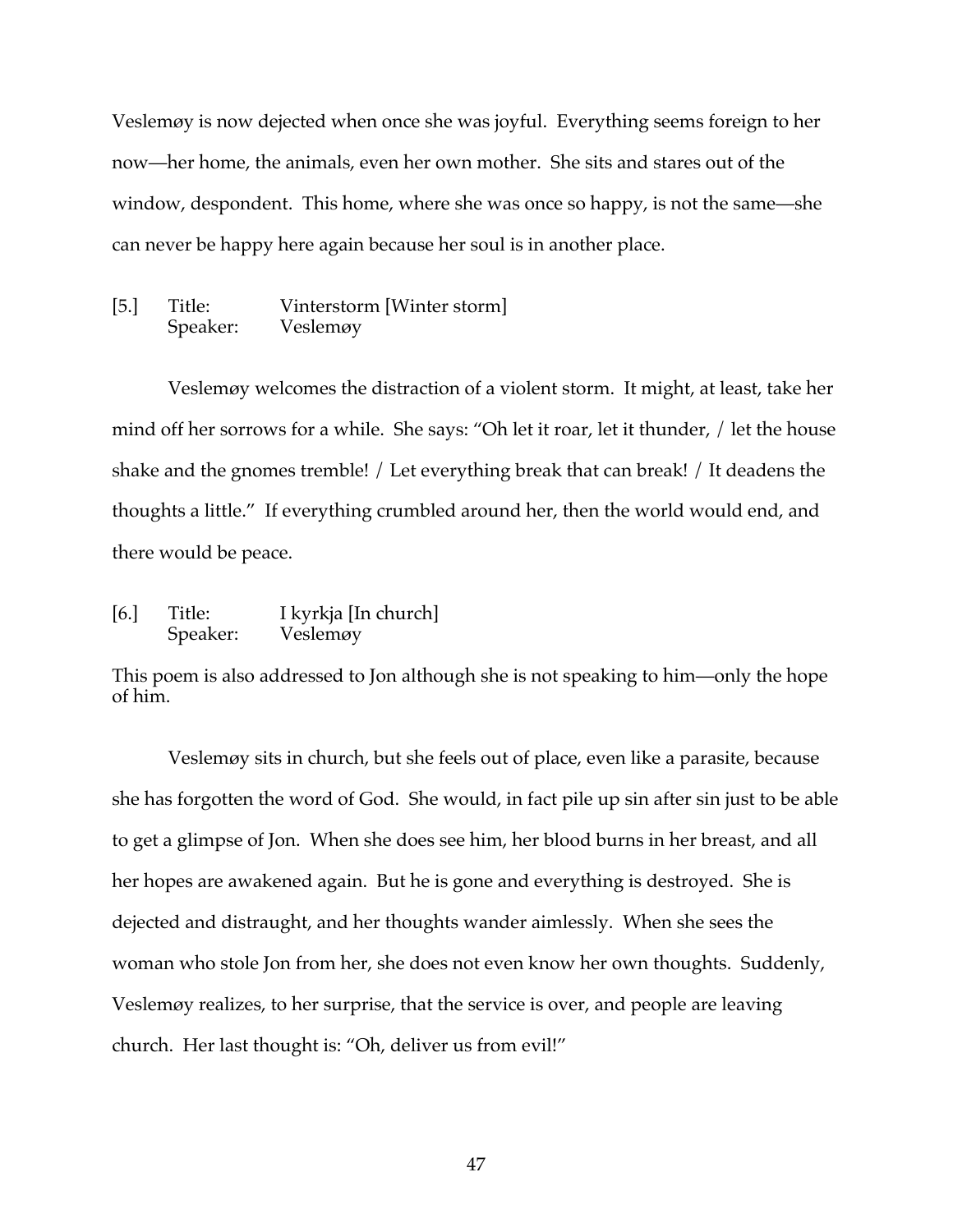# [7.] Title: Ein bêle [A suitor] Speaker: Narrator, a billy goat, Veslemøy

A mountain billy goat crawls out from under a stone and approaches Veslemøy. He says he has been romping on the mountain for nine hundred years, and he has never seen such a pretty woman, but she is just a shepherdess, not a very becoming vocation. He also comments on her age—she is already eighteen and still unmarried. She had better do something about this soon. The goat knows that the mountain ogre wants her for his wife, but he [the goat] would like to have her for himself. He also says he can do something for her. If she will give him the scarf from around her neck, he will be able to work magic with it, draw out all of her consuming hate, and use it to kill the woman who stole Jon away. Tempted, Veslemøy loosens the scarf and hands it to the goat. He takes it, but he tells her there is a price for such a service. "When the lady from Aas is brought to the cemetery," he says, Veslemøy must marry him. This should not make her sad, however, because the goat will lavish her with gold and fineries. He tells her further: "You will never marry anyone better / a rich man and dashing, and in the prime of life!" Veslemøy is shocked and repentant. She replies: "I do not want to! No; she shall not die!" Veslemøy utters a prayer, crosses herself, and tells the goat to return the scarf. He disappears, and the scarf is left lying on the ground. Veslemøy shudders at her wicked thought.

#### [8.] Title: Uro [Unrest] Speaker: Veslemøy

"What shall become of me when I forget God / and my heart, longing, dreams of love? / What, truly, will become of me / when I have so completely lost myself? // And never can I regain myself, / and never again can I find myself; / truly all hope and

48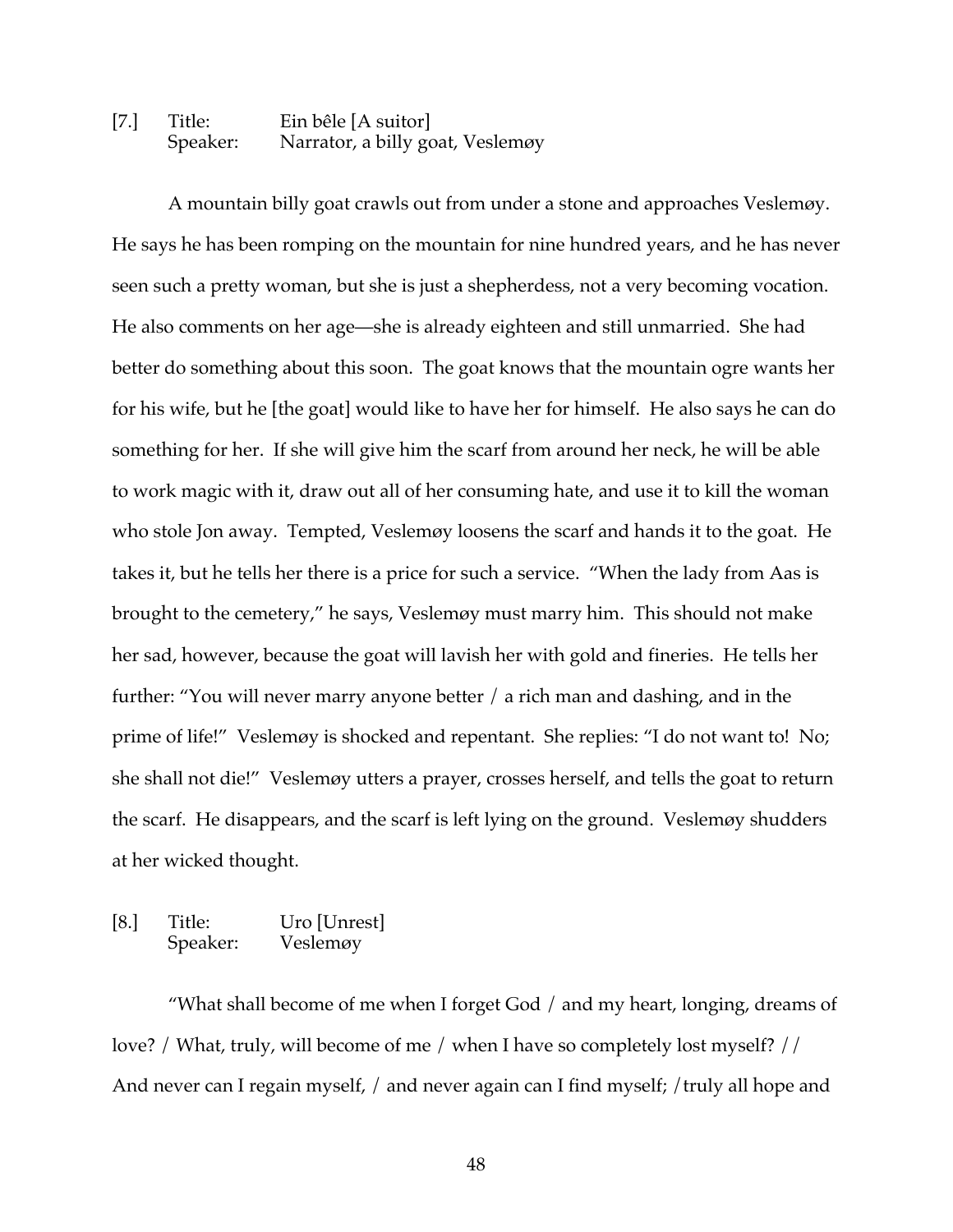every avenue is closed; / —would that I might find myself in Thee."

[9.] Title: Bøn [Prayer] Speaker: Veslemøy

"Oh help me you who can help! / You see how bitterly I struggle. / My heart, weary, without hope, / writhes in heavy bonds. / My distress I cannot fully express; / the evil gained such great power; / it burns like a fire in my breast. // Yes, help me you who can help! / To you I send my prayer. / You struggled yourself and overcame; / you know the power of evil. / My distress is great, my struggle is terrible; / be with me you who wish me well! / Then I know things will change."

| $[10.]$ Title: | På vildring [In confusion]        |
|----------------|-----------------------------------|
| Speaker:       | Narrator, Veslemøy, a troll witch |

This poem begins with a description of nature's condition and of Veslemøy's emotional state. As is frequently the case in *Haugtussa*, the conditions of nature and people are intertwined.

Time drags slowly by until it is exhausted; so it is with Veslemøy, who has lost her hope. Winter has engulfed the desolate land; Veslemøy is also desolate—she has lost her faith.

In great turmoil and confusion, Veslemøy wanders off. She finds herself walking toward the moor where an old troll witch dwells. She tells the witch that she is ready to enter her name in the book, but she wants the witch to make a love potion that will turn Jon's heart. She wants only to possess him for one night, then she will drown herself in the deep pool.

The troll witch begins making the potion, dropping horns, plants and other secret ingredients into the cauldron, and she chants a spell as she mixes the brew. She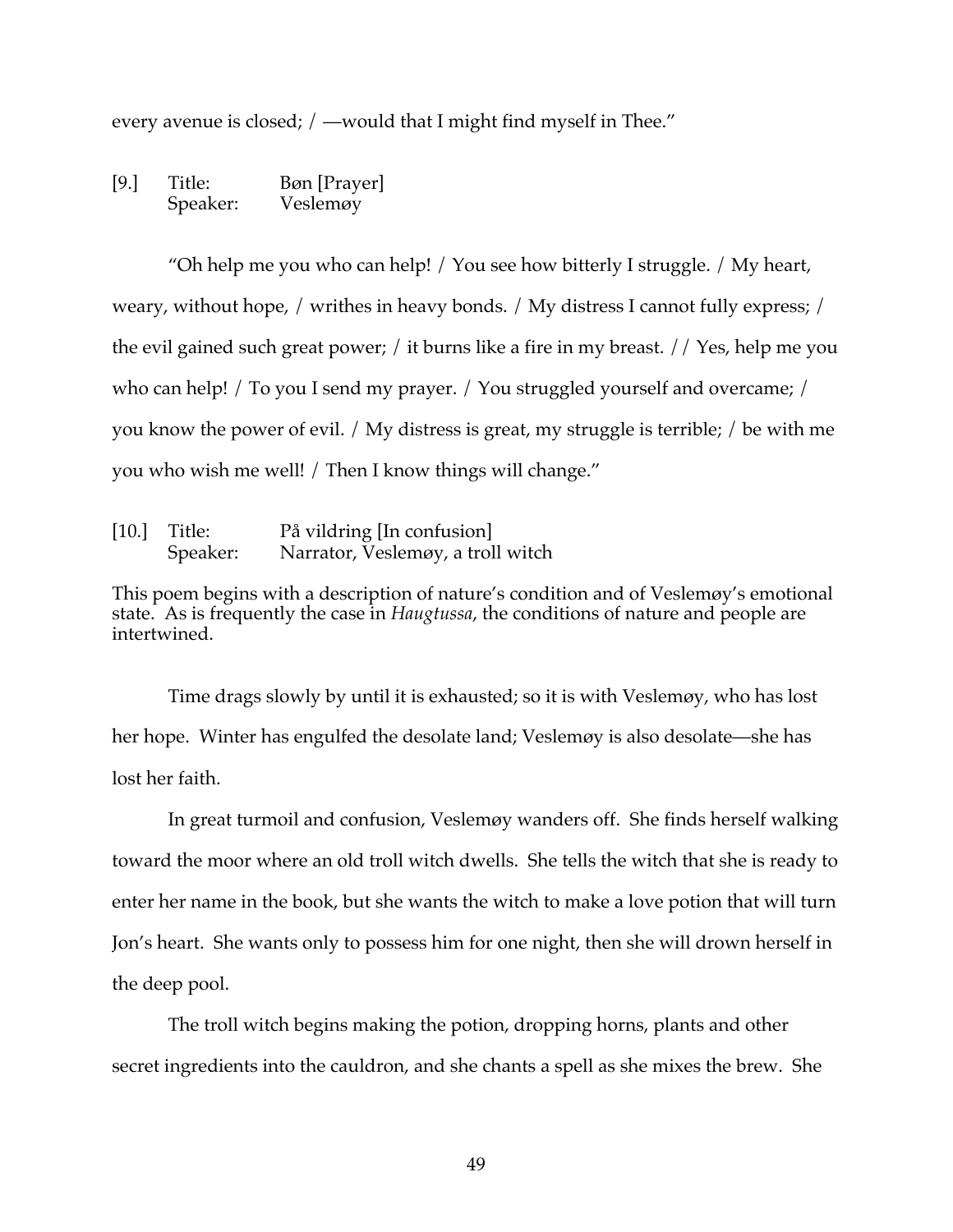takes blood from Veslemøy and adds three drops to the potion,<sup>32</sup> then she mixes in some blood from her cat. She finishes the magic chant and proclaims that Jon's heart will turn to Gislaug<sup>33</sup> when he drinks the potion, and the cauldron begins to crackle and sputter. The witch calls upon the devil three times and declares that the two are now harnessed together. As the witch lifts her scorched hand, Veslemøy is overcome with fear, and she grows dizzy. Everything seems to be darting about, twisting, and writhing. Veslemøy does not come to herself until she is far down the mountain, running over stones and hillocks.

[11.] Title: Ho vaknar [She awakens] Speaker: Narrator, Veslemøy, and Veslemøy's deceased sister

Veslemøy hears something—she is certain it is her mother's whisper. What was she thinking? Where will she go? She can never let her mother see her again. There is nothing left to consider—she must leap into the deep pool and die. She feels shattered by sin and shame.

Then a figure appears, whiter than any snowdrift, clothed in a shining mantle. Veslemøy lets out a cry and sinks to her knees—she recognizes her sister, and she exclaims: "Oh dear sister, blessed maiden! / Oh help! Now I must die; / I gave power to evil. I am encompassed by sin and in Satan's power. / He has so strong a hold on me. / I fell asleep at my watch; / I have sworn the evil pact."

Veslemøy's sister tells her to turn to the one who created the sun—she is not yet completely lost. She must arise, tear herself away, and return the evil potion. She must

 <sup>32</sup> This part of the story is borrowed from folk legend. In *Scandinavian Folk Legend*, we find the story of a man who received an apple from a girl. "When he cut it open, he found three drops of blood inside. He quickly threw the apple away, because he understood right away that the girl wanted to turn his 'hug' [soul] to her." See Kvideland, 47.<br> $\frac{33}{3}$  Veslemøy's given name.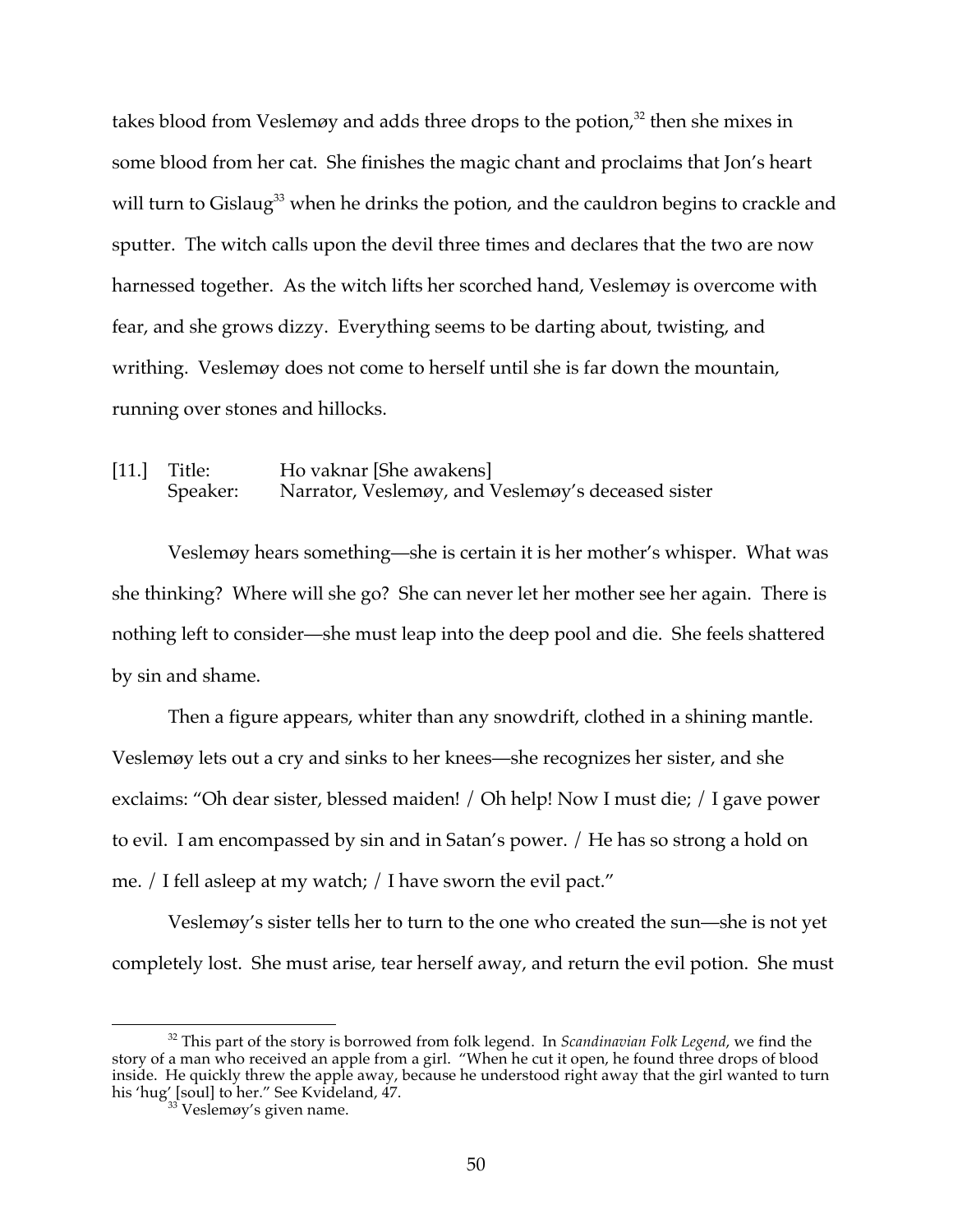learn patience, for she is "chosen for glory."

The vision vanishes, and Gislaug<sup>34</sup> stands alone and weak, but her hope has returned. She has finally overcome the bitter struggle; courage awakens within her tired mind. She will emerge from sin and danger! She recites the Lord's Prayer aloud, turns around and, though weary, finds her way back to the troll witch. Veslemøy throws open the door and hurls the potion inside saying that she will not accept help from the witch. She is turning away from this path.

#### [12.] Title: Ei tung stund [A difficult time] Speaker: Narrator

Winter is finally beginning to draw to a close. Patches of brown are beginning to show through the white on the hills, and the rivers are gushing with water. Driving rain pummels the hills and farms. In the old parlor, Gislaug lies sick in confused sleep. She sleeps to the sound of mournful songs, sung by many voices that seem to be carried in on the wind. She believes, and truly hopes, that the song is her own funeral dirge, and that when the bridegroom rides by with his false wife, they will find the black coffin with Gislaug lying, cold and stiff, inside. But sleep fortifies young people, just as night does the delicate bud. When the boy rides to the church, Gislaug arises. She sits by the road and looks northward—when the bridal procession passes by, the sun breaks through the clouds.

Gislaug returns to her bed, miserable and weak. Hot tears burn as they run down her pale cheeks. She struggles day and night, finding no rest, and she cries bitterly because she must continue to live.

Hail, icy rain, and snowdrifts cover houses and farms. This is the gloomy late

 $34$  Garborg alternates, in the next few poems, between the given name, Gislaug and the nickname, Veslemøy. This prose summary follows the author's usage.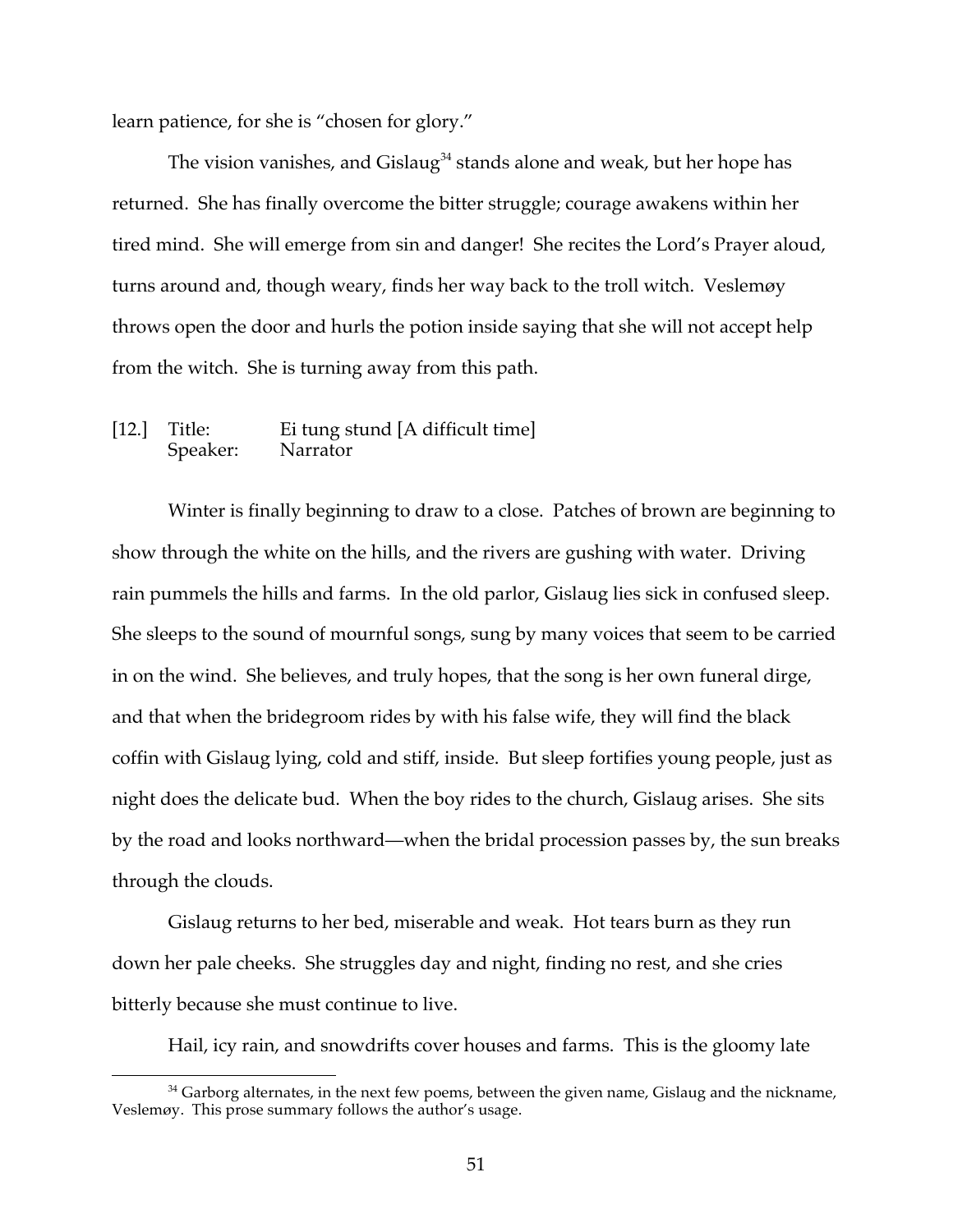winter—a wretched time of year with shifting weather before spring finally takes hold.

### [13.] Title: I Blåhaug [In the Blue-hill] Speaker: Narrator, Veslemøy, maidens in white linen

The air is wet and heavy with fog, and moisture drips from branches and bushes. Buildings and steeples are swallowed up in the mist, covered by a sea of fog, as if everything lies on the bottom of the ocean.

Out in a dark field of heather, Veslemøy gathers her sheep. There is the sound of waves crashing, the buzz of voices, and heavy thoughts. In the fog, Veslemøy thinks she hears distant echoes and the murmur of rivers. The wilderness seems to be alive with trolls and elves. Water sprites and trolls approach. As Veslemøy wanders, consumed by painful memories, she finds herself encircled by dancing elves.

She lifts her eyes cautiously and sees that she is on the grounds of a regal palace. All is still in the garden, and everything shines in moonlight. The palace is ornamented with gold and silver, and the tower reaches to the sky. As she stands there, bewitched, she notices rows of courtiers and beautiful maidens in white linen with gold and silver adornments. Veslemøy hears the tinkle of bells; the sound is so lovely that she begins to cry. Next a wild dance commences, and then, finally, a happy, gentle melody. She feels she has never been so happy in all her life. The maidens approach her and tell her that here she can always be happy. They turn her attention to the king; it is the blue mountain ogre. His crown and staff glow like fire, and he is magnificent and handsome. Veslemøy desires all this greatness for herself. "Never was she so ecstatic and happy; / when the maidens asked, she answered yes. // It is the maidens in white linen; / they hand her a goblet brimming with wine." They tell her: "Drink, and the king's fortress will open! / Drink, and you will forget all your sorrow." They also tell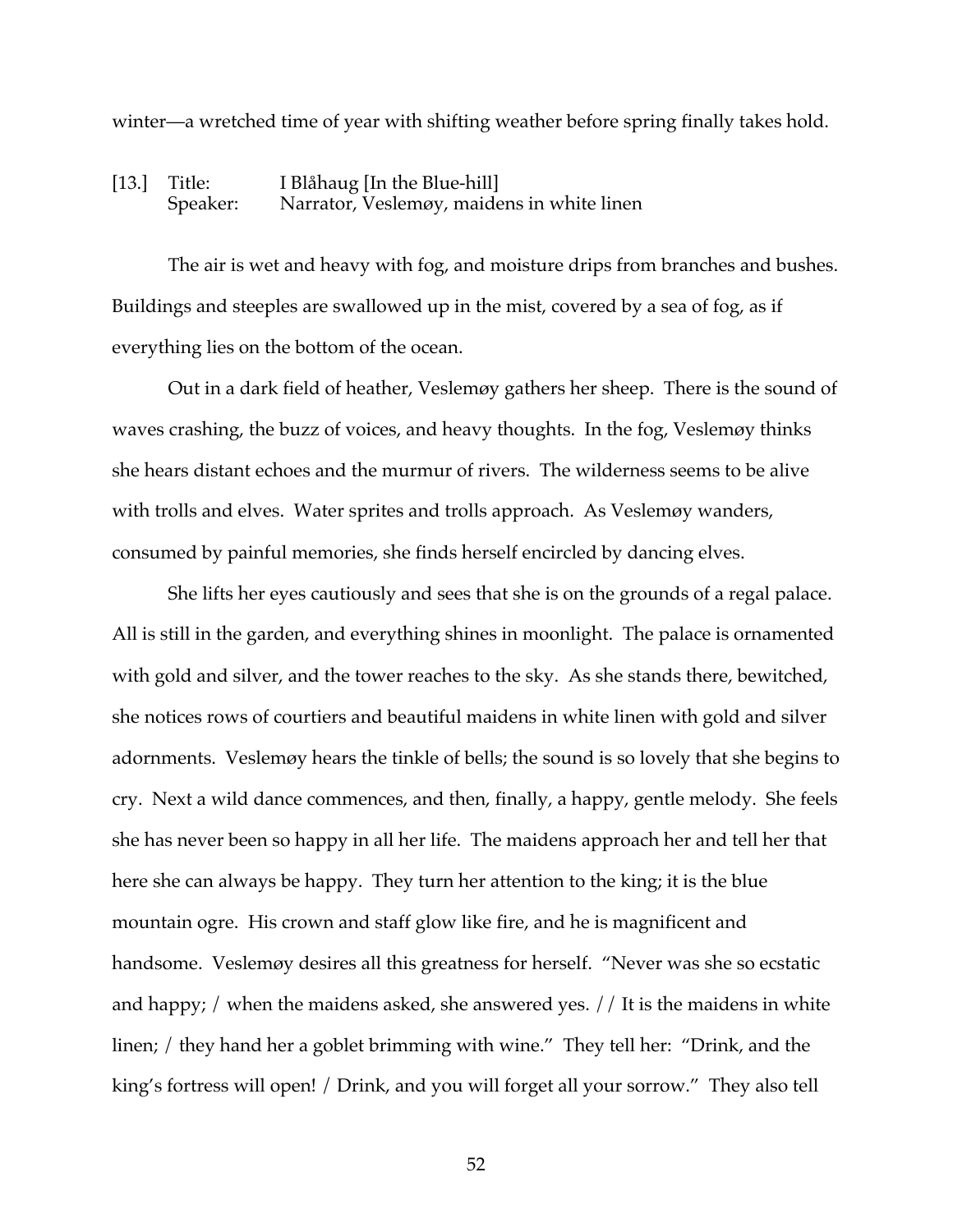her that it is the last time she will be offered this chance.

Veslemøy turns pale, and she feels a chill go through her. Her thoughts reawaken, and she is ensnared by memories. She asks the maidens: "Shall I forget all the sorrow of my heart?" and they tell her that they will extinguish all her grief. Veslemøy then asks: "Will the hot fire be extinguished?" and they reply that once she empties the goblet, she will not feel any pain. Veslemøy exclaims that she cannot, for anything, let go of her pain. She chooses to hold onto both her sorrow and her memories. She cries out: "No other will ever embrace me; / now I tear myself free in Jesus' name." Everything vanishes.

#### **[XII] Section title: Fri [Free]**

This section consists of a single poem. It is an appropriate epilogue.

[1.] First line: Um natti still ved sengjekrå [in the still night in the bed chamber]<br>Speaker: Narrator, Veslemøy's deceased sister Narrator, Veslemøy's deceased sister

Veslemøy has finally overcome the evil powers that have fought so hard to possess her. Her sister returns to tell her that she has passed the test.

During the quiet night, Veslemøy sees a woman standing at her bedside, clothed in long, black robes. Next to the woman is Veslemøy's deceased sister, who is beautiful and bright and wears a smile of hallowed joy. She sings softly to Veslemøy: "Arise, arise, dear sister! / You are now released to a better journey. / Listen, the Sabbath bell is ringing! / You won your freedom from all the trolls. / And in your sorrow, you found yourself. / Now up to higher things / your strengthened soul compels you." She bids Veslemøy to follow them on a new path that will eventually bring her up out of the world of darkness. The way will be steep and difficult, but no one has ever regretted the journey, and in spite of obstacles, all will be well in the end. The woman dressed in